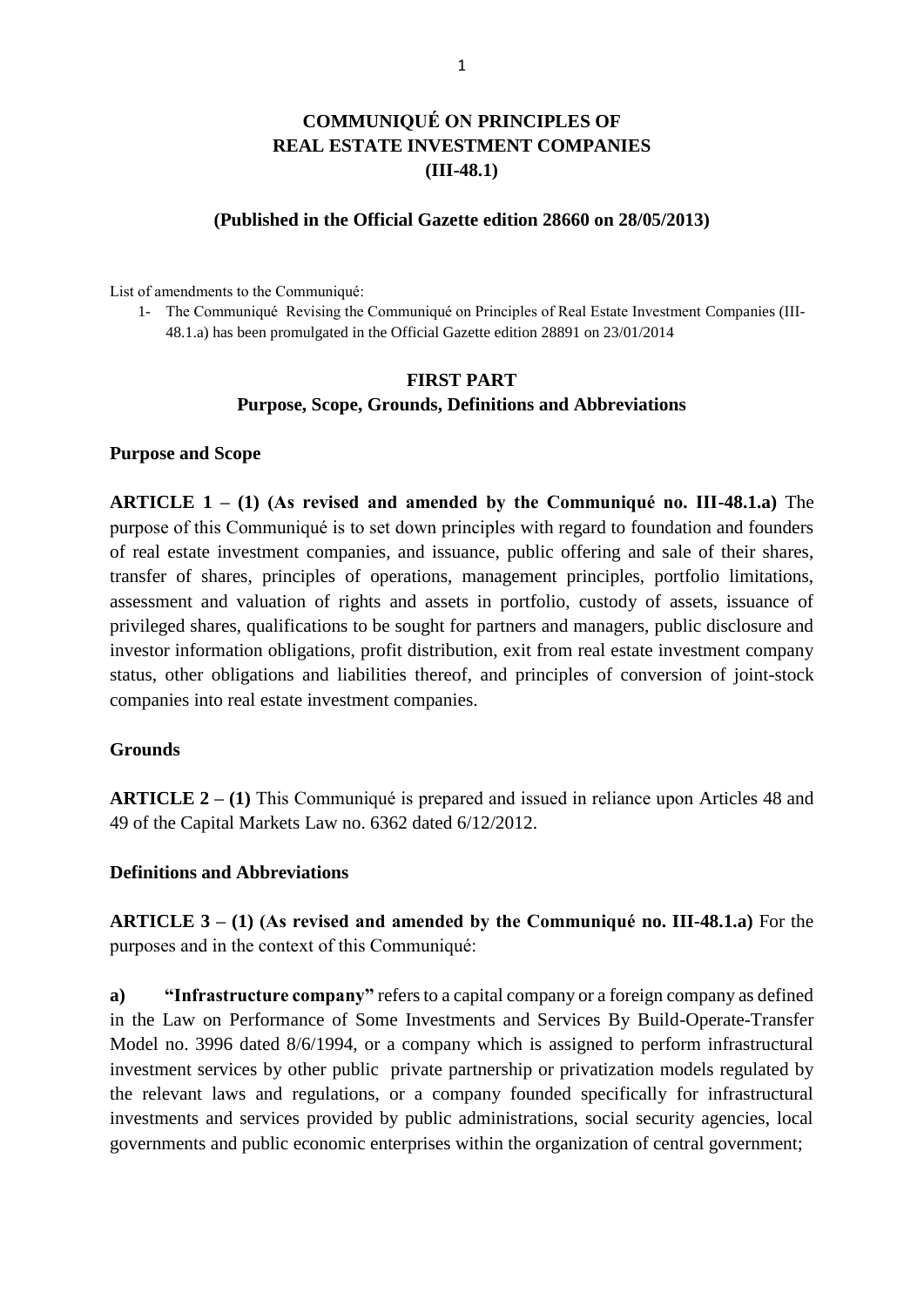**b) "Infrastructural investments and services"** refers to agricultural, irrigation, mining, manufacturing, energy, transportation, communication, information technologies, tourism, housing, cultural, urban and rural infrastructure, municipal services, urban transformation, environmental, research and development services and education, health, justice, security, general administrative infrastructure and similar other investments and services, as well as projects relating to and rights and interests associated with these investments and services, all carried out and provided by public administrations, social security agencies, local governments and public economic enterprises within the organization of central government as regulated by the Public Fiscal Administration and Control Law no. 5018 dated 10/12/2003;

**c) "Ministry"** refers to and stands for the Ministry of Customs and Trade;

**ç) "Association"** refers to and stands for the Association of Capital Markets of Turkey;

**d) "Stock exchange"** refers to the systems, marketplaces and foreign exchanges as defined in sub-paragraph (ç) of first paragraph of Article 3 of the Capital Markets Law no. 6362;

**e) "BİAŞ"** refers to and stands for Borsa İstanbul A.Ş.;

**f) "Consultant Company"** refers to a company which offers services aimed at development of real estate portfolio, and research of alternative investment opportunities, also including project development and control services, to the real estate investment company under an agreement signed with the real estate investment company;

**g) "Real estate appraisal company"** refers to a company as defined in the regulations of the Board pertaining to appraisal firms operating in the field of appraisal in capital markets and to appraisal activities thereof;

**ğ) "Public float share status"** refers to shares registered in Central Registry Agency Co., Inc. as shares tradable in stock exchange;

**h) "Administration"** refers to public entities and institutions which are authorized by the Higher Planning Board to enter into a contract with infrastructure company for infrastructural investments and services, and/or are the principal owner of such services;

**ı) "Related party"** refers to a related party included in regulations of the Board within the frame of the Turkish Accounting Standards;

**i) "Operating period"** refers to the period of income-oriented activities of the relevant premises after completion of investment period, unless another period is specifically referred to in the contract signed with the Administration;

**j) "Operator company"** refers to a company operating for commercial purposes the hotels, hospitals, shopping centers, business centers, commercial parks, commercial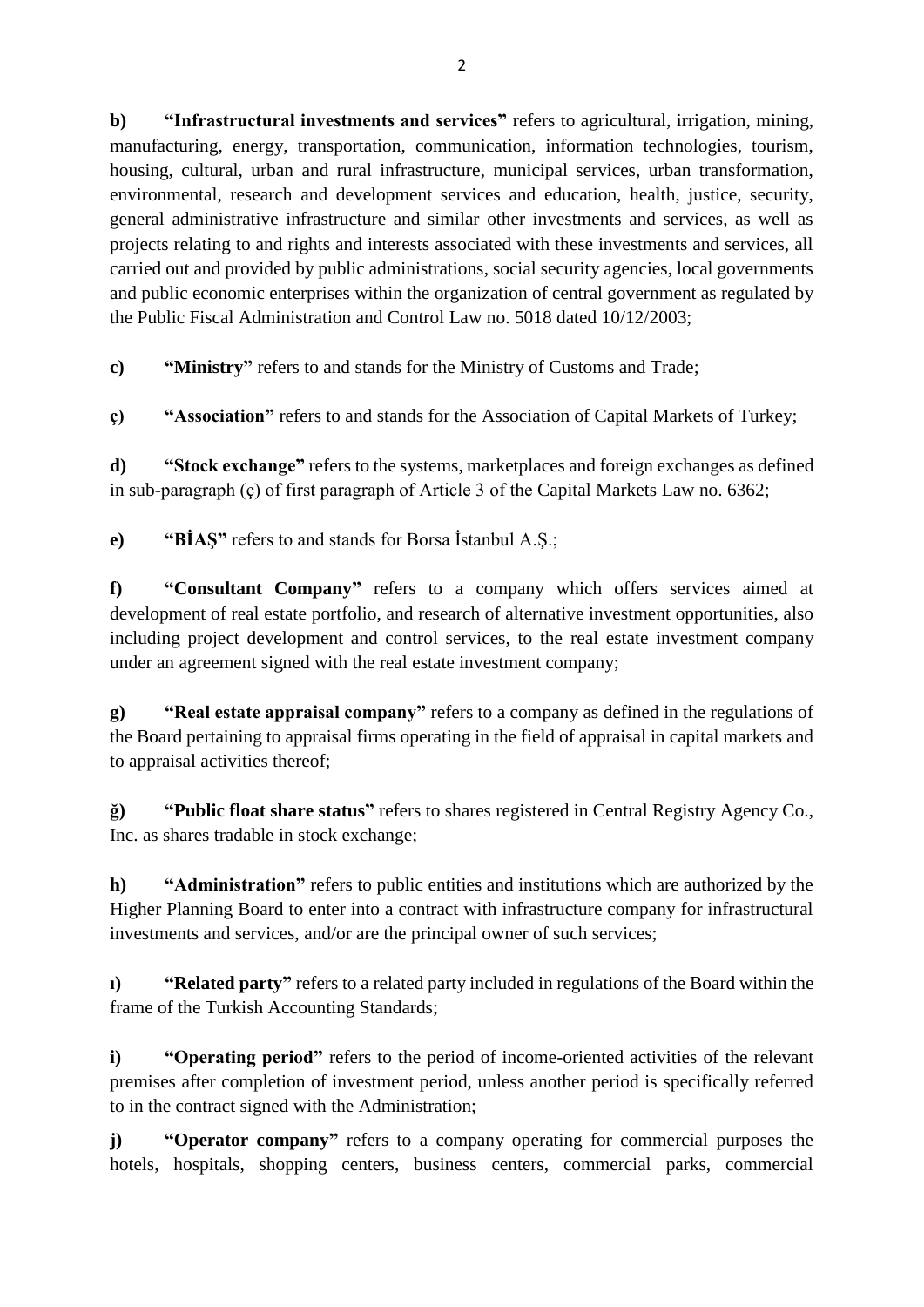warehouses, mass housing sites, supermarkets and similar other real estates, as well as premises built through infrastructural investments and services, which are owned by or under tenancy of the real estate investment company, within the frame of an agreement signed with the real estate investment company;

**k) "Law"** refers to the Capital Markets Law no. 6362;

**l) "PDP"** refers to the Public Disclosure Platform;

**m) "Board"** refers to and stands for Capital Markets Board;

**n) "Contractor"** refers to a natural person or legal entity which assumes the construction works of real estate projects included in the portfolio of the real estate investment company, within the frame of an agreement signed with the real estate investment company;

**o) "Qualified investor"** refers to persons referred to and defined in regulations of the Board pertaining to sales of capital market instruments;

**ö) "REIC"** refers to a real estate investment company;

**p) "REIC total assets"** refers to total assets shown in the non-consolidated / solo financial statements of the REIC, unless otherwise mentioned in this Communiqué;

**r) "REIC portfolio"** refers to an estate or property consisting of assets and rights enumerated in the first paragraph of Article 4 hereof and included in assets of the REIC;

**s) "SPL"** refers to and stands for Sermaye Piyasası Lisanslama Sicil ve Eğitim Kuruluşu A.Ş. (Capital Markets Licensing Registry and Training Services Co., Inc.);

**ş) "Clearing Bank"** refers to İstanbul Takas ve Saklama Bankası A.Ş. (Istanbul Custody and Settlement Bank Co., Inc.);

**t) "TCC"** refers to and stands for the Turkish Commercial Code no. 6102 dated 13/1/2011;

**u) "TTRG"** refers to and stands for the Turkish Trade Registry Gazette;

**ü) "Build-Operate-Transfer Model"** refers to the model defined in the Law no. 3996;

**v) "Investment period"** refers to the period of all or some of construction, preparatory, manufacturing, drilling, installation, assembly and similar other operations relating to infrastructural investments and services, unless another period is specifically referred to in the contract signed with the Administration; and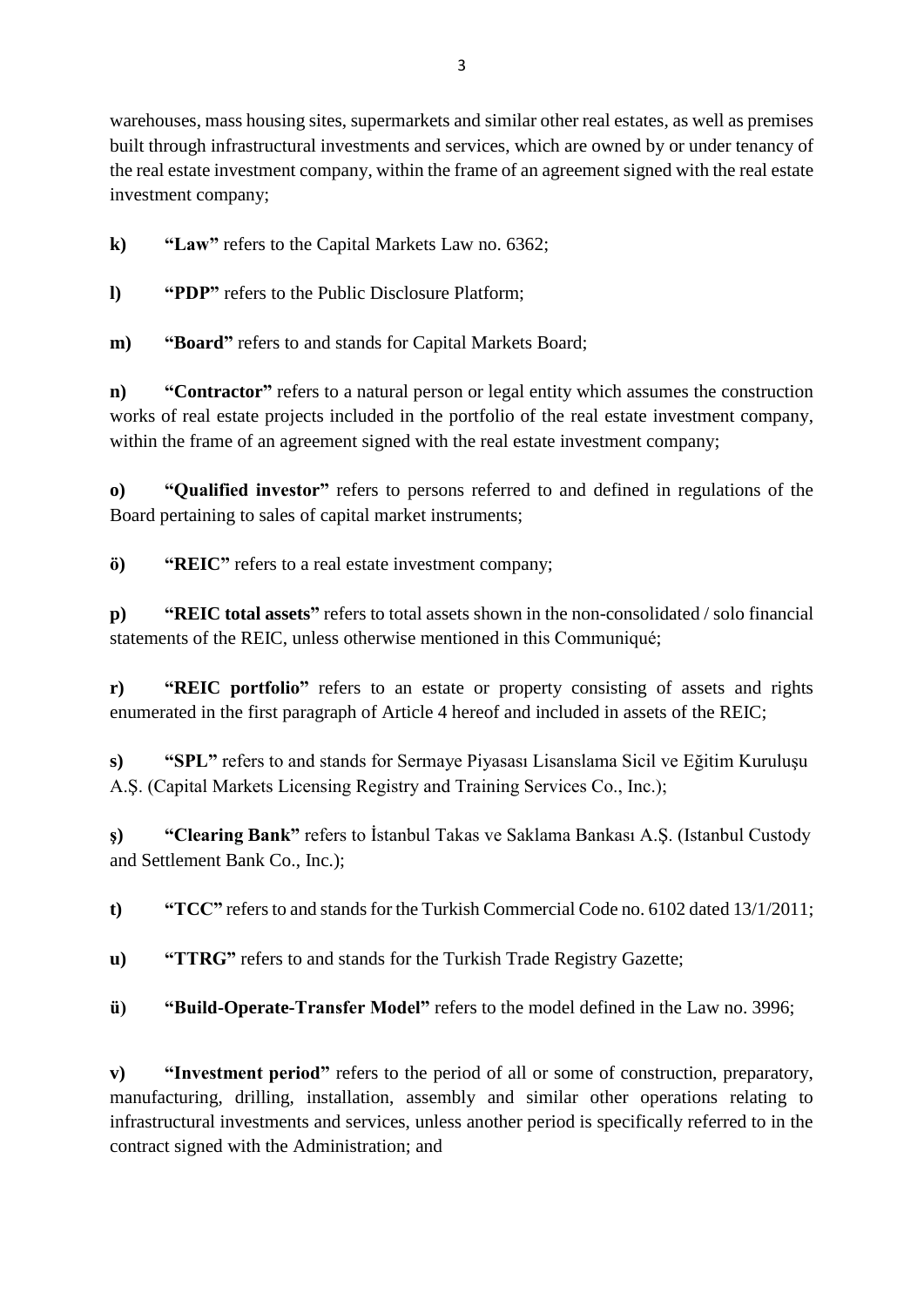**y) "Management control"** refers to the holding of more than fifty percent of voting rights of a partnership, or the holding of majority of privileged shares granting the right to nominate a number of directors corresponding to simple majority of full number of members of the board of directors in the general assembly meetings, directly or indirectly, alone or jointly with other persons acting together.

## **SECOND PART General Principles**

### **Definition of REIC**

**ARTICLE 4 – (1) (As revised and amended by the Communiqué no. III-48.1.a)** REIC is a type of capital market institution which is founded in order to issue its shares for the purpose of operating and managing a portfolio composed of real estates, real estate projects, real estatebased rights, infrastructural investments and services, capital market instruments, Clearing Bank money market and reverse repurchase transactions, time deposits or participation accounts in Turkish Lira, demand and time deposits or special current and participation accounts in foreign currency, subsidiaries and affiliates, and other assets, rights and instruments to be determined by the Board, in accordance with the procedures and principles set forth in this Communique, and which may engage in other activities permitted in this Communiqué, within the limits of activities delineated in Article 48 of the Law.

**(2)** REICs operating and managing a portfolio consisting of infrastructural investments and services are required to be founded/transformed solely and exclusively for these activities, and the REIC's articles of association should contain a clause in connection therewith.

**(3)** REICs founded for operation and management of a portfolio consisting solely of infrastructural investments and services cannot invest in real estates, real estate-based rights and real estate projects unrelated with the infrastructural investments and services. Other REICs covered by this Communiqué can also not invest in infrastructural investments and services and the associated assets and rights, except for those which are incidental by nature and are performed as a part of real estates or real estate projects within the frame of their main fields of business.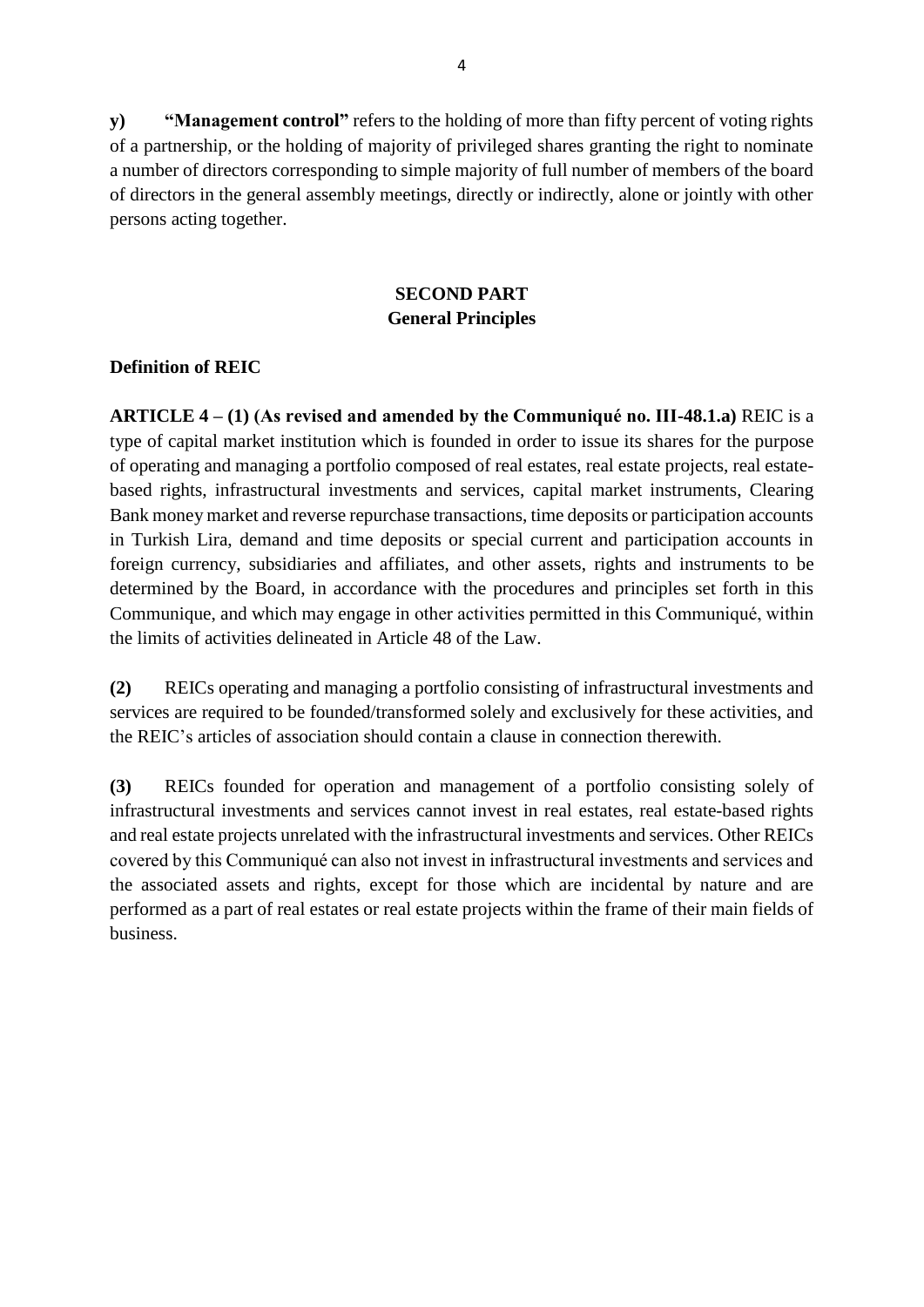#### **Objectives and Fields of Business of REIC:**

**ARTICLE 5 – (1) (As revised and amended by the Communiqué no. III-48.1.a)** REICs may either be founded to operate and manage a portfolio composed solely of infrastructural investments and services or to operate and manage a portfolio composed of other rights and assets mentioned in first paragraph of Article 4 of this Communiqué, or alternatively be founded to invest in a particular project or real estate or in infrastructural investments and services or to carry out activities and operations in a specific field.

**(2)** At least 75% of total assets of REICs founded for engaging in activities and operations in a specific field of business or for investing in a particular project/real estate or in a particular infrastructural investment and service is composed of investments made thereunder, and the name of these REICs contains a phrase relating to said activity, operation, project, real estate or infrastructural investment and service.

## **THIRD PART Principles on Foundation and Conversion**

#### **Conditions of Foundation and Conversion**

**ARTICLE 6 – (1) (As revised and amended by the Communiqué no. III-48.1.a)** REICs may directly be founded as a real estate investment company, or joint-stock companies may be converted into a REIC by amending and adopting their articles of association in accordance with provisions of the Law and this Communiqué. In the case of both foundation and transformation of REICs operating a portfolio consisting solely of infrastructural investments and services, it should clearly be stated in their articles of association that minimum 75% of their total assets will be composed of infrastructural investments and services. Provided, however, that only infrastructure companies may be transformed and converted into a REIC operating a portfolio consisting solely of infrastructural investments and services.

- **(2)** In order for the Board to approve an application for foundation or conversion of a REIC:
	- **a)** the REIC must have been founded in the form of a joint-stock company with registered capital or must be a joint-stock company and must have applied to the Board for shifting to registered capital system;
	- **b)** in the case of foundation, its initial capital, or in the case of conversion, each of its existing paid or issued capital and shareholders' equity shown should not be less than TL 30,000,000, and if it will operate a portfolio consisting solely of infrastructural investments and services, it should not be less than TL 100,000,000;
	- **c)** if its capital mentioned in subparagraph (b) of this paragraph:
		- **1)** is less than TL 60,000,000, at least 10% of its shares representing its capital; or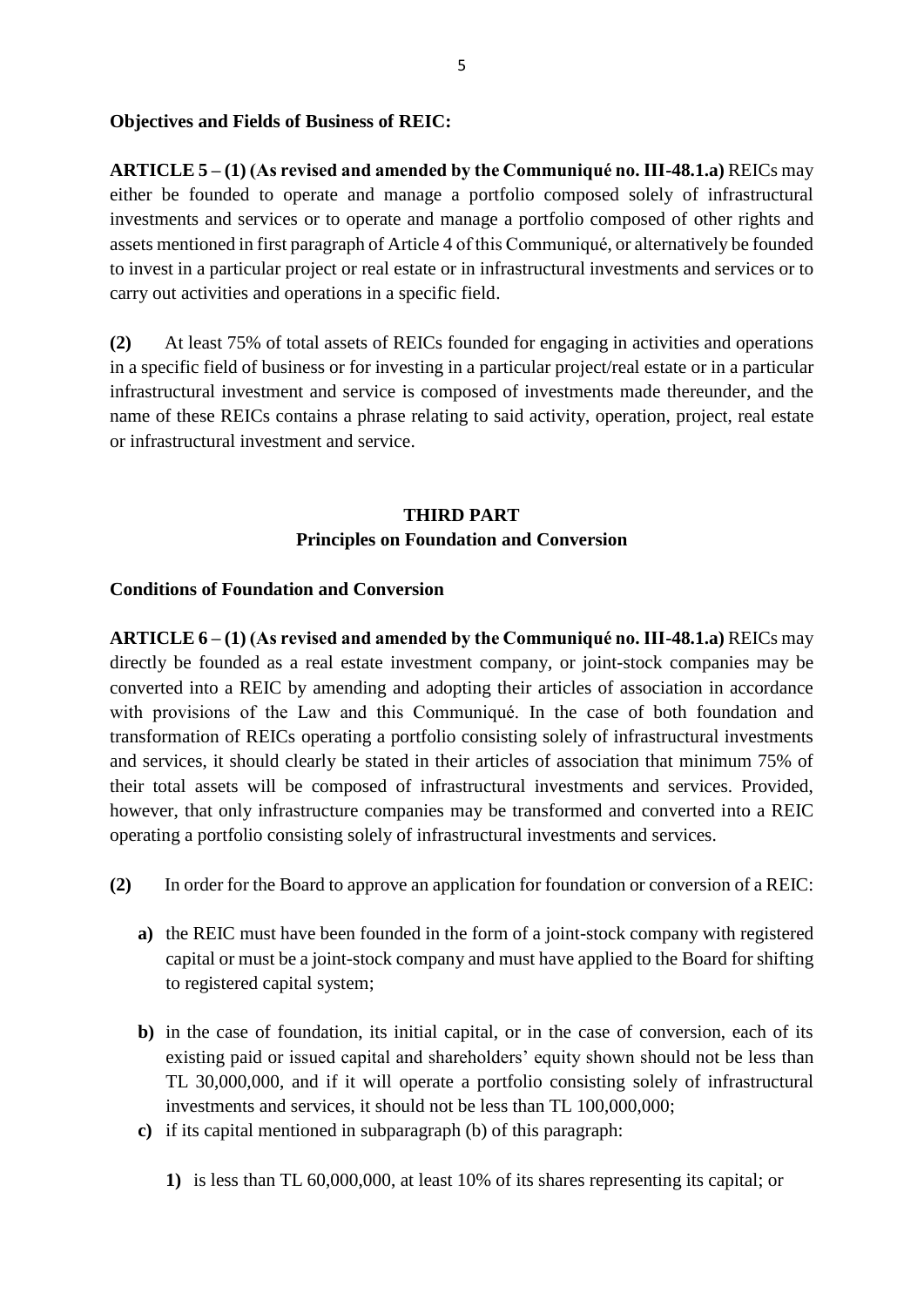**2)** is equal to or more than TL 60,000,000, its shares representing a portion of TL 6,000,000 of its capital, and if it will operate a portfolio consisting solely of infrastructural investments and services, its shares representing a portion of TL 10,000,000 of its capital,

in the case of foundation, must have been issued against cash payment and the price of all shares issued in cash must have been fully paid, or in the case of conversion, must have been issued against cash payment, or total sum of cash and cash equivalents and financial investments accounts included in the group of current assets in its nonconsolidated or solo financial statements of its last accounting period, audited by an independent audit firm, must be equal to the rate or amount specified in this subparagraph;

- **ç)** its name must contain the phrase "Real Estate Investment Company" or it must have applied to the Board for change of its name so as to include this phrase;
- **d)** its founding partners or existing partners must meet the conditions and bear the qualifications set forth in this Communiqué;
- **e)** its articles of association must be in accordance with the provisions of the Law and this Communiqué, or must have applied to the Board in order to amend its articles of association in such manner to be adapted to the provisions of the Law and this Communiqué;
- **f)** members of its board of directors and its general manager must meet the conditions specified in this Communiqué, and its general manager must have been chosen at the time of application for foundation or conversion and must have been appointed no later than the date of registration of foundation or amendments in articles of association in the trade registry, or if it will operate a portfolio consisting solely of infrastructural investments and services, must have been appointed within six months following the date of registration;
- **g)** qualifications of assets included / to be included in its portfolio, and their existing / future weights in total assets of the REIC must be in conformity with qualifications and limitations specified in this Communiqué;
- **ğ)** in applications for foundation, if capital in kind is injected at the time of foundation, the value of capital in kind must have been determined and calculated pursuant to Article 9 of this Communiqué;
- **h)** it must have been duly committed to the Board that its shares equal to 25% of its initial capital or issued capital will be offered to public in accordance with the principles and within the period set forth in this Communiqué, or if will operate a portfolio consisting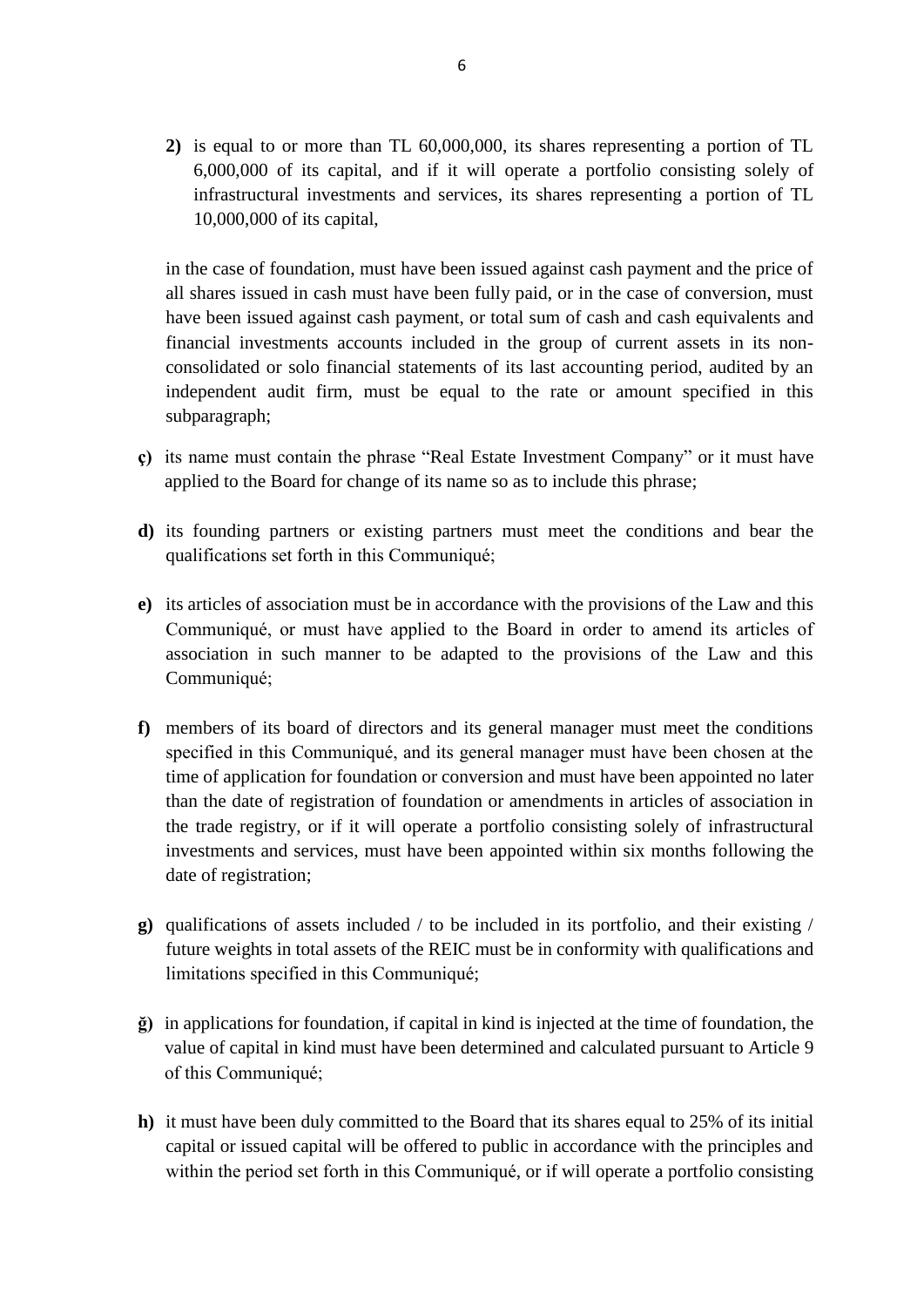solely of infrastructural investments and services, will be offered to public or will be sold by private placement to qualified investors; and

**ı)** its capital must not have been increased out of funds created by carriage of assets to current market value during the last two years.

**(3)** In applications for conversion of other investment companies and publicly held corporations into a REIC, the condition of adaptation of the portfolio assets to REIC total assets ratio set forth in this Communiqué, as specified in subparagraph (g) of first paragraph of this Article, must have been satisfied and met within no later than 6 months following the date of registration of amendments made to the articles of association for conversion purposes in the trade registry. A company/corporation which fails to adapt itself as above by the end of said period loses its right to operate as a REIC. Within maximum three months following the end of the related period of time, the REIC is under obligation to apply to the Board for amendment of relevant provisions of its articles of association in such manner to exclude REIC activities therefrom. It is the responsibility of the REIC board of directors or if authorized so by the board of directors, of relevant managing (executive) director to fulfill the said obligation.

**(4)** In REICs operating a portfolio consisting solely of infrastructural investments and services:

- **a)** If at least one of the partners is a legal entity categorized as a public entity and institution and holds at least 20% of capital shares of the REIC:
	- **1)** The initial capital referred to in subparagraph (b) of second paragraph is applied as TL 5,000,000. However, the issued capital must reach at least TL 100,000,000 as a result of capital increase in the form of sales of shares under Article 11/A hereof.
	- **2)** The condition specifying that a minimum portion of TL 10,000,000 of the capital must have been issued in cash as stated in subparagraph (c) of second paragraph is not applicable.
- **b**) Conditions specified in subparagraph (d) of second paragraph are not sought for in legal entities categorized as a public entity and institution.
- **c)** If and when the decision or approval of another authority or organ is required pursuant to special laws and regulations governing the partners, such decision or approval must have been taken in application for foundation or conversion of a REIC.

## **Qualifications of Founders and Partners:**

**ARTICLE 7 – (1)** Natural person and/or legal entity founding partners of a REIC:

**a)** must not have been adjudged bankrupt, or entered into composition with their creditors, or been subject to a court order for postponement of bankruptcy;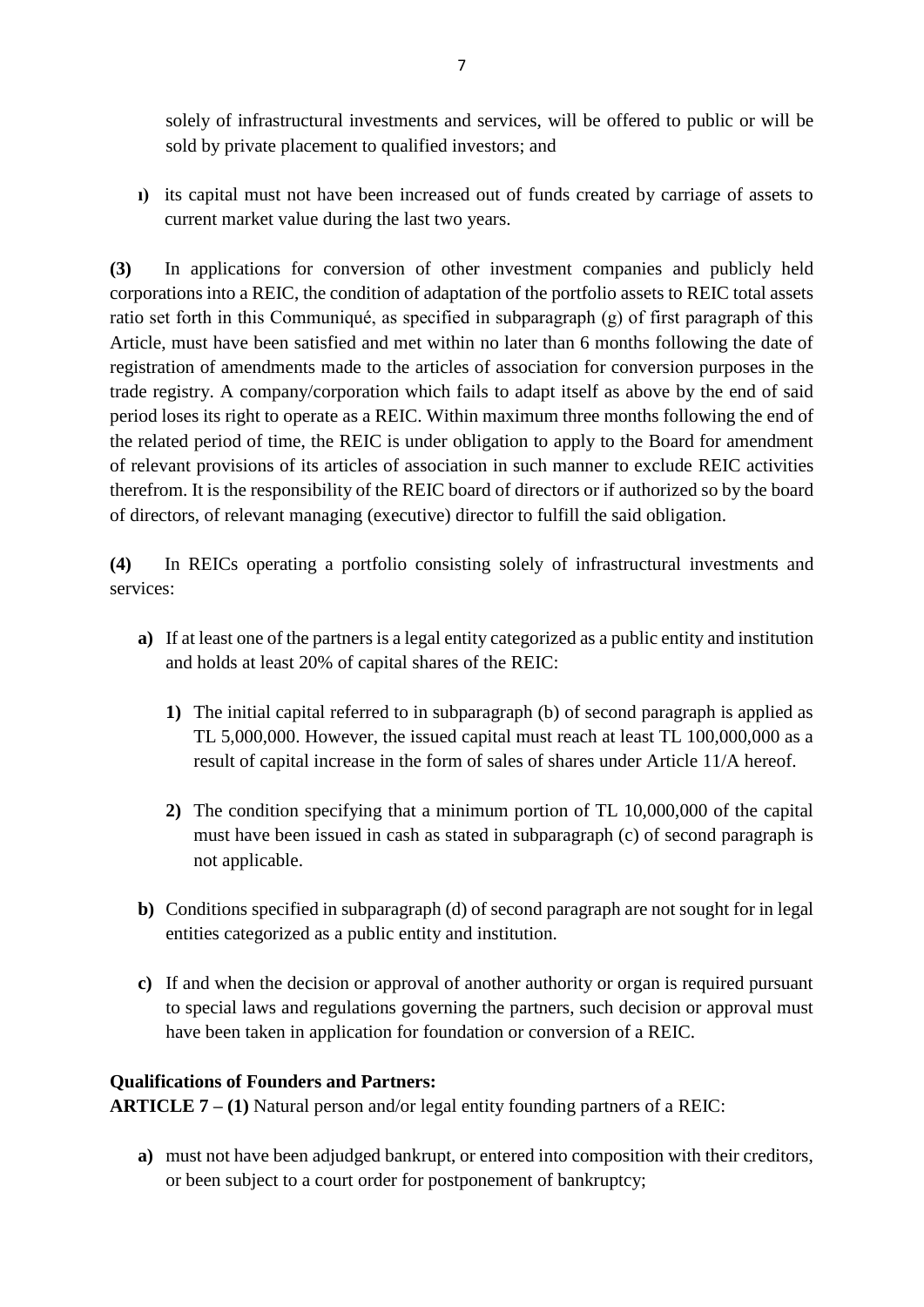- **b)** must not be among the persons held liable for the event necessitating this sanction, in institutions or entities one of the operating licenses of which is cancelled by the Board;
- **c)** must not have been convicted of any one of the offences and crimes listed in the Law by a final court verdict;
- **ç)** must not be the subject matter of an order of liquidation issued about them or about their institution or entity pursuant to the Governmental Decree in Force of Law About Transactions of Insolvent Bankers, no. 35, dated 14/1/1982 and its annexes;
- **d)** must not have been sentenced to imprisonment for five years or more due to a crime committed maliciously, and been convicted of crimes against security of state or crimes against constitutional order and its modus operandi, or of embezzlement, extortion, bribery, theft, swindling, fraud, abuse of trust, fraudulent bankruptcy, bid rigging, rigging in performance of obligations, prevention or distortion of informatics system, destruction or alteration of data, abuse of debit or credit cards, laundering of crime properties and moneys, smuggling, tax evasion or unjust acquisition of properties, even if the periods referred to in Article 53 of the Turkish Criminal Code no. 5237 dated 26/09/2004 have elapsed;
- **e)** must have obtained the resources needed for foundation from its own commercial, industrial and other legal activities free from any kind of collusion, and must have financial power to fund the subscribed capital amount;
- **f)** must have honesty and reputation required for the business;
- **g)** must not have any overdue tax debts;
- **ğ) (Subparagraph added by the Communiqué no. III-48.1.a)** must not have been convicted of crimes described in the Law on Prevention of Financing of Terrorism no. 6415 dated 7/2/2013; and
- **h) (Subparagraph added by the Communiqué no. III-48.1.a)** must not have been banned on trading pursuant to subparagraph (a) of first paragraph of Article 101 of the Law.

The conditions specified in subparagraph (a) of this paragraph are not considered in enforcement of the decision relating to removal or closure of bankruptcy or approval of concordat proposal, and the conditions specified in subparagraph (b) hereof are not considered in implementation of this paragraph after lapse of 10 years following the date the relevant decision is finalized.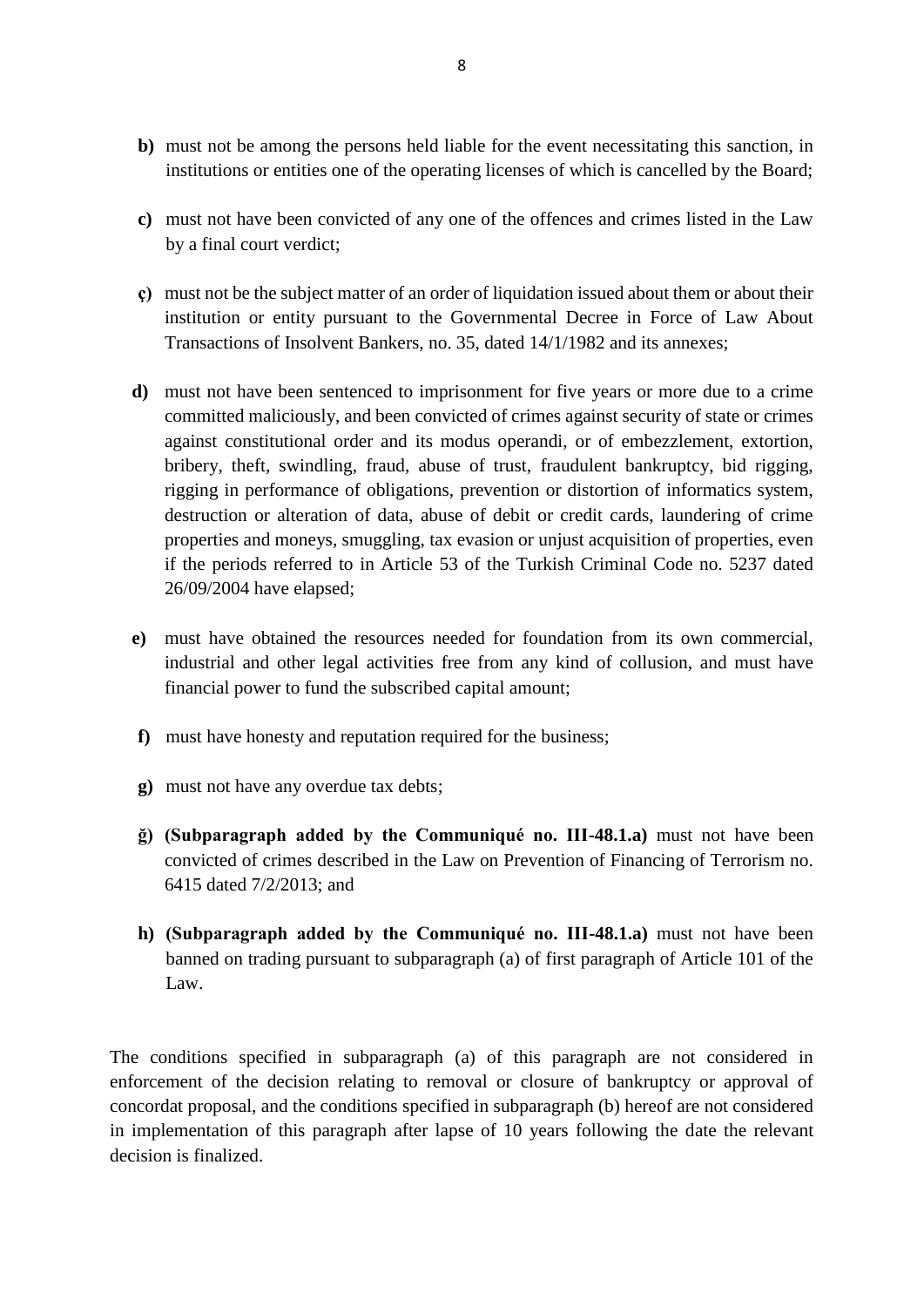**(2)** In applications for conversion, the existing partners of the joint-stock company to be converted must meet the conditions specified in all subparagraphs, but subparagraph (e), of first paragraph of this Article.

**(3)** In applications for foundation and conversion, natural persons indirectly and ultimately holding 20% or more of capital shares of the REIC, and in the case of privileged shares, natural persons indirectly holding privileged shares providing management control in the REIC are required to meet the conditions specified in all subparagraphs, but subparagraph (e), of first paragraph of this Article.

**(4)** In applications for conversion of publicly held corporations, the partners holding the shares providing management control are required to meet the conditions specified in all subparagraphs, but subparagraph (e), of first paragraph of this Article.

**(5)** In applications for foundation and conversion, if the founder or existing partner is a bank, it is sufficient to submit to the Board the information and documents proving that the bank has the qualifications specified in subparagraph (g) of first paragraph of this Article. The provisions of third paragraph of this Article are not applicable on persons who indirectly hold shares in the REIC through indirect and direct shareholding in the bank. If banks are direct or indirect partners of REICs, a prior consent of the Banking Regulation and Supervision Agency is required.

## **Foundation or Conversion Transactions**

**ARTICLE 8 – (1) (First paragraph as revised and amended by the Communiqué no. III-48.1.a)** Applications for foundation or conversion are required to be filed to the Board with a standard foundation or conversion application form, the format and principles of which will be determined by the Board, and with other documents enumerated in that form.

**(2) (Second paragraph as revised and amended by the Communiqué no. III-48.1.a)**  The Board checks the application in terms of compliance with the provisions of the Law and this Communiqué. If the application is approved by the Board, then an application is made to the Ministry with a request of approval of foundation in the case of foundation or a request of approval of amendments to articles of association in the case of conversion, without prejudice to the law provisions pertaining to other consents, approvals and permissions required to be taken from the relevant authorities with respect to infrastructural activities.

**(3)** In the case of foundation, the articles of association must be registered in the trade registry within no later than 30 days following the date of receipt of the relevant consent of the Board, and in the case of conversion, the general assembly meeting to be convened for approval of amendments proposed to be made in the articles of association must be held within no later than 30 days following the date of receipt of the relevant consent of the Board, and the relevant general assembly decision must be registered in the trade registry within no later than 15 days following the date of general assembly meeting.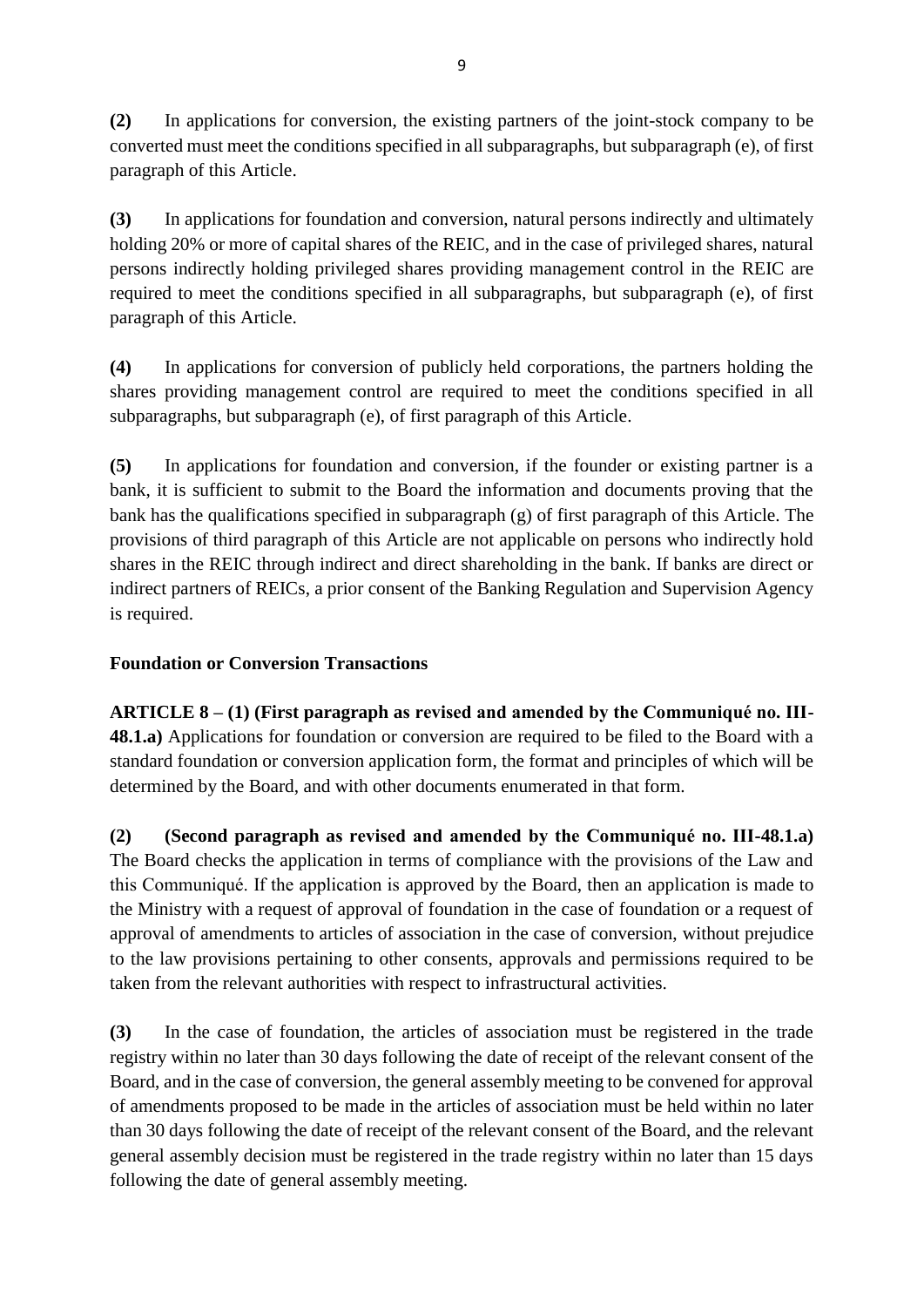**(4)** REICs send to the Board the documents demonstrating the registration in the trade registry of the foundation articles of association or the general assembly decision relating to conversion and the announcement thereof in TTRG within six business days following the date of announcement.

# **Capital in Kind**

**ARTICLE 9 – (1) (First paragraph as revised and amended by the Communiqué no. III-48.1.a)** In foundation and capital increases of REICs, only real estates and real estate-based real rights not restricted by any mortgage or by any encumbrance which directly and materially affects the value of real estate may be injected as capital in kind within the frame of provisions of Articles 342 and 343 of TCC. In REICs operating a portfolio consisting solely of infrastructural investments and services, in addition to the assets mentioned in this paragraph, other assets to be deemed fit by the Board may also be injected as capital in kind. However, both in foundation and after capital increase, the portion of issued capital paid in cash must not fall below the amount/rate stipulated in subparagraph (c) of second paragraph of Article 6 of this Communiqué.

**(2) (Second paragraph as revised and amended by the Communiqué no. III-48.1.a)** If capital in kind is injected at the time of foundation, the injected capital in kind is valued and assessed within the frame of provisions of Article 343 of TCC. In addition, a report for appraisal of capital in kind is prepared and issued within the frame of principles set forth in Eighth Part of this Communiqué. The lower one of the amounts calculated in these reports is taken and treated as the capital in kind.

**(3)** The provisions of Article 343 of TCC are applied by analogy in increases of capital in kind. Prior to an application to be filed to the Board for increase of capital in kind, the expert and appraisal/valuation reports mentioned in second paragraph of this Article must have been issued.

**(4)** A decision of increase of capital in kind may be taken only in a general assembly meeting. Articles of association of the REIC must contain a clause relating thereto.

**(5) (Fifth paragraph as revised and amended by the Communiqué no. III-48.1.a)** Real estates and real estate-based rights to be injected as capital in kind are registered in the trade registry in the name of the REIC within no later than 10 days after the REIC becomes a separate legal entity or as after the date of registration of capital increase. For other assets to be injected as capital in kind, the periods and conditions stipulated in the relevant laws are applied. It is the responsibility of the REIC board of directors or if authorized so by the board of directors, of relevant managing (executive) director to complete the said registration within the legal period of time stipulated thereinfor.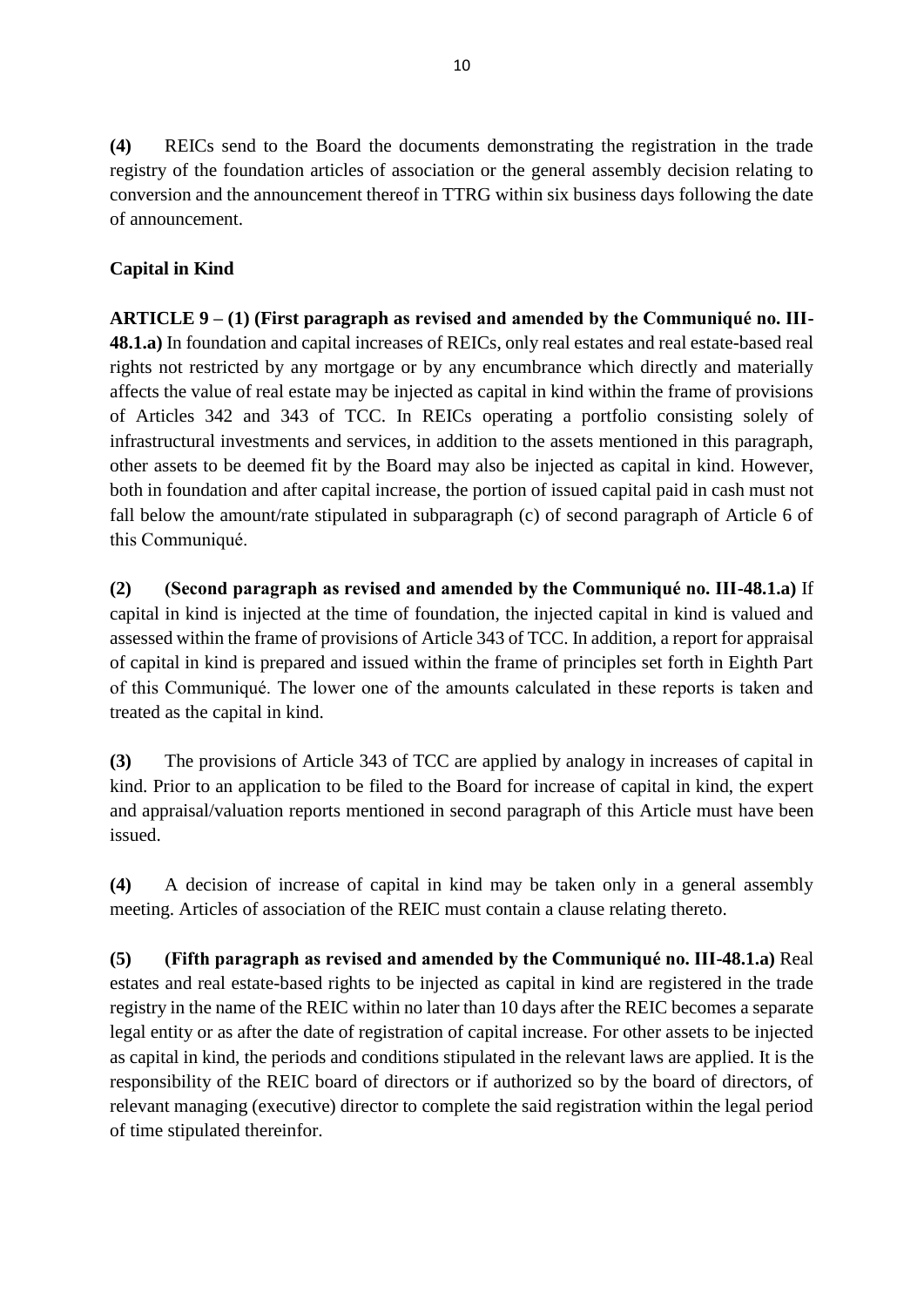## **FOURTH PART Issue and Sales of Shares**

#### **Sales of REIC Shares**

**.** 

**ARTICLE 10 – (As revised and amended by the Communiqué no. III-48.1.a) (1)** Issue and sales of REIC shares are governed by not only the special provisions specified in this Communiqué, but also the regulations of the Board pertaining to issue and sales of shares and approval of prospectus and issuance certificate.

**(2)** REICs may offer to public also the shares to be issued against capital in kind.

#### **Sales Through Public Offering ( \* )**

**ARTICLE 11 – (As revised and amended by the Communiqué no. III-48.1.a) (1)** REICs originally founded as a real estate investment company or later converted into a real estate investment company through amendments to articles of association may sell their shares via public offering only if and when they, within three months following the date of registration of their foundation or the amendments to their articles of association in trade registry, procure the required spaces, equipment and personnel and build the required organization, and the REICs originally founded as a real estate investment company must fulfill their obligations regarding the assets to be included in portfolio and regarding the appointment of a general manager pursuant to subparagraphs (f) and (g) of second paragraph of Article 6 of this Communiqué, and must fill in the standard public offering application form, the format and principles of which will be determined by the Board and complete the documents enumerated in the form, and apply to the Board with a request of approval of their prospectus relating to public offering of shares representing minimum 25% of their issued capital.

**(2)** After the public offering, the shares equal to minimum 25% of the issued capital of the REIC must be maintained in publicly floating share status.

**(3)** REICs who fail to fill in the public offering application form and complete other documents stated in the form and file an application to the Board, within the period of time set forth in first paragraph hereof, or whose application is not approved by the Board due to failure in meeting the required conditions are deprived of their right to operate as a real estate investment company. Such REICs are, within no later than three months following the end of said period of time or following the date of receipt of the negative decision of the Board, liable to apply to the Board in order to amend their articles of association so as to exclude the real estate investment company activities and operations and to exit from the registered capital system. A REIC who does not make these amendments is deemed to have been dissolved pursuant to provisions of subparagraphs (b) and (c) of first paragraph of Article 529 of the TCC.

<sup>\*</sup>Heading of this Article 11 has been amended as incorporated therein by the Communiqué no. III-48.1.a.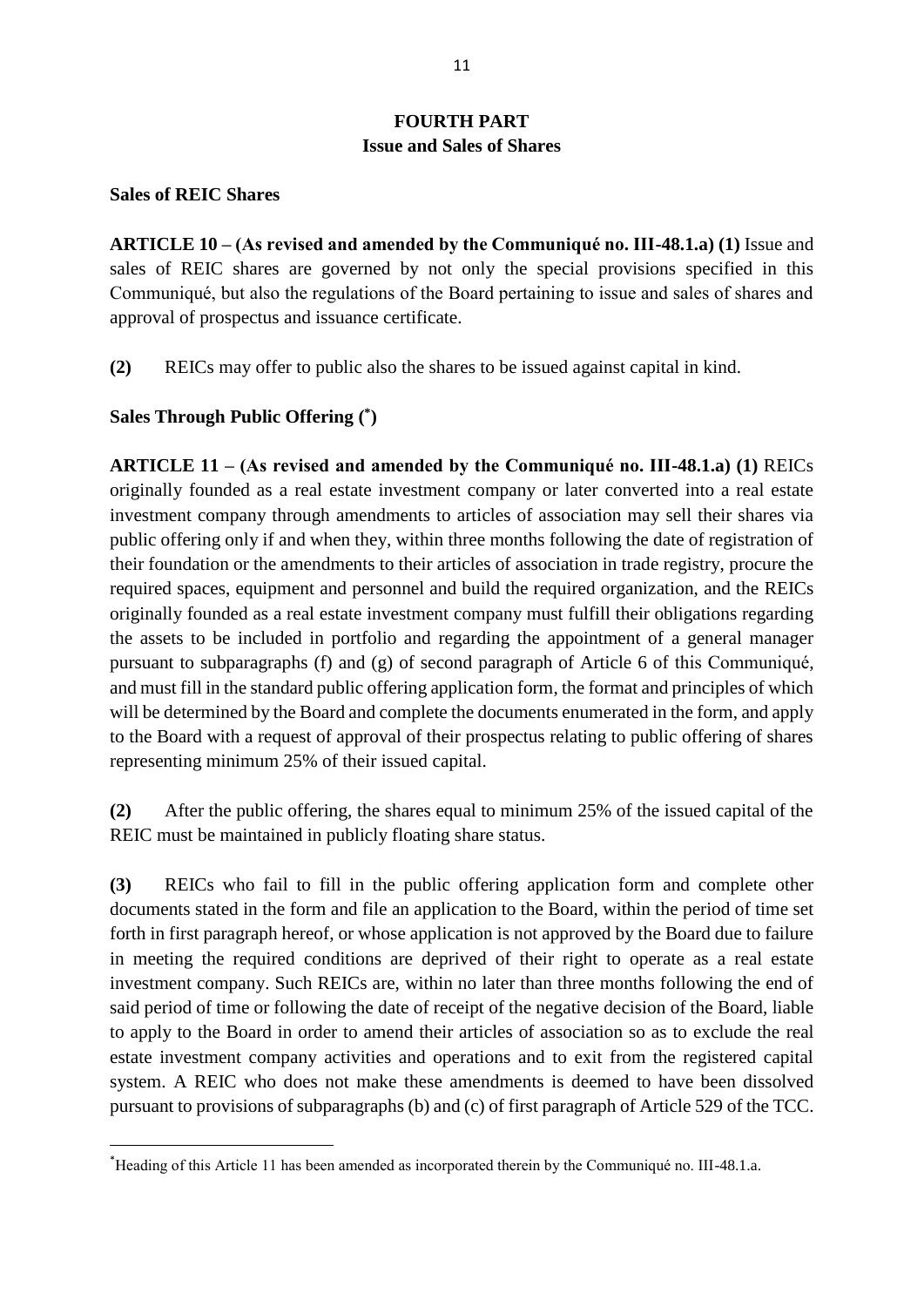### **Special Provisions on REICs to Invest Solely in Infrastructural Investments and Services**

**ARTICLE 11/A – (Article added by the Communiqué no. III-48.1.a) (1)** REICs at least 75% of total assets of which is/will be composed of infrastructural investments and services are, within two years following the date of registration of their foundation or the amendments to their articles of association in trade registry, required to procure the required spaces, equipment and personnel and build the required organization, and to ensure the compliance of the nature of their portfolio assets and their weights in the total assets of REIC with the nature and limitations stipulated thereinfor, and to submit to the Board all information and documents of proof in connection therewith.

**(2)** These REICs may sell their shares via public offering only if and when they fill in the standard public offering application form, the format and principles of which will be determined by the Board and complete the documents enumerated in the form, and apply to the Board with a request of approval of their prospectus relating to public offering of shares representing minimum 25% of their issued capital, within:

- **a)** no later than two years following the end of the period mentioned in first paragraph, if the REIC's issued capital is less than TL 200,000,000; or
- **b)** no later than four years following the end of the period mentioned in first paragraph, if the REIC's issued capital is equal to or more than TL 200,000,000.

**(3)** After the public offering, the shares equal to minimum 25% of the issued capital of the REIC must be maintained in publicly floating share status.

**(4)** REICs who fail to fill in the public offering application form and complete other documents stated in the form and file an application to the Board, within the period of time set forth in second paragraph hereof, or whose application is not approved by the Board due to failure in meeting the required conditions are deprived of their right to operate as a real estate investment company. Such REICs are, within no later than three months following the end of said period of time or following the date of receipt of the negative decision of the Board, liable to apply to the Board in order to amend their articles of association so as to exclude the real estate investment company activities and operations and to exit from the registered capital system. A REIC who does not make these amendments is deemed to have been dissolved pursuant to provisions of subparagraphs (b) and (c) of first paragraph of Article 529 of the TCC.

**(5)** If the REIC has already invested in a specific infrastructural company or project before the start of the operating period, and/or its infrastructural companies and projects currently in the operating period thereof account for less than 60% of its total assets, then the REIC's shares may be sold only to qualified investors. This is required to be stipulated in the articles of association of the REIC. In this case, also during the after-sales period, these shares may be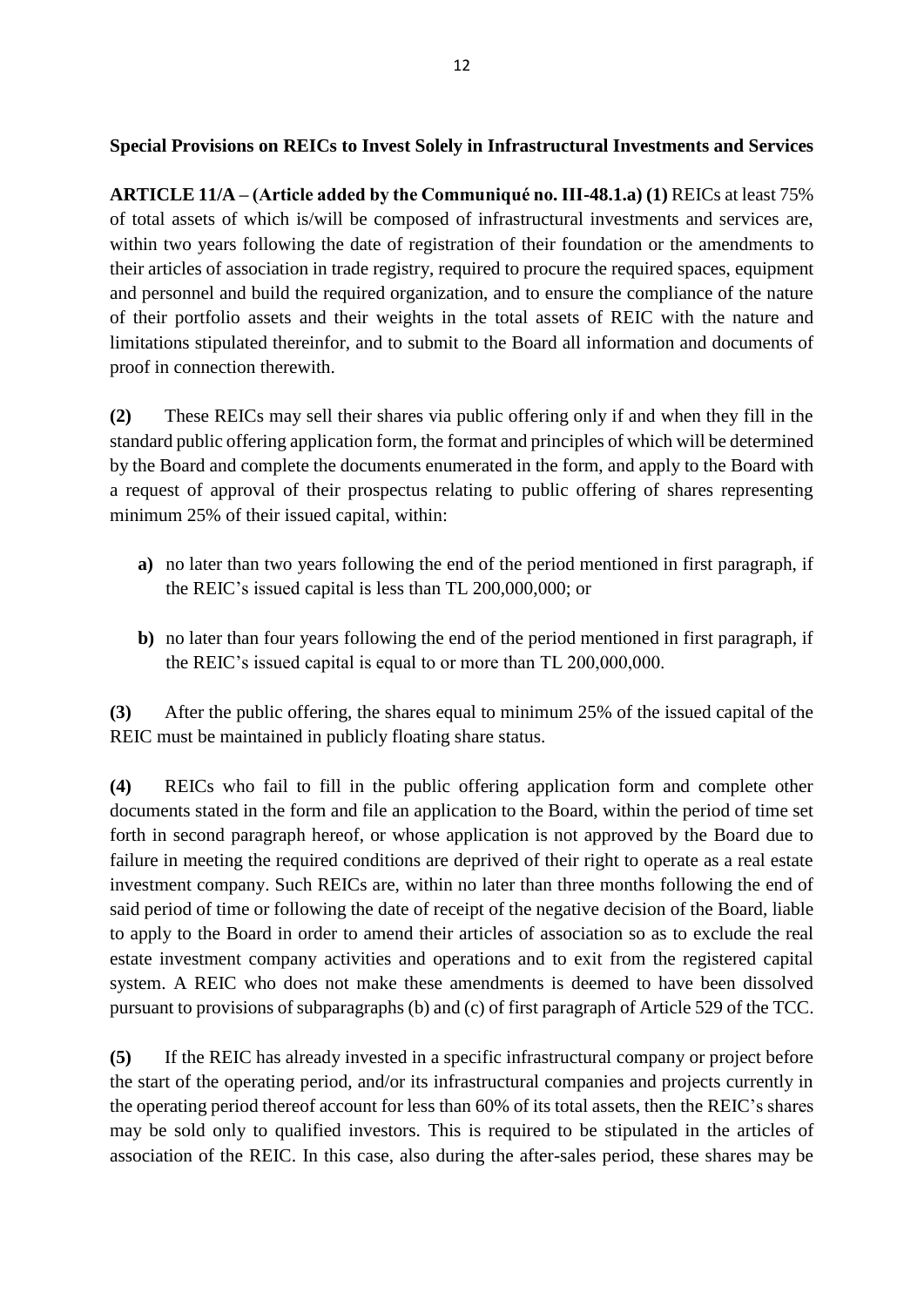sold or transferred only to qualified investors. Capital shares of these REICs may be offered to public only if the conditions set forth in this paragraph are eliminated.

**(6)** REICs operating a portfolio consisting solely of infrastructural investments and services may also sell their shares only to qualified investors if it is so provided in their articles of association. The following principles will be applied on the REICs which sell their shares only to qualified investors:

- **a)** REICs are required to apply to the Board within the period of time set forth in second paragraph for approval of their issuance certificate relating to sales to qualified investors of their shares corresponding to 25% of their after-sales capital. REICs who fail to fill in the relevant application form and complete other documents stated in the form and file an application to the Board, within the period of time set forth in second paragraph hereof, or whose application is not approved by the Board due to failure in meeting the required conditions are deprived of their right to operate as a real estate investment company. Such REICs are, within no later than three months following the end of said period of time or following the date of receipt of the negative decision of the Board, liable to apply to the Board in order to amend their articles of association so as to exclude the real estate investment company activities and operations and to exit from the registered capital system. A REIC who does not make these amendments is deemed to have been dissolved pursuant to provisions of subparagraphs (b) and (c) of first paragraph of Article 529 of the TCC.
- **b)** Transfers of shares among the existing partners are not considered and treated as sales to qualified investors under this Article.
- **c)** REICs are under obligation to regularly collect and keep the information and documents proving that the investors to whom their shares are sold have the qualified investor qualifications set forth in this Communiqué.
- **ç)** REIC's shares are required to be dematerialized on book-entry basis in the Central Registry Agency Inc., and all of the shares are required to be written to name. Said shares may be transferred only to qualified investors also in the after-sales period. REICs are under obligation to regularly collect and keep the information and documents proving that the investors to whom their shares are sold have the qualified investor qualifications. Transfers of shares to those who do not have the qualified investor qualifications are not registered in the share book.
- **d)** The condition of completion of infrastructural investments portfolio is not sought for before the sales to qualified investors, but the conditions sought for in subparagraph (a) of first paragraph of Article 24 hereof must have been satisfied as of the end of first year following the date of first capital increase or first sale to qualified investors immediately after foundation or conversion.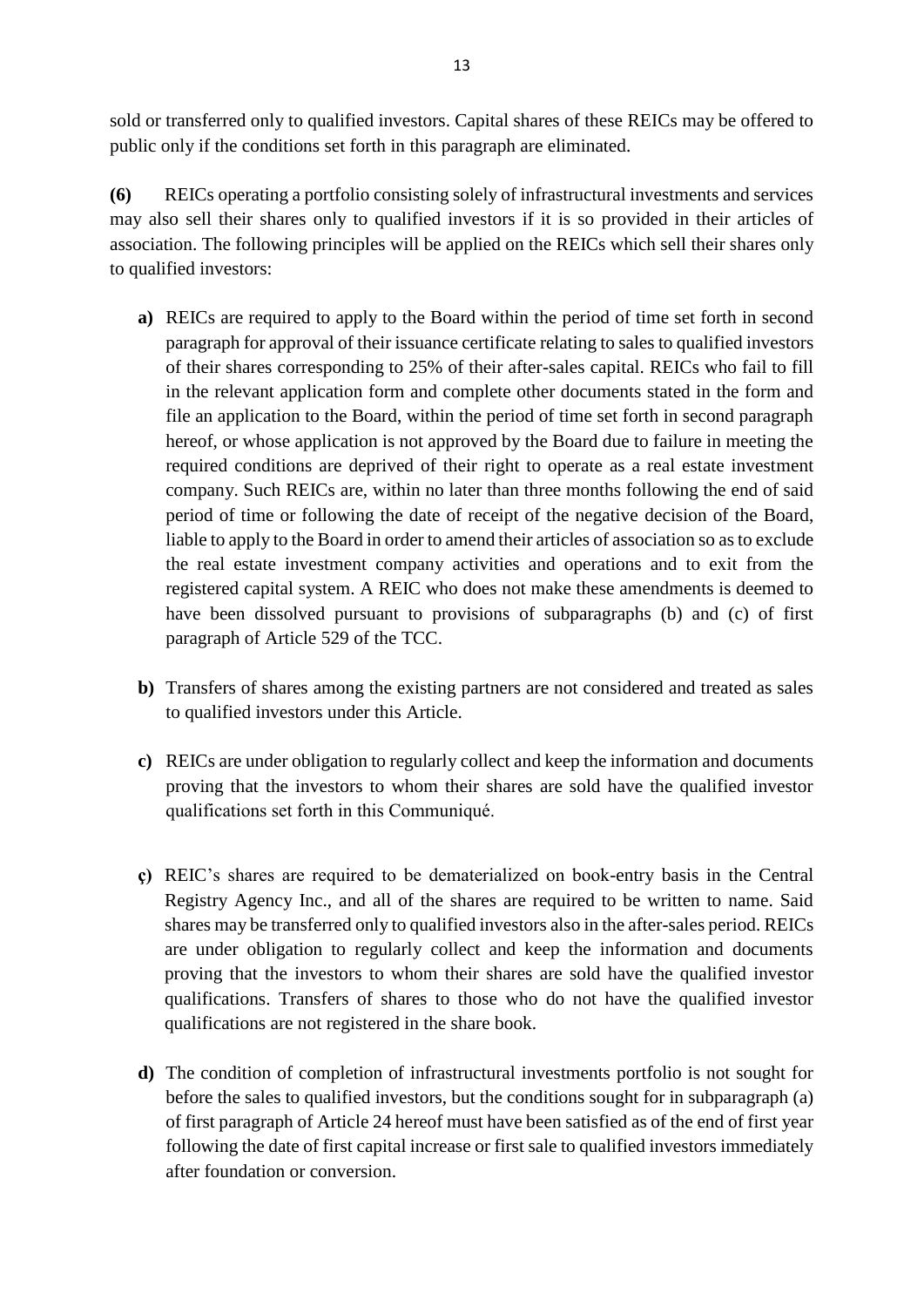- **e)** In sales of shares to qualified investors, the REIC is not obliged to issue a prospectus and an announcement of sales to savers.
- **f)** Interim financial statements are not required to be audited by an independent auditor, and to be sent to the Board, and to be announced to public.
- **g)** Without regard to the obligations set forth in this Communiqué relating to announcement in PDP, the REICs whose shares are not listed in the exchange submit to the Board within the same period of time the information and notices referred to in Articles 39 and 40 hereof, and inform their partners thereabout as stipulated in their articles of association.
- **ğ)** REICs cannot issue shares granting privileges other than the privilege of nomination of board of directors. However, REICs can issue privileged shares after sales to qualified investors, providing that it is specified so in their articles of association and the retirement right for shareholdersis recognized pursuant to Article 24 of the Law.
- **h)** Promotional advertisements and announcements are not allowed.
- **ı)** Third paragraph of Article 25 is inapplicable.
- **i)** Article 41 is inapplicable.
- **j)** The provisions of fourth paragraph of Article 24 of the Law are applicable on REICs the shares of which are not listed in the exchange and which wish to exit from the real estate investment company status.
- **k)** In sales of shares to qualified investors, the provisions of the Communiqué on Sales of Capital Market Instruments (II-5.2) published in the Official Gazette edition 28691 on 28/6/2013 pertaining to sales of shares to qualified investors are applicable by analogy on all and any matters on which this Communiqué remains silent.

**(7)** Capital increase may be made before public offering of shares or sales of shares to qualified investors.

**(8)** All and any matters on which this Article remains silent shall be governed by other provisions of this Communiqué.

## **Quotation (Listing) in BİAŞ**

**ARTICLE 12 – (As revised and amended by the Communiqué no. III-48.1.a) (1)** REICs offering their shares to public will, within 15 days following the end of the sales period, apply to the Board for delivery of the document required for quotation (listing) of their shares in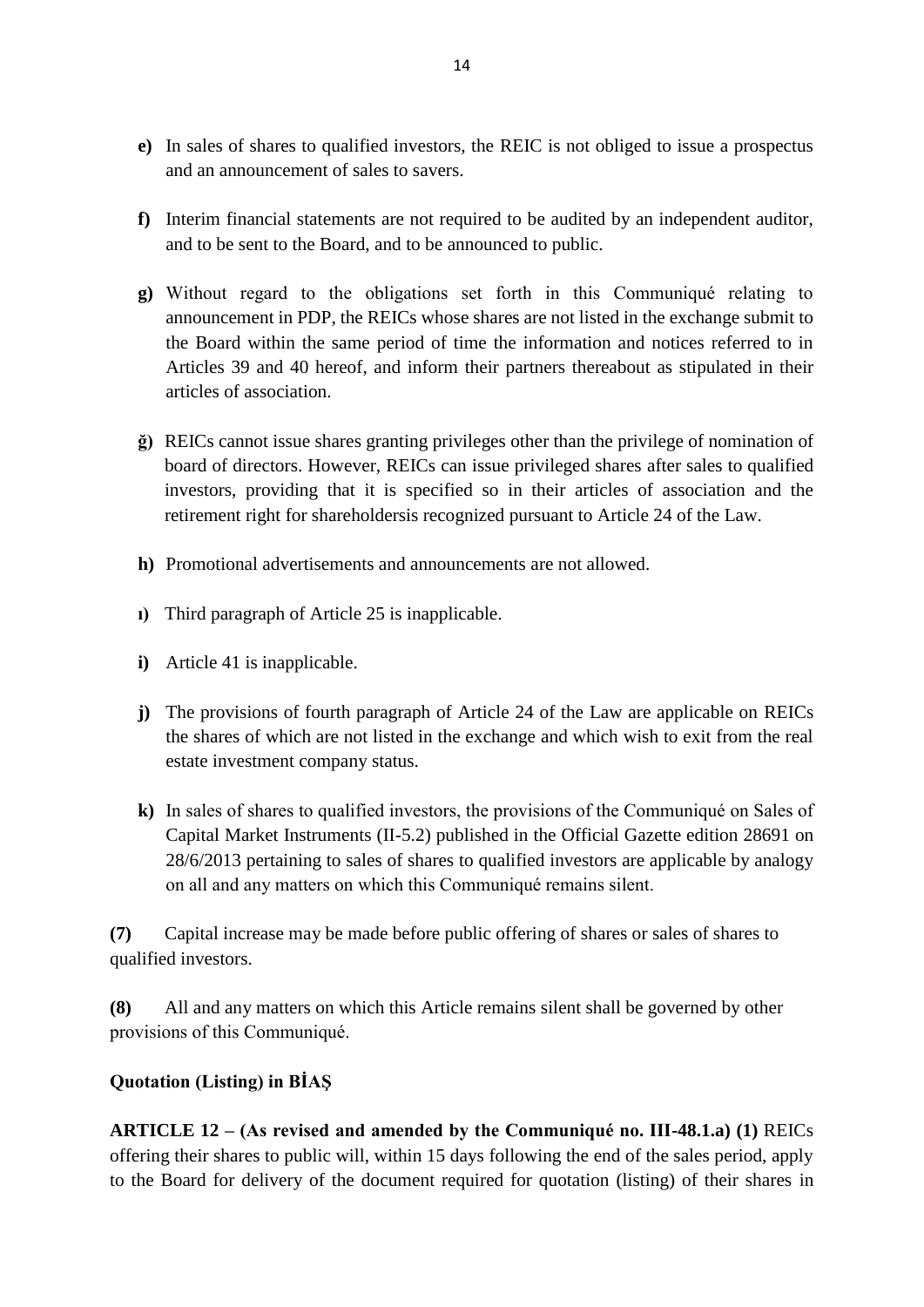BİAŞ. Within 15 days following receipt of this document, they are liable to file an application to BİAŞ for quotation (listing) of their shares.

### **FIFTH PART Type, Kind and Transfer of Shares**

### **Type of Shares**

**ARTICLE 13 – (1)** REIC shares may be issued as registered or payable to the bearer.

**(2)** The provisions of first paragraph of Article 414 of TCC are not applicable on registered shares traded in the stock exchange.

### **Issue of Privileged Shares**

**ARTICLE 14 – (As revised and amended by the Communiqué no. III-48.1.a) (1)** REICs may not issue any privileged securities other than the shares providing the privilege of nomination of members of the board of directors. The provisions of Article 360 of TCC are not applied in creation of privilege of nomination. After public offering, no privilege, also including the privilege of nomination for members of the board of directors, may in any case be created.

**(2)** The provisions of second paragraph of Article 479 of TCC are not applicable on REICs which have already issued shares privileged in voting before the date of promulgation of this Communiqué.

**(3)** Within the framework of principles determined by the Board, without prejudice to the reasonable results of events required by their ordinary operations, in REICs which make loss in five consecutive yearly periods according to their financial statements prepared and issued in accordance with the Board regulations, the privileged shares covered by the first paragraph hereof are abolished by a Board decision. For the purposes of this provision, for REICs who are under obligation to issue consolidated financial statements, their consolidated financial statements are used. The provisions of this paragraph are not applied if the privileged shares belong to public administrations and entities.

## **Transfer of Shares**

**ARTICLE 15 – (As revised and amended by the Communiqué no. III-48.1.a) (1)** Before public offering of shares or their sales to qualified investors, the transfer of shares representing 10% or more of capital of the REIC and the transfer of privileged shares, irrespective of the rates thereof, are subject to a prior permission of the Board. For share transfers as above, new partners acquiring shares in the REIC are required to be in compliance with the conditions specified in all subparagraphs, but subparagraph (e), of first paragraph of Article 7 of this Communiqué. In acquisition of shares of less than 10%, the new partners acquiring shares in the REIC are under obligation to submit to the Board within 10 business days following the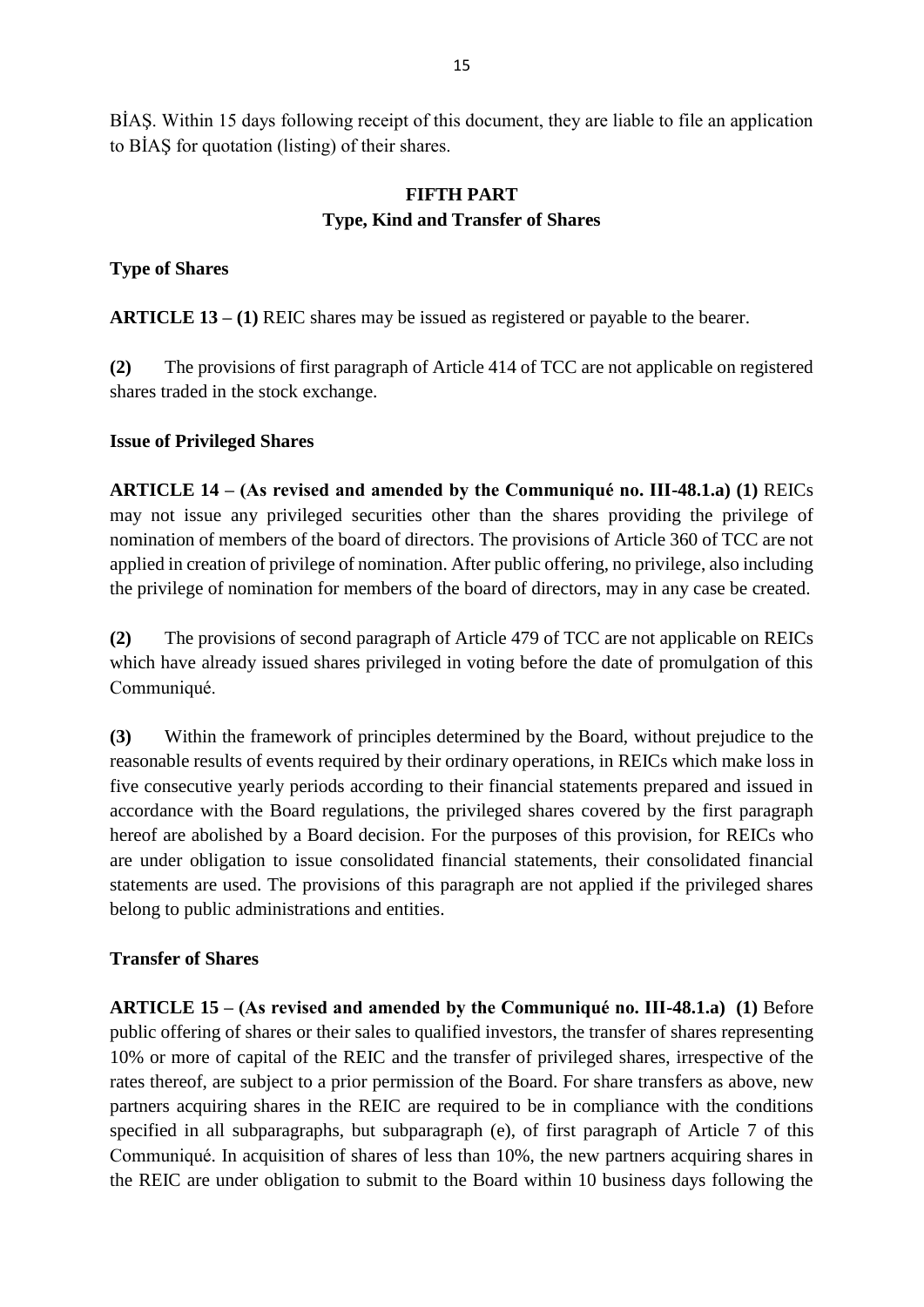date of transfer of shares the documents proving that they are in compliance with the conditions specified in all subparagraphs, but subparagraph (e), of first paragraph of Article 7 of this Communiqué.

**(2)** After public offering of shares of the REIC or their shares to qualified investors, the partners holding shares providing the management control in the REIC are obliged to meet the conditions specified in all subparagraphs, but subparagraph (e), of first paragraph of Article 7 of this Communiqué. Transfer of privileged shares providing the management control in the REIC is subject to a prior permission of the Board. In case of acquisition of management control with unprivileged shares, the partners holding such shares are required to submit to the Board within 10 business days following the date of acquisition of shares the documents proving that they are in compliance with the mentioned conditions. If the partners holding shares providing the management control fail to satisfy the mentioned conditions, they are under obligation to dispose of their shares providing the management control within no later than three months following the date of their failure in satisfying the mentioned conditions.

**(3)** In transfer of privileged shares providing the management control in the REIC, the partners taking over these privileged shares must have and must prove that they have an adequate financial power for purchase of shares of other shareholders after transfer in accordance with regulations of the Board pertaining to the obligation of making a share purchase offer. The provisions of regulations of the Board pertaining to exemption from the obligation of making a share purchase offer are, however, reserved.

**(4)** In share acquisitions by banks under this Article, the conditions specified in fifth paragraph of Article 7 of this Communiqué are required to be satisfied.

**(5)** Transfers realized in conflict with the principles specified in first, second and fourth paragraphs hereinabove are not registered in the share book. Registrations made in the share book in contradiction with provisions of the said paragraphs are null and void.

### **SIXTH PART Management Structure**

## **Composition of Board of Directors**

**ARTICLE 16 – (1)** Board of Directors is elected and works in accordance with the pertinent Board regulations and the relevant articles of TCC.

### **Qualifications of Board of Directors**

**ARTICLE 17 – (1) (First paragraph as revised and amended by the Communiqué no. III-48.1.a) Board of** Directors of REICs are required to meet the conditions specified in all subparagraphs, but subparagraph (e), of first paragraph of Article 7 of this Communiqué. Furthermore, majority of board of directors must be graduates of four-year universities, and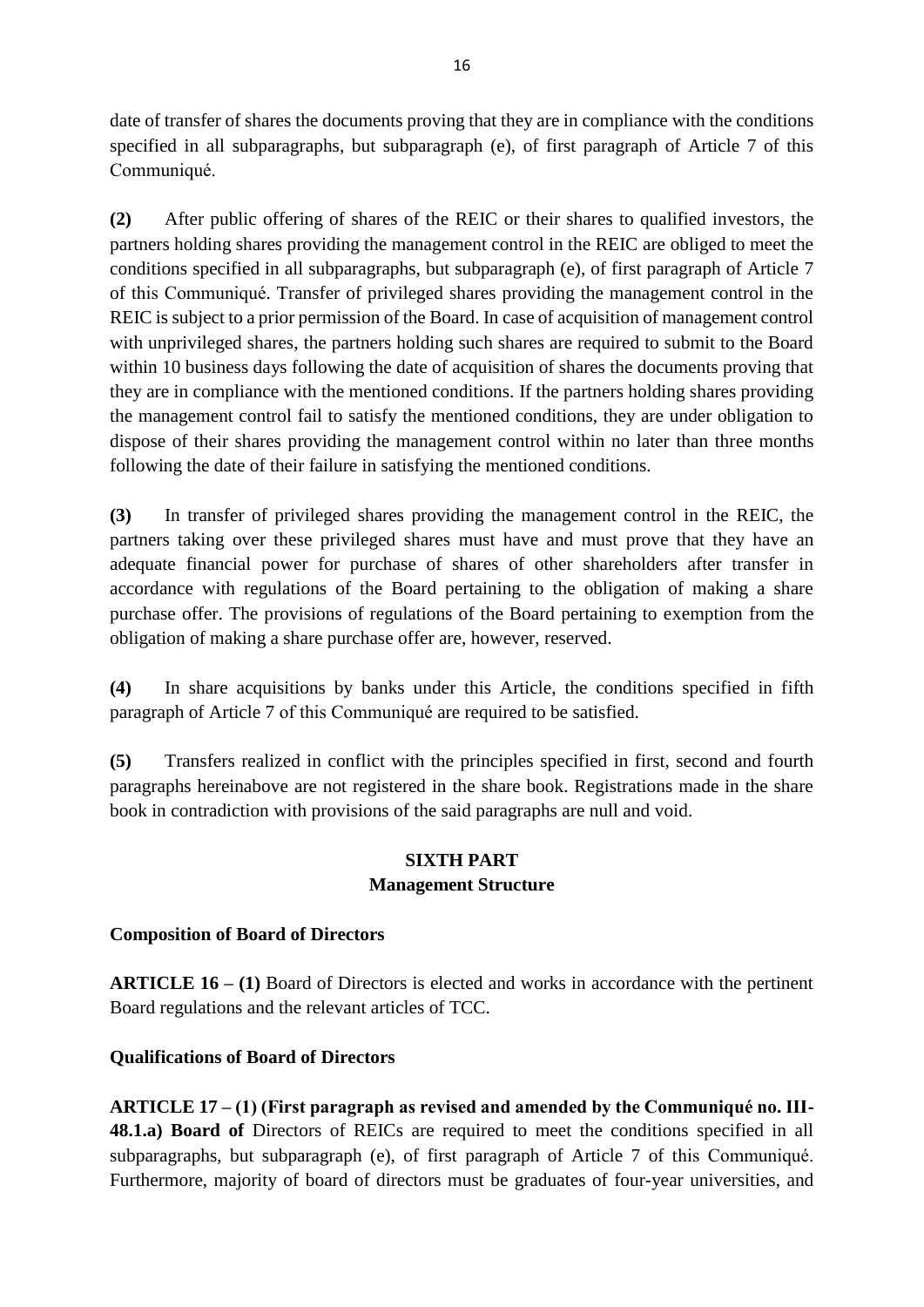must have a past experience of minimum three years in such fields of real estate, infrastructure, law, construction, banking and finance closely related to the fields of business of the REIC. Engagement in only real estate trading and brokerage is not considered and accepted as an experience acquired in this field.

**(2)** Only board of directors having graduated from four-year universities are required to be appointed to committees founded under the board of directors in accordance with the relevant regulations of the Board.

**(3) (Third paragraph as revised and amended by the Communiqué no. III-48.1.a)** In the case of a new appointment to the board of directors, the decision of appointment is sent to SPL within no later than 10 business days following the date of appointment, together with documents proving that the appointed person meets the conditions set forth in first paragraph of this Article.

# **General Manager**

**ARTICLE 18 – (First paragraph as revised and amended by the Communiqué no. III-48.1.a) (1)** General manager of the REIC must be a graduate of four-year universities, and must meet the conditions specified in all subparagraphs, but subparagraph (e), of first paragraph of Article 7 of this Communiqué, and must have a past experience of minimum five years in such fields of infrastructure, law, construction, banking, real estate and finance. Engagement in only real estate trading and brokerage is not considered and accepted as an experience acquired in this field.

**(2)** General manager meeting all of the conditions specified in the preceding paragraph must have been employed solely for this position on full-time basis.

**(3)** General manager may serve as a member of board of directors in other entities and institutions, providing that it is not executive and it does not lead to failures in performance of his duties in the partnership. The provisions of Article 396 of TCC are, however, reserved.

**(4) (Fourth paragraph as revised and amended by the Communiqué no. III-48.1.a)**  General management position cannot be deputized for more than six months within the last 12 months' period. A new deputy assignment to this position cannot be made again at the end of this period.

**(5) (Fifth paragraph as revised and amended by the Communiqué no. III-48.1.a)** In the case of a new appointment to the general manager position, the decision of appointment is sent to the Board and to SPL within no later than 10 business days following the date of appointment, together with documents proving that the appointed person meets the conditions set forth in first paragraph of this Article.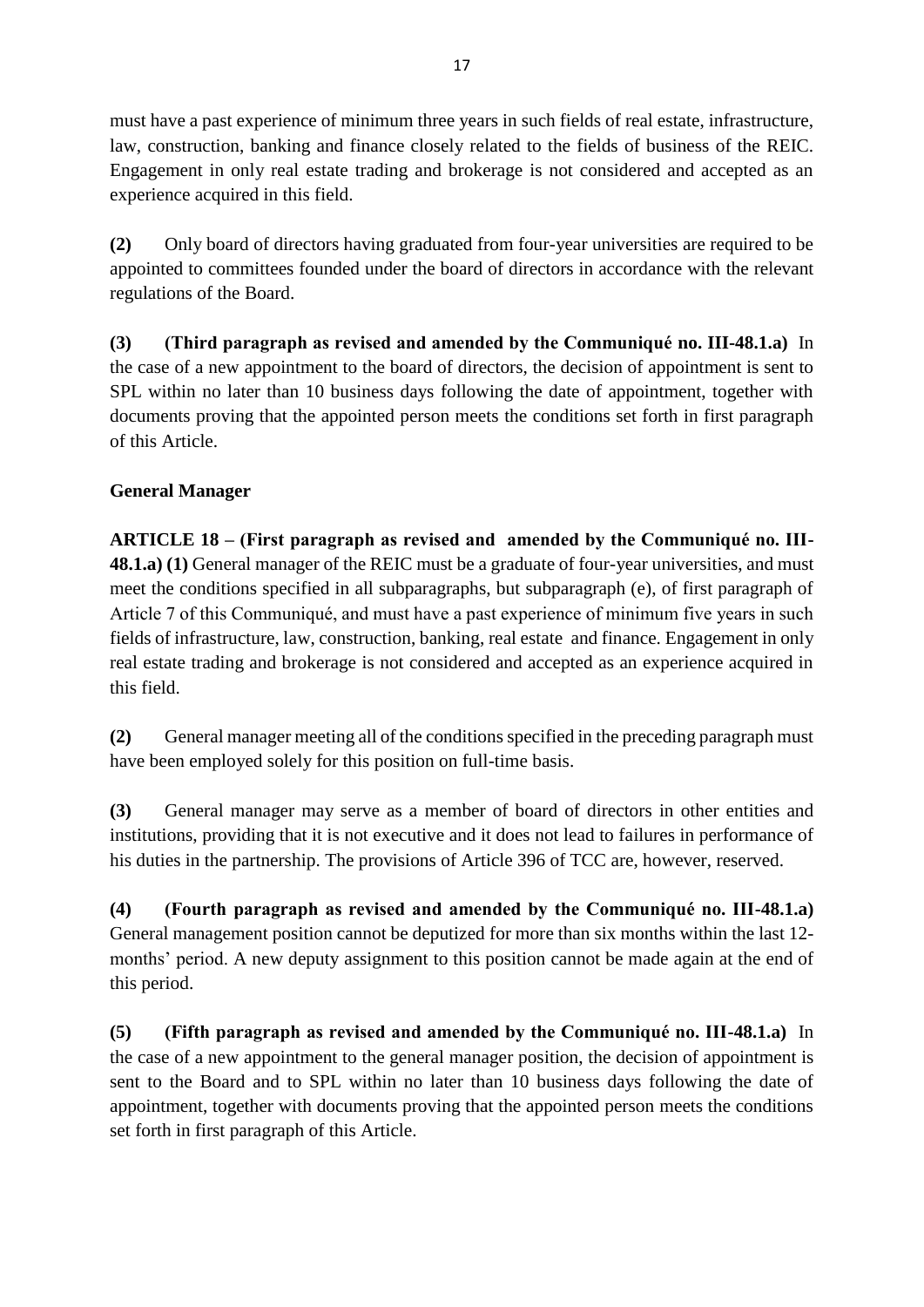#### **Other Personnel**

**ARTICLE 19 – (1)** It is required to employ an adequate number of qualified personnel for effective performance of activities of the REIC, and to comply with the pertinent regulations of the Board in election of specialized personnel who will assume and fulfill the duties stipulated in the capital markets legislation. Appointment and resignation of personnel serving as a member in committees required to be established pursuant to the pertinent regulations of the Board are also notified to SPL within no later than 10 business days following the date of appointment or resignation as the case may be.

**(2) (Second paragraph added by the Communiqué no. III-48.1.a)** Personnel covered by this Article are required to meet the conditions sought for in subparagraph (h) of first paragraph of Article 7 hereinabove.

### **Bans on Board of Directors**

**ARTICLE 20 - (As revised and amended by the Communiqué no. III-48.1.a) (1)** If and when a board of director is not independent, within the meaning ascribed thereto in corporate governance principles determined by the Board, from the persons being a party to the decisions to be taken by the board of directors, then and in this case, that director is under obligation to inform the board of directors thereabout, together with reasons thereof, and in any case, to have this information recorded in the meeting minutes. The provisions of Article 393 "Ban on Participation in Negotiations" of TCC are, however, reserved.

### **Specific Decisions**

**ARTICLE 21 – (1) (First paragraph as revised and amended by the Communiqué no. III-48.1.a)** Decisions of the board of directors pertaining to the transactions listed in this paragraph between the REIC the shares of which are offered to public on one side and the parties listed in this paragraph on the other side are required to be disclosed to public within the framework of regulations of the Board pertaining to public disclosure of material events, and in addition, if the decision is not taken in unanimity, it must be included in the agenda of the next meeting of the general assembly of shareholders, and the shareholders must be informed thereabout.

- **(a)** Parties:
	- **1)** Partners holding shares equal to or more than 20% of capital or holding voting rights of the same percentage in the REIC;
	- **2)** Partners holding shares granting the privilege of nomination to the board of directors in the REIC;
	- **3)** Other companies where partners mentioned in the preceding subparagraphs (1) and (2) hold more than 20% of capital shares or voting rights of this percentage;
	- **4)** Subsidiaries of the REIC;
	- **5)** Companies providing business administration services to the REIC;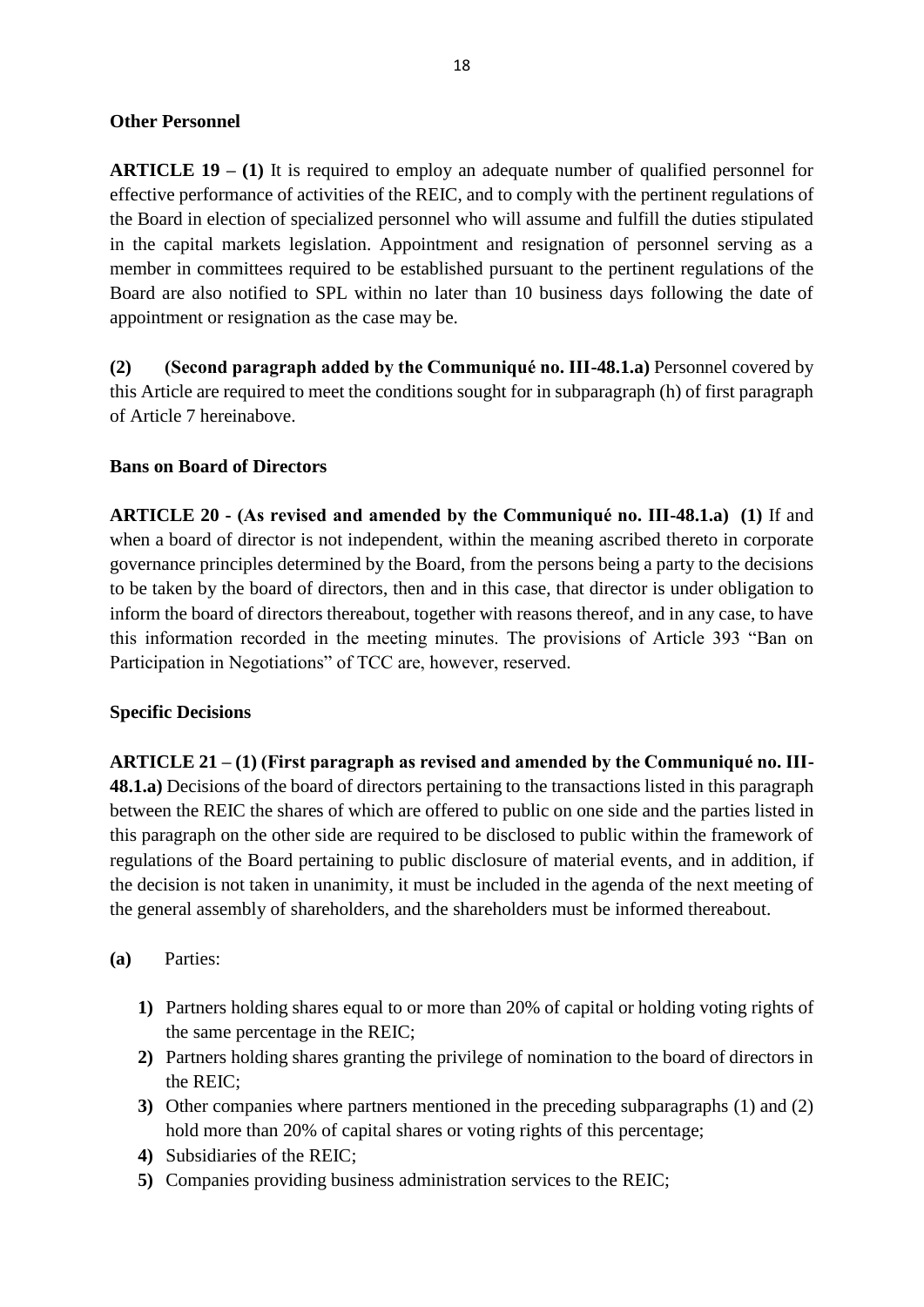- **6)** Companies providing portfolio management services to the REIC;
- **7)** Companies providing consultancy services to the REIC;
- **8)** Contractor chosen to provide construction services to the REIC;
- **9)** Other partners of an ordinary partnership that is the subsidiary of the REIC; and **10)**Related parties of the REIC.
- **(b)** Specific decisions:
	- **1)** Decisions relating to purchase or leasing of assets for, or sale or leasing of assets from, portfolio of the REIC;
	- **2)** Decisions relating to choice of companies for marketing of assets included in portfolio of the REIC;
	- **3)** Decisions relating to establishment of credit relations;
	- **4)** Decisions relating to determination of investment institutions giving purchasing commitments in public offering of shares of the REIC;
	- **5)** Decisions relating to joint investments;
	- **6)** Decisions relating to determination of natural persons or legal entities for provision of financial, legal or technical consulting and advice services to the REIC;
	- **7)** Decisions relating to determination of natural persons or legal entities for provision of project development, supervision or contracting, business administration or portfolio management services to the REIC;
	- **8)** Decisions relating to purchase of securities issued by legal entities listed in subparagraph (a) hereinabove for the portfolio of the REIC;
	- **9)** Decisions relating to foundation of an ordinary partnership or termination of activities of an existing ordinary partnership;
	- **10)** Decisions relating to transactions based on trading of goods and services between the REIC and its related parties; and
	- **11)**Decisions which are not included in any one of the subparagraphs hereinabove, but which may give results in favor of any one of the parties listed in subparagraph (a).

**(2) (Second paragraph as revised and amended by the Communiqué no. III-48.1.a)**  The provisions of the corporate governance principles determined by the Board pertaining to transactions between REICs and their related parties are, however, reserved.

**(3)** In wholesale of assets not exceeding 75% of total assets of REICs, the provisions of subparagraph (f) of second paragraph of Article 408 of TCC and of Article 23 of the Law are not applicable.

### **SEVENTH PART**

### **Principles on Investments and Activities**

### **Investment Activities and Limitations on Investment Activities**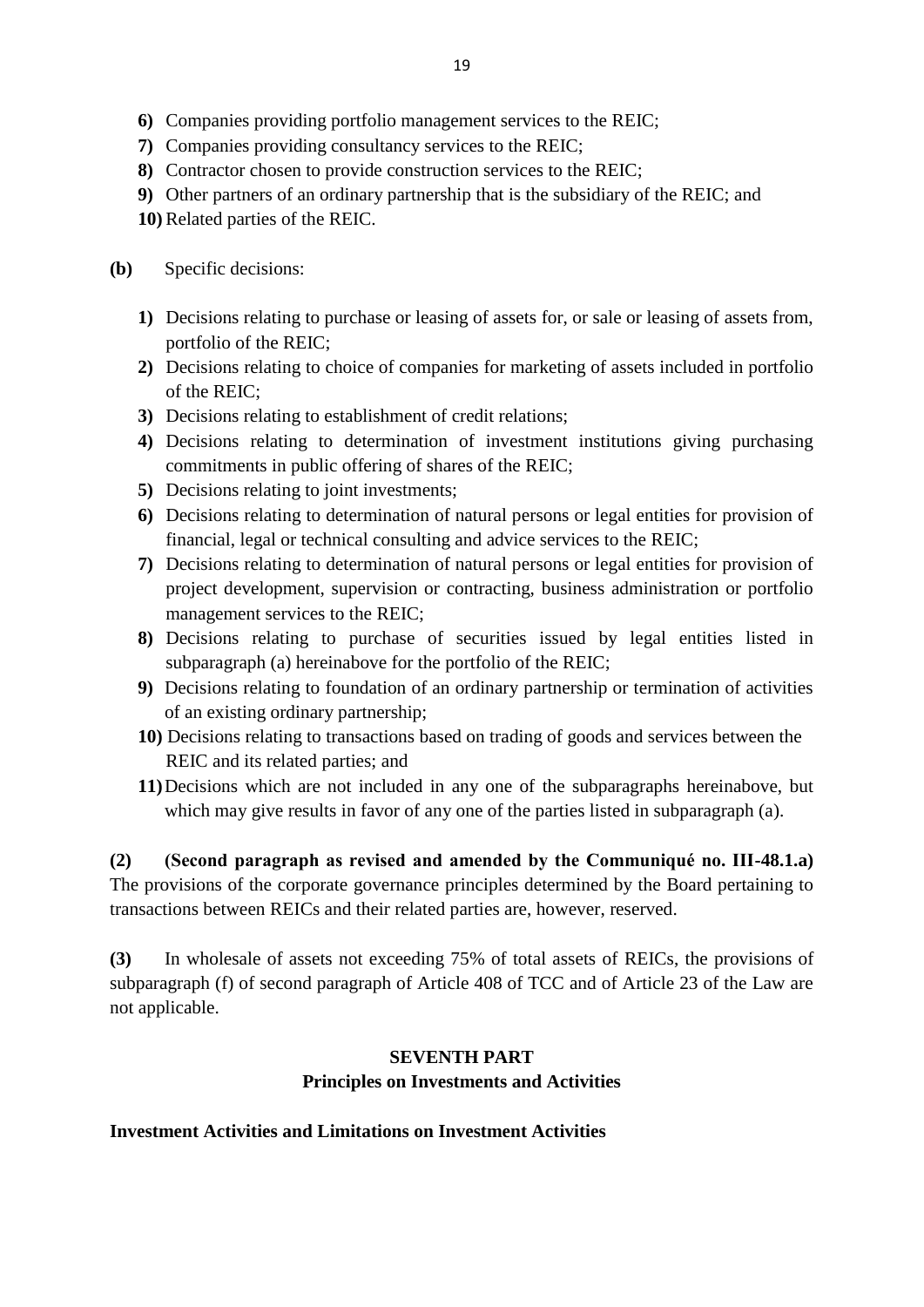**ARTICLE 22 – (As revised and amended by the Communiqué no. III-48.1.a) (1)** Without prejudice to the limitations included in this Communiqué, REICs:

- **a)** May, for the sake of trading profit or rental income, purchase, sell, lease, hire or promise to buy or sell lands, fields, houses, offices, shopping centers, hotels, logistic centers, warehouses, parks, hospitals and similar other real estates of every kind; providing, however, that REICs operating a portfolio consisting solely of infrastructural investments and services cannot deal with or enter into the transactions set forth in this subparagraph;
- **b)** With respect to all and any buildings and other premises to be included in their portfolio, the occupancy permit must have been received and the condominium rights must have been established. Provided, however, that if and when such structures and premises as hotels, shopping centers, business centers, hospitals, commercial warehouses, factories, office buildings and branch offices owned by the REIC alone or jointly with other persons or entities are fully or partially used only for rental income, it is deemed sufficient if an occupancy permit has been received for the subject building, and if its description given in the title deed is in conformity with the existing situation of the real estate;
- **c)** May include in their portfolio only real estates and real estate-based rights not restricted by any mortgage or by any encumbrance which directly and materially affects the value of real estate, without prejudice to provisions of Article 30 of this Communiqué in connection therewith;
- **ç)** May develop real estate projects or may make investments by obtaining a right of construction not only on the lands and fields under their own ownership, but also on the lands of third parties with whom they have entered into revenue sharing contracts or contracts for sale of lands on flat for land basis. In the projects to be carried out jointly with one or more parties within the frame of provisions of a contract, if it is not intended to acquire a property in favor of the REIC, the rights of the REIC arising out of the contract must have been secured by a security of a kind deemed fit and acceptable by the Board;
- **d)** It must have been definitely determined by independent real estate appraisal firms that for the projects they are planning to realize or to invest in, and pursuant to the relevant applicable laws, all of the required licenses or permissions are already obtained, and their designs and drawings are ready and approved, and all documents legally required for commencement of construction works are available completely and accurately;
- **e)** For development of projects on lands which are not owned by the REIC and are restricted by a mortgage, the amount of mortgage established thereon must not exceed 50% of land value calculated in the last appraisal report, and in any case, the total amount of mortgages established on project lands must not exceed 10% of total assets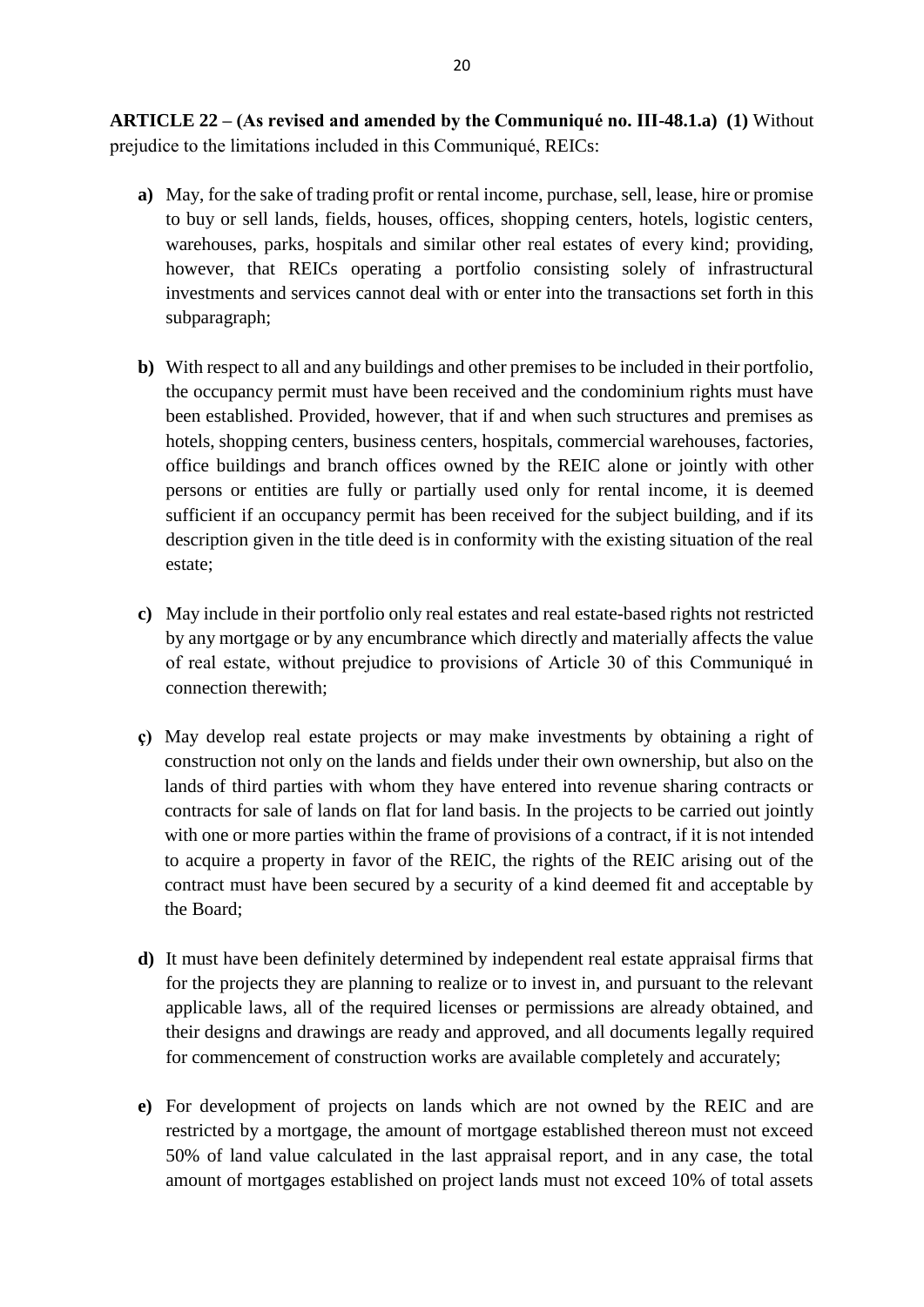of the REIC disclosed in its last financial statements audited by an independent audit firm and disclosed by the REIC to public;

- **f)** May, before leasing, deal with furnishing of hotels, hospitals and similar other real estates which need a particular minimum equipment and furnishing for putting into operation;
- **g)** May establish rights of construction, rights of usufruct, and time-sharing easements in their own favor on real estates owned by other persons or entities, and may transfer and assign such rights to third parties;
- **ğ)** May establish rights of construction, rights of usufruct, and time-sharing easements in favor of other persons or entities on real estates owned by them, and may permit the transfer and assignment of such rights to third parties;
- **h)** Without prejudice to special regulations pertaining thereto, may realize Build-Operate-Transfer model projects by establishing rights of construction thereon in favor of themselves or other persons or entities, subject to the condition of compliance with the conditions specified in subparagraph (d) of first paragraph of this Article, without prejudice to provisions of third paragraph of Article 4;
- **ı)** May invest in real estates at abroad and in foreign capital market instruments, providing that they acquire the ownership thereof, without prejudice to provisions of third paragraph of Article 4;
- **i**) May establish real rights relating to real estates and real estate projects in accordance with provisions of the Civil Code. Out of the servitudes, only rights of usufruct, timesharing easements and rights of construction may be established, providing that they are registered in land registry. Transferability of rights of construction and time-sharing easements cannot be limited or restricted by any means in the contracts creating these rights. The provisions of special laws pertaining thereto are, however, reserved;
- **j)** May not invest in assets and rights the transferability of which is limited or restricted by any means; provided, however, that the condition of receipt of prior consent of the Higher Planning Board is not considered and treated as a restriction on transfer for the purposes of this subparagraph;
- **k)** Providing that they do not enter into brokerage business, may buy and sell local and foreign capital market instruments, and may enter into Clearing Bank money market and reverse repo transactions, and may open Turkish Lira time deposit or participation accounts or foreign currency demand or time deposit or special current or participation accounts, and may lend capital market instruments. REICs may, through a contract to be signed pursuant to the relevant regulations of the Board, lend capital market instruments equal to maximum 50% of total market value of capital market instruments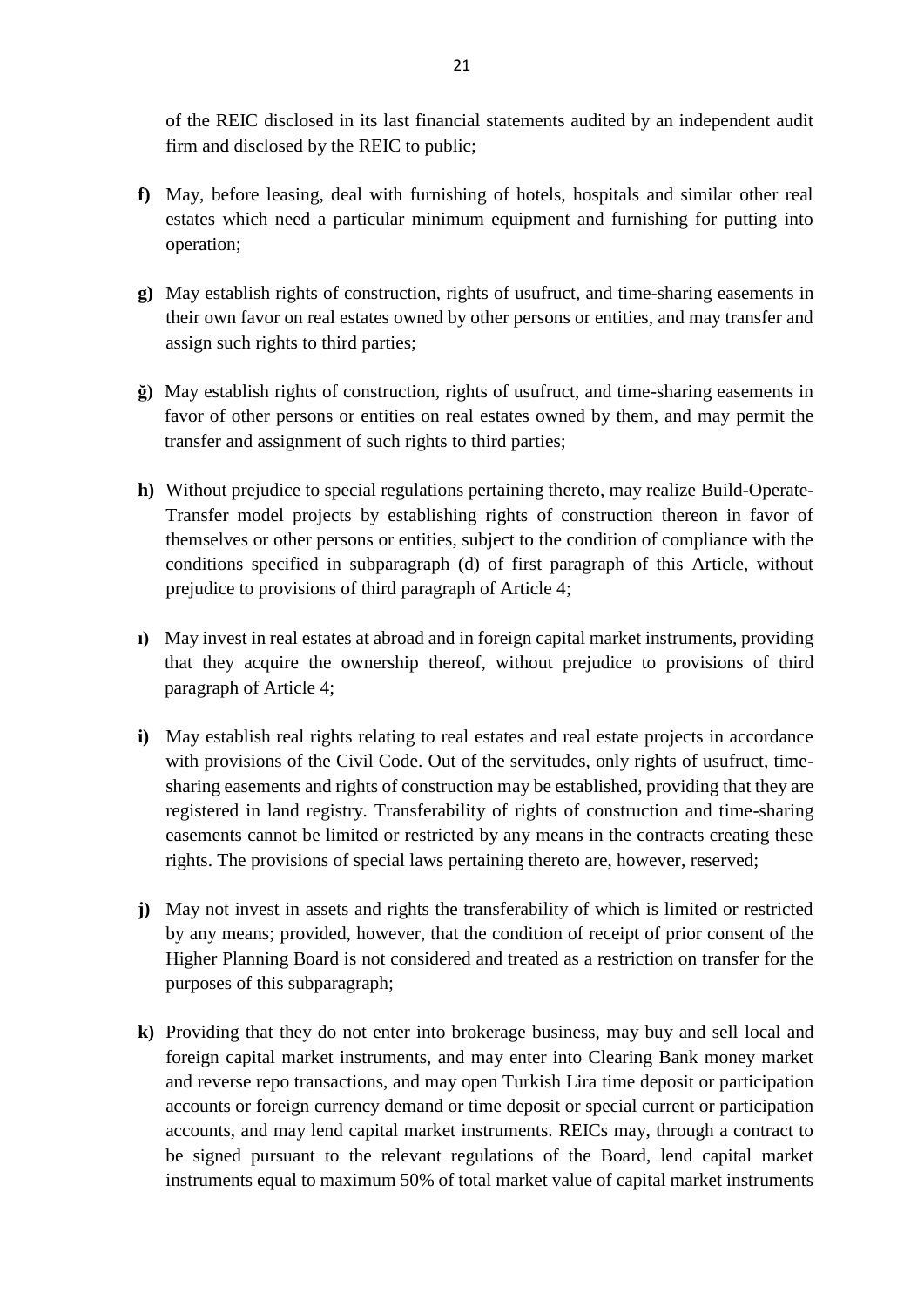included in their portfolio at any time. Lending may be executed for a maximum period of 90 business days, and on the condition of blocking in the Clearing Bank in the name of the REIC of a collateral composed of cash funds or public sector debt instruments in an amount equal to at least 100% of value of the lent capital market instruments. If and when the amount of collateral falls below 80% of market value of the lent capital market instruments, the collateral is requested to be grossed up. The lending contracts of the REIC are required to include a clause stating that the contract may be terminated unilaterally in favor of the REIC;

- **l)** May in no case and by no means own more than 5% of capital shares or voting rights in any type of company. Total sum of investments of the REIC made in monetary and capital market instruments of a single company cannot exceed 10% of its total assets;
- **m)** May not invest in gold, precious metals and other commodities and in futures contracts based on them;
- **n)** May not invest in capital market instruments not listed and traded in stock exchanges or in non-stock exchange organized markets, except for units of investment funds and for derivative instruments. Capital market instruments are required to be traded via stock exchange;
- **o)** May not short sell their capital market instruments, and may not engage in margin trading business, and may not borrow capital market instruments;
- **ö)** May not enter into transactions in excess of hedging and protection purposes by using derivative instruments;
- **p)** May not incur commissions and similar other expenses in excess of 3% of asset value at the time of purchase of assets for and sale of assets from portfolio, except for taxes, duties, funds and similar other moneys they are legally liable to pay; provided, however, that this provision is not applicable on REICs operating a portfolio consisting solely of infrastructural investments and services;
- **r)** Definition in the land registry, and actual purpose of use, and purpose of inclusion in portfolio, of the real estates and properties to be included in the REIC's portfolio must be consistent;
- **s)** REICs operating a portfolio consisting solely of infrastructural investments and services are further required to abide by the following principles and conditions:
	- **1)** Economic and financial feasibility studies, also including comprehensive demand, cash flow and risk analyses, of the projects relating to infrastructural investments and services must have been completed and approved in accordance with the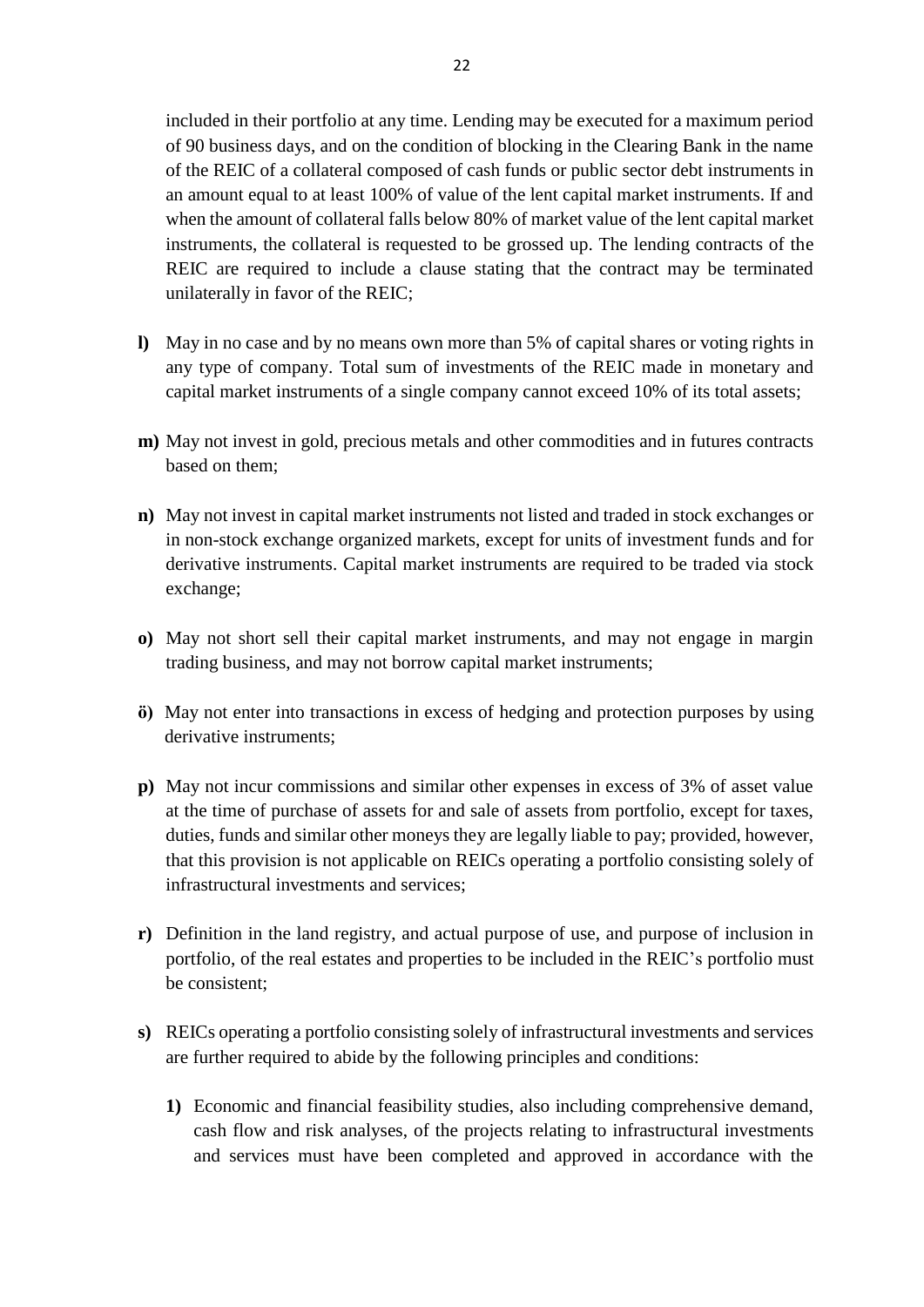relevant laws and regulations, and in addition, investments must have been appraised and valued, before they are included in the portfolio.

- **2)** With regard to the projects to be realized or invested in, all of the licenses and permissions required in accordance with the relevant laws and regulations must have been taken, and the designs and drawings thereof must be ready and have been approved, and land and soil studies needed for the project must have been completed, and probable effects of the project on environmental and cultural assets must have been assessed, and the required actions must have been taken, and it must have been determined by real estate appraisers or the relevant public entities and institutions that all of the legally required documents are available completely and accurately.
- **3)** Infrastructural investments and services and related projects are required to serve to general public interests, and to provide socioeconomic benefits, and to have longterm, profitable and foreseeable cash flows.
- **4)** Without prejudice to specific law provisions pertaining thereto, investments may be made in infrastructural investments and services within the scope of privatization or Build-Operate-Transfer or other public private partnership models.
- **5)** Without prejudice to specific law provisions pertaining thereto, investments may be made in infrastructural investments and services provided by public administrations within the organization of central government, social security agencies, local governments and public economic enterprises.
- **6)** No investment may be made in infrastructural investments and services provided abroad, or the projects related thereto.
- **7)** An operating company may be founded, or an existing operator may be participated, for the purpose of assumption of operation of premises covered by infrastructural investments or services.
- **8)** Investments may be made in infrastructure companies through partnership or purchase of debt instruments.
- **9)** Investments may be made through partnership or purchase of debt instruments in other REICs operating a portfolio consisting solely of infrastructural investments and services.

### **Prohibited Activities and Operations**

**ARTICLE 23 – (1)** REICs: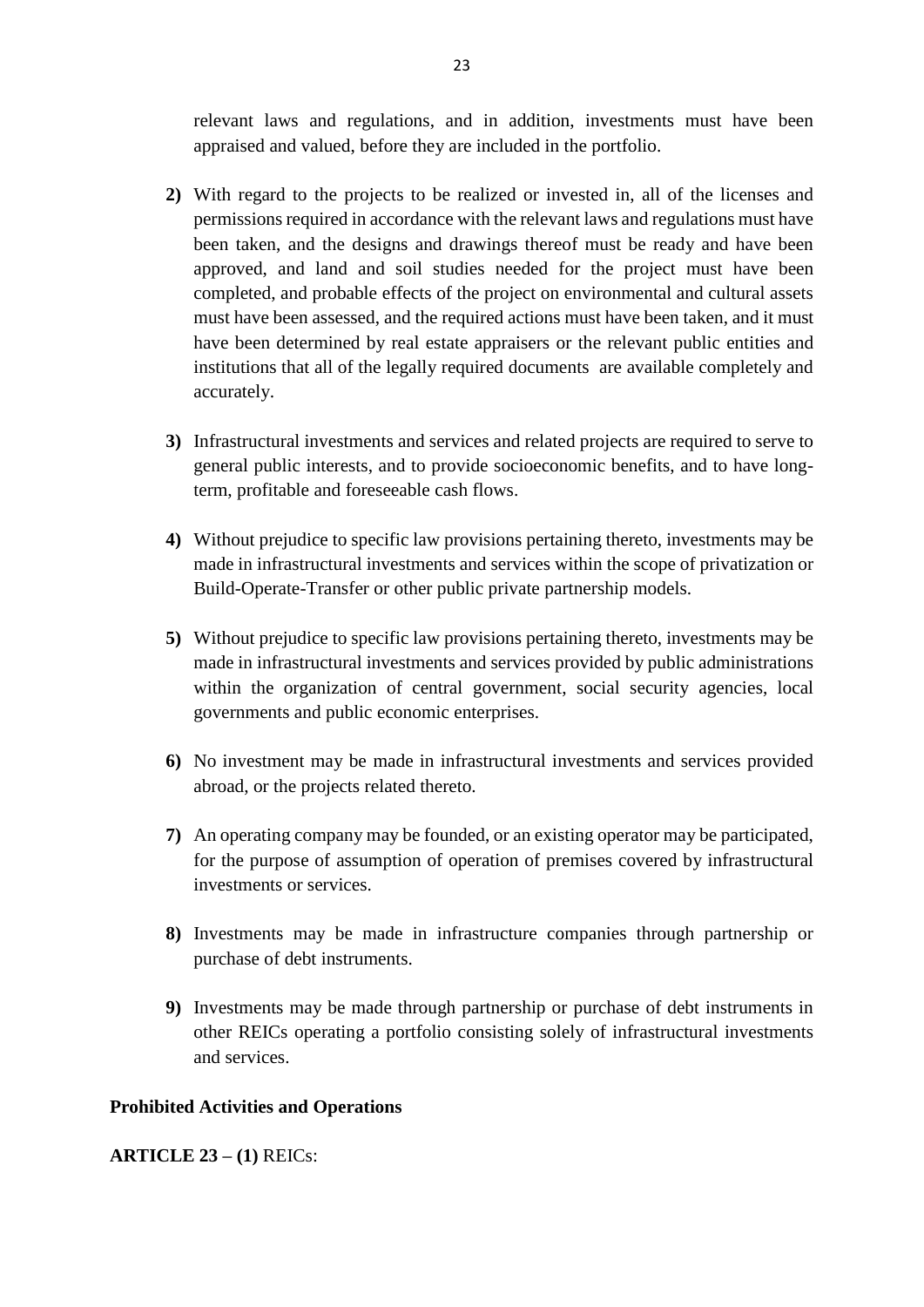- **a) (Subparagraph revised and amended by the Communiqué no. III-48.1.a)** Cannot collect deposits or participation funds and cannot enter into transactions resulting in collection of deposits or participation funds, within the meaning ascribed thereto in the Banking Law no. 5411;
- **b)** Cannot deal with commercial, industrial or agricultural operations, other than the activities and transactions permitted by this Communiqué;
- **c) (Subparagraph revised and amended by the Communiqué no. III-48.1.a)** Can by no means and in no case assume construction works of real estates or infrastructural investments and services, and cannot recruit personnel or acquire equipment to that end. However, if supervision works of the project are already included in the scope of contract works, the personnel recruited to that end are not covered by this prohibition;
- **ç) (Subparagraph revised and amended by the Communiqué no. III-48.1.a)** Can by no means and in no case operate hotels, hospitals, shopping centers, business centers, commercial parks, commercial warehouses, mass housing sites, hypermarkets and similar other real estates for commercial purposes, and cannot recruit personnel to that end. However, activities covered by second, third and fourth paragraphs of Article 27 of this Communiqué, and personnel recruited for such activities are not covered by this prohibition;
- **d)** Cannot render or offer project development, supervision, financial feasibility, followup of legal licenses and permissions, and similar other services to other persons or entities through their own personnel, except for the projects which are or will be included in the portfolio;
- **e)** Cannot lend credit;
- **f)** Cannot enter into debt relations not based on purchase or sale of any goods or services with their related parties;
- **g)** Cannot make any expenditure or any commission payment which is not documented and which is clearly different from the then-current market rates; and
- **ğ)** Cannot permanently deal with short-term trading of real estates.

### **Portfolio Limitations**

### **ARTICLE 24 – (As revised and amended by the Communiqué no. III-48.1.a) (1)** REICs:

**a)** Are under obligation to invest at least 51% of their total assets in real estates, real estate projects and real estate-based rights; providing, however, that at least 75% of total assets of REICs operating a portfolio consisting solely of infrastructural investments and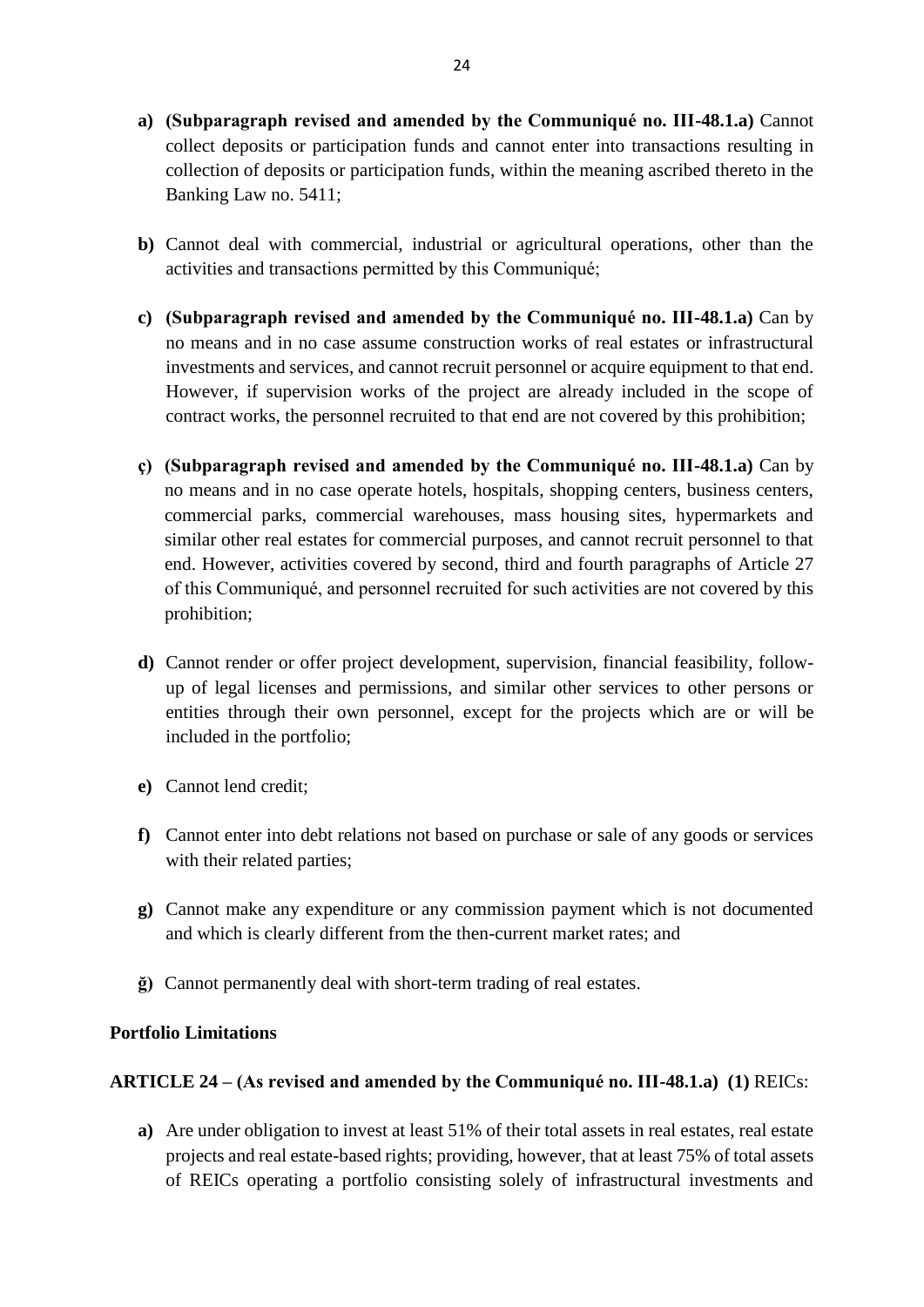services are required to be composed of these assets, and the assets referred to in indents (8) and (9) of subparagraph (s) of first paragraph of Article 22 are also taken into consideration in calculation of 75% mentioned hereinabove;

- **b)** May invest maximum 25% of their total assets as for the REICs operating a portfolio consisting solely of infrastructural investments and services - or 49% of their total assets – as for other REICs - in all of the assets mentioned in subparagraph (k) of first paragraph of Article 22 of this Communiqué, and in all of the subsidiaries mentioned in Article 28 hereof, and may invest maximum 10% of their total assets in Turkish Lira time deposit or participation accounts or foreign currency time or demand deposit accounts or special current and participation accounts held for investment purposes among the assets referred to hereinabove. If and when the costs of assets or projects included in the portfolio are paid against particular progress payment certificates or in installments, the cash surpluses corresponding thereto may also be invested in assets mentioned in subparagraph (k) of first paragraph of Article 22 of this Communiqué. In calculation of the percentages mentioned in subparagraph (a) of first paragraph hereof, total amount of expenditures to be made hereunder during the year of preparation of financial statements and during two years thereafter is deducted from total amount of assets included in the portfolio and mentioned in subparagraph (k) of first paragraph of Article 22 of this Communiqué, and is included in the calculation to be made under subparagraph (a) of first paragraph of this Article. However, the expenditures planned, but not actually made for the periods prior to the date of preparation of financial statements cannot be deducted. For the said deduction, prior to inclusion of the subject project into financial statements, the yearly expenditure amounts planned for the time until completion of project are reported to the Board. Any change in the amount which is already reported to the Board for inclusion in the calculation of the said percentages, caused by and arising out of changes in expenditure plans, is also subject to a prior consent of the Board;
- **c)** Total amount of lands and fields which are included in their portfolio, but for which no step has been taken for project development within five years following the date of acquisition thereof, cannot exceed 20% of their total assets. For lands and fields of this kind already owned by corporations converted into a REIC, the aforementioned period starts as of the date the amendments to articles of association made for conversion purposes are registered in trade registry;
- **ç)** If and to the extent the minimum rate defined in subparagraph (a) of first paragraph cannot be reached according to the financial statements issued and published by the REICs as of the end of their accounting periods, upon demand of the REIC, and if it is found acceptable by the Board, an additional time of one year starting from the end of the relevant accounting period may be granted to the REIC for reaching to the said rate or percentage. However, if the REIC fails to reach the said minimum rate by the end of this time granted by the Board, it is under obligation to apply to the Board within maximum three monthsfollowing the end of the said period in order to amend its articles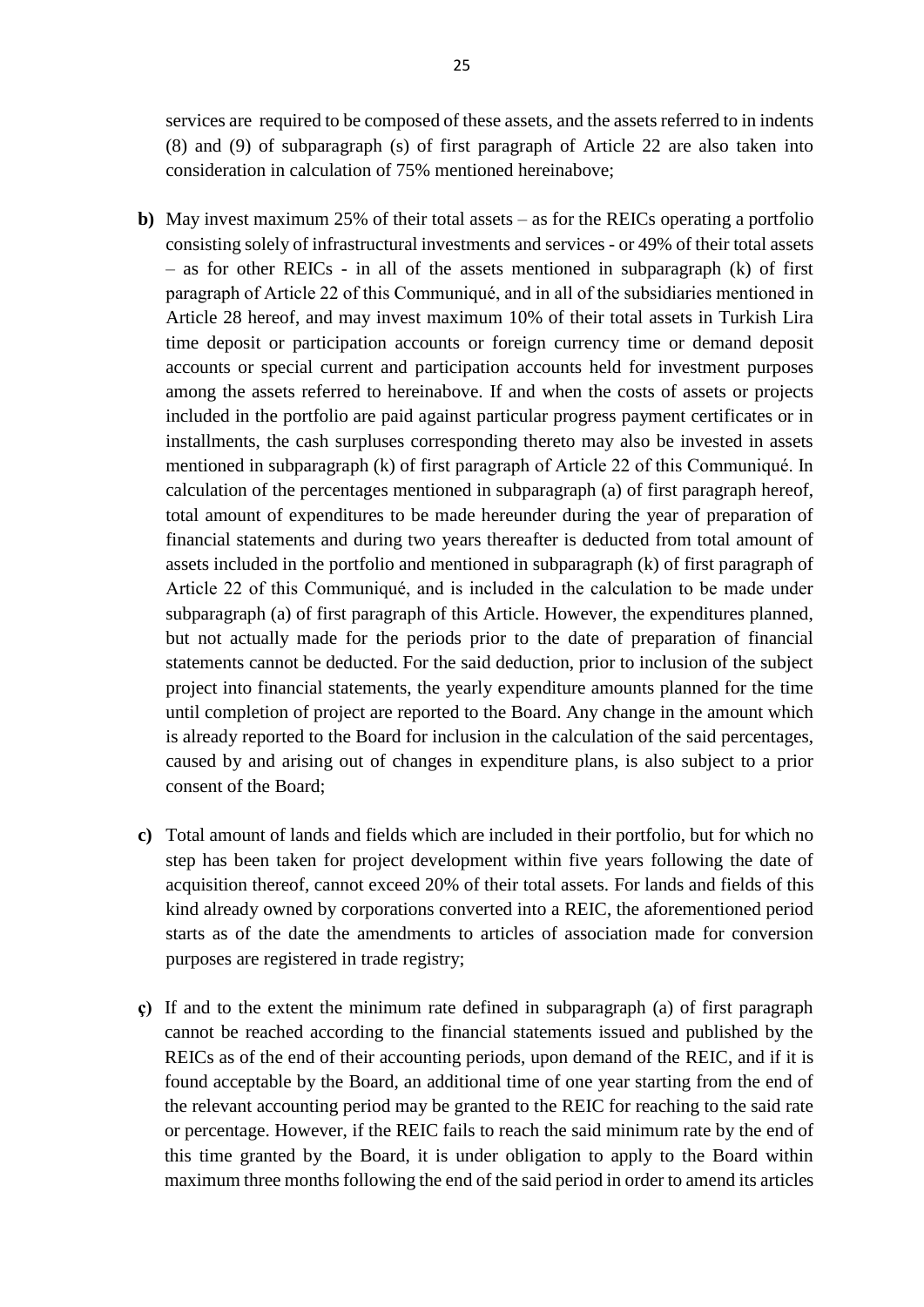of association so as to exclude the real estate investment company activities and operations therefrom. If the REIC fails to make these amendments, it will be deemed to have been dissolved in accordance with provisions of subparagraphs (b) and (c) of first paragraph of Article 529 of TCC. Provided, however, that in REICs operating a portfolio consisting solely of infrastructural investments and services, if the 75% rate mentioned in subparagraph (a) of first paragraph cannot be attained due to non-completion of infrastructural investments or expiration of concession time or right of use, etc., then, upon demand of the REIC, and if it is found acceptable by the Board, an additional time of two years starting from the end of the relevant accounting period may be granted to the REIC for reaching to the said rate or percentage. However, this time extension right may be used for maximum once in the recent 5 years, also including the year of failure in reaching the 75% rate. If the REIC fails to reach the said minimum 75% rate by the end of this time granted by the Board, it is under obligation to apply to the Board within maximum three months following the end of the said period in order to amend its articles of association so as to exclude the real estate investment company activities and operations therefrom. If the REIC fails to make these amendments, it will be deemed to have been dissolved in accordance with provisions of subparagraphs (b) and (c) of first paragraph of Article 529 of TCC; and

**d)** REICs, other than REICs operating a portfolio consisting solely of infrastructural investments and services, may invest maximum 49% of their total assets in foreign real estates and foreign capital market instruments mentioned in subparagraph (ı) of first paragraph of Article 22 of this Communiqué, and in subsidiaries mentioned in subparagraph (ç) of first paragraph of Article 28 hereof.

## **Management of Portfolio of REICs**

**ARTICLE 25 – (1) (First paragraph revised and amended by the Communiqué no. III-48.1.a)** REICs manage their real estate portfolio themselves by employing an adequate number of personnel. However, consulting services aimed at development of the REIC's portfolio and research of alternative opportunities, including, but not limited to, project development and supervision services, may be purchased from and outsourced to service providers specialized thereon.

**(2) (Second paragraph revised and amended by the Communiqué no. III-48.1.a)** If the REIC purchases consulting services from its related parties with respect to its real estate portfolio, the Board may determine and fix an upper limit for commissions and fees payable to consultants in consideration of such services. The consultant firm may not be same with the operator company.

**(3) (Third paragraph revised and amended by the Communiqué no. III-48.1.a)** The portion of portfolio of REICs consisting of money and capital market instruments, if and when it exceeds 10% of total assets of the REIC, is either managed by the REIC itself by employing an adequate number of portfolio managers holding a license certificate within the frame of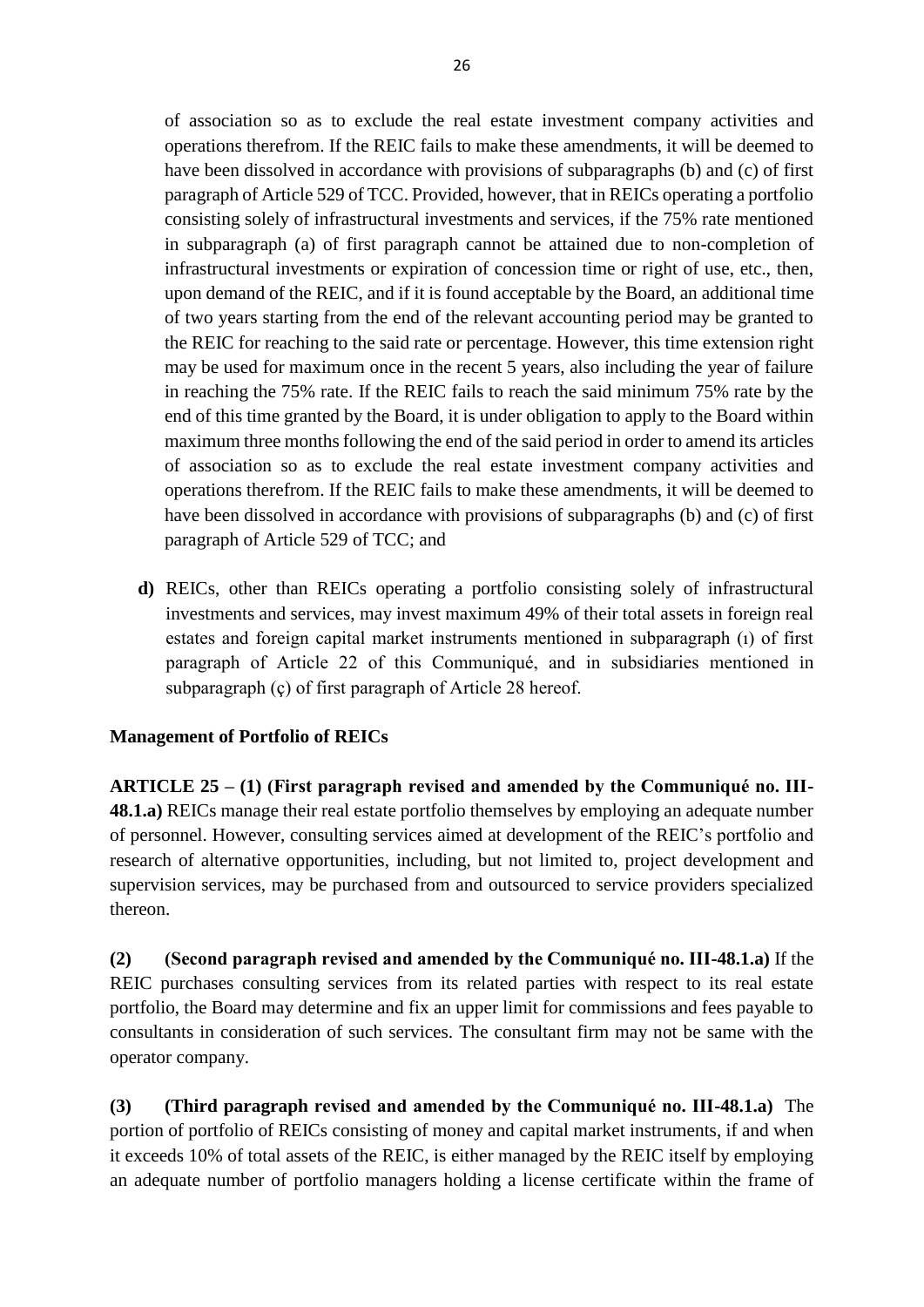licensing regulations of the Board, or if permitted so by the REIC's articles of association, and under an agreement to be signed thereinfor, managed through portfolio management or investment advisory services purchased from portfolio management companies. In this case, it is required to comply with the regulations of the Board pertaining to portfolio management and investment advisory.

**(4)** If and when they purchase advisory, business administration, construction, portfolio management and similar other services from service providers with respect to their portfolios, the REICs are obliged to create an organization as required to monitor the compliance of the activities relating to the purchased services with the applicable laws and relevant contracts.

**(5)** Capital market instruments included in the REIC's portfolio are required to be kept in custody in the Clearing Bank within the framework of an agreement to be signed thereinfor.

# **Agreements Required To Be Annotated in Land Registry**

**ARTICLE 26 – (1)** The rights of emption, pre-emption and buy-back arising in favor of the REICs out of an agreement, and agreements providing rights in favor of the REIC, such as preliminary contract for sale of real estates, and contracts of construction against flat, and revenue sharing agreements, and the rights of advancement of pledged receivables to free degree in ranking of pledges, and rent contracts where the REIC is a tenant are required to be annotated and registered in the land registry. It is the responsibility of the REIC's board of directors or if authorized so by the board of directors, of the relevant managing (executive) director to perform this obligation. However, if the counterparty of agreements mentioned in this Article is the Prime Ministry, Presidency of Mass Housing Organization, or its subsidiaries, such agreements and rights are not required to be annotated and registered in the land registry.

## **Operational Services**

**ARTICLE 27 – (1) (First paragraph revised and amended by the Communiqué no. III-48.1.a)** Operational services for real estates and/or infrastructural investments and services included in the REIC's portfolio are purchased from operator companies.

**(2)** Where the REIC's portfolio contains real estates held for rental income purposes, the security, cleaning, general administration and similar other basic services relating to said real estates or their independent sections may be provided by the REIC to tenants, or an agreement may be signed between the REIC and an operator company for provision of these services to tenants.

**(3) (Third paragraph revised and amended by the Communiqué no. III-48.1.a)**  Advertisement and promotion activities to be arranged for the purposes of marketing and enhancement of value of real estates and real estate projects included in the REIC's portfolio are accepted as basic services.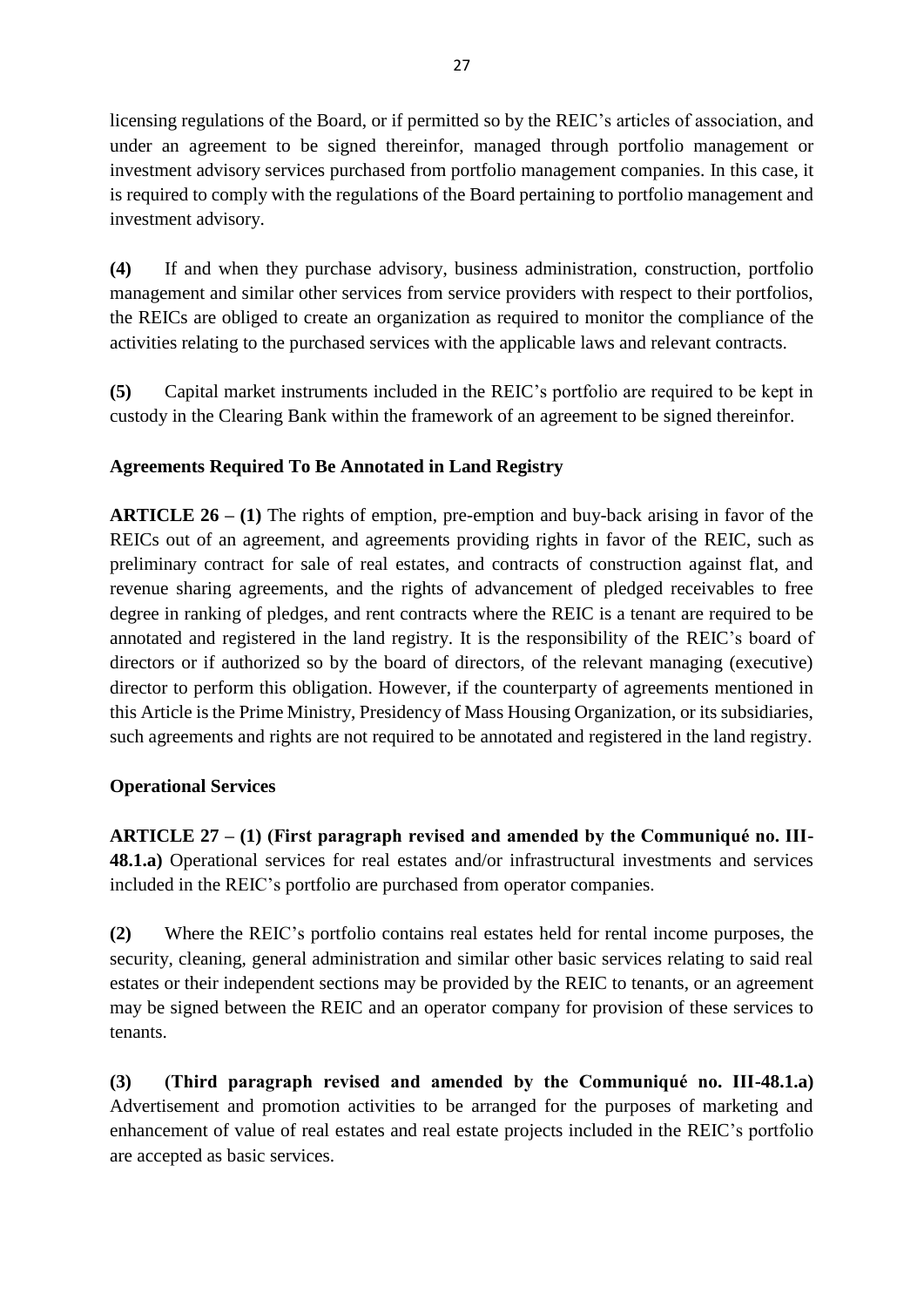**(4) (Fourth paragraph added by the Communiqué no. III-48.1.a)** REICs operating a portfolio consisting solely of infrastructural investments and services may, providing that they hold a production license or similar other privileges relating to infrastructural premises under their ownership, directly carry out themselves all and any activities covered by the said license and/or privilege in the said premises.

# **Subsidiaries**

**ARTICLE 28 – (As revised and amended by the Communiqué no. III-48.1.a) (1)** REICs may participate in only:

- **a)** Operator companies;
- **b)** Other REICs;
- **c)** Companies founded under build-operate-transfer projects;
- **ç)** Companies founded at abroad in only real estate sector and solely for the purpose of inclusion of particular real estates or real estate-based rights in the portfolio;
- **d**) Companies founded in Turkey, where total value of real estates or real estate-based rights is equal to at least 75% of total assets of the to-be-participated company as shown in its financial statements prepared and issued according to the relevant applicable laws and regulations; and
- **e)** In the event that such infrastructural services as road, water, electricity, gas, sewerage, landscaping and environment with regard to real estates, real estate-based rights or real estate projects included and/or planned to be included in their portfolio are required to be provided only by companies founded or to be founded solely for provision of such services, as per the legal requirements set forth in the laws pertaining thereto, in such companies.

**(2)** REICs operating a portfolio consisting solely of infrastructural investments and services may participate in only:

- **a)** Operator companies;
- **b)** Infrastructure companies;
- **c)** Other REICs operating a portfolio consisting solely of infrastructural investments and services: and
- **ç)** Companies founded under build-operate-transfer projects and other public private partnership models.

**(3)** The provisions of subparagraphs (l) and (n) of first paragraph of Article 22 of this Communiqué are not applicable on investments to be made in subsidiaries under this Article.

**(4)** Participation of REICs to operator companies cannot be more than 10% of their total assets shown in their financial statements issued at the end of accounting period and disclosed to public.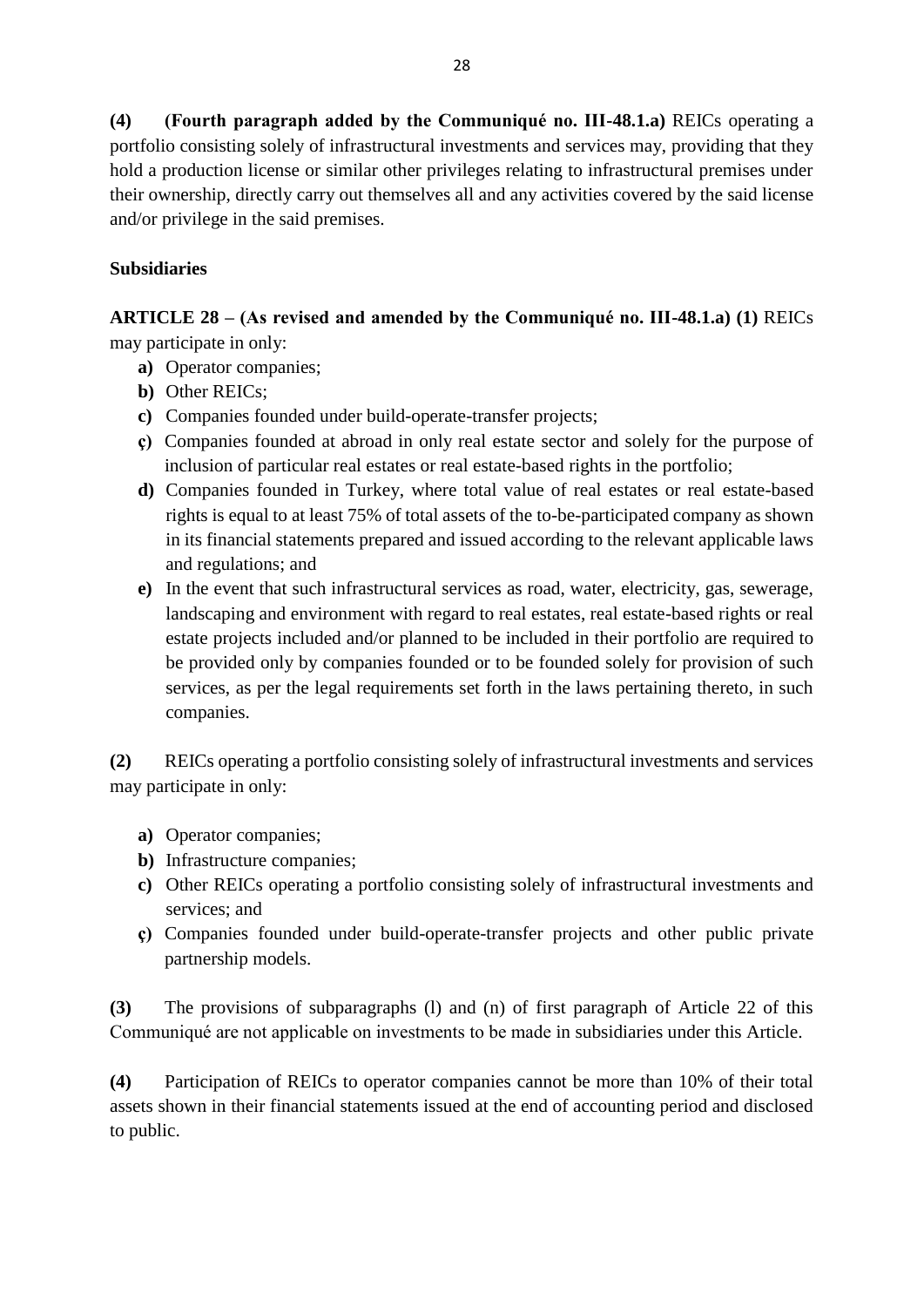#### **Insurance Obligation**

**ARTICLE 29 – (As revised and amended by the Communiqué no. III-48.1.a) (1)** All assets included in the portfolio of a REIC, other than lands, fields, rights, projects where construction works are not started yet, and capital market instruments are required to be covered by an insurance against all risks of probable damages by considering their then-current market prices. Taking out an insurance cover is optional in REICs operating a portfolio consisting solely of infrastructural investments and services.

**Establishment of Mortgages, Pledges and Limited Real Rights**

**ARTICLE 30 – (1)** In flat for land and revenue sharing projects, if and when owners of project lands accept to establish rights of construction on the land in favor of the REIC or accept to transfer the ownership of land to the REIC free of charge or against a low price, then and in this case, as a security of the project, mortgage or other limited real rights may be established in favor of the land-owner on real estates included in the portfolio of the REIC. Furthermore, at the time of purchase of real estates, real estate projects and real estate-based rights, only for financing of these transactions or for the purpose of borrowing a loan for the investments, the portfolio assets may be restricted and encumbered by mortgages, pledges and other limited real rights. The portfolio assets cannot be restricted by any mortgages, pledges and other limited real rights established in favor of third parties for any purpose whatsoever other than the aforementioned purposes, and cannot be disposed of by any means and in any manner. This principle is required to be clearly stated in articles of association of REICs.

**(2)** Credit facilities to be borrowed under and as per this Article will also be considered and treated under Article 31 of this Communiqué.

### **Limit of Indebtedness**

**ARTICLE 31 – (As revised and amended by the Communiqué no. III-48.1.a) (1)** For the purpose of meeting their fund requirements or the costs of their portfolios, the REICs may borrow and utilize credit facilities up to five times their shareholders' equity shown in their non-consolidated or solo financial statements prepared and issued by them at the end of accounting period and disclosed to public. In calculation of upper limit of the said credit facilities, the REIC's debts arising out of financial leasing transactions and its non-cash credits are also taken into consideration.

**(2)** REICs may issue debt instruments subject to limitations set forth in the capital markets legislation. However, the credit facilities mentioned in first paragraph of this Article are deducted from the issue limit to be calculated pursuant to the capital markets legislation.

**(3)** REICs may issue real estate certificates, as well as asset-covered securities under security of their rental income and their billed accounts receivable arising out of sales or preliminary sales contracts and actual sales of real estates included in their portfolio, within the frame of the Board regulations.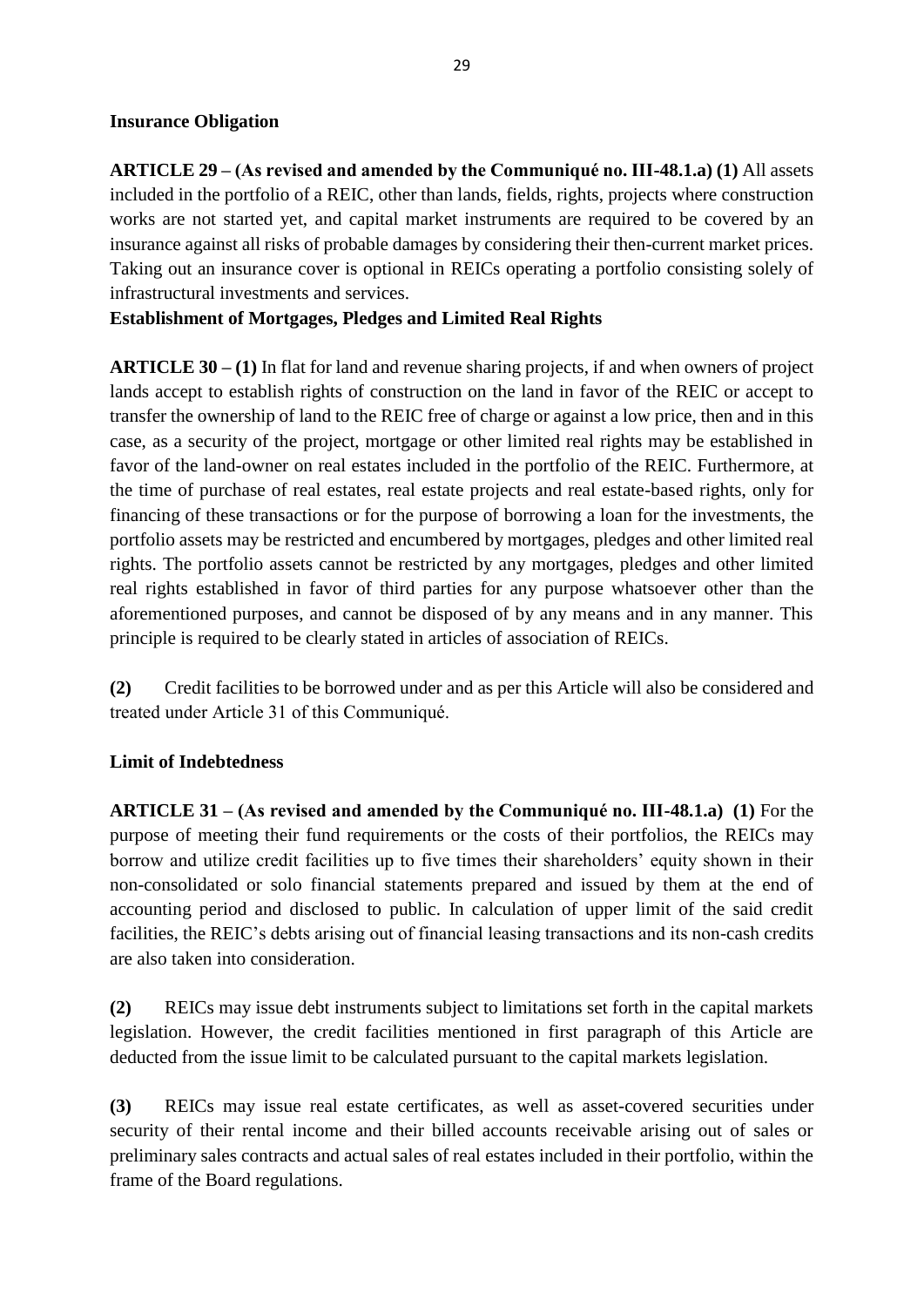**(4)** The Board may, for the REICs operating a portfolio consisting solely of infrastructural investments and services, increase the limit of indebtedness by considering the nature of their infrastructural investments and services.

### **Construction Services**

**ARTICLE 32 – (1) (First paragraph revised and amended by the Communiqué no. III-48.1.a)** Construction works, and preparatory, manufacturing, drilling, installation, replacement, improvement, modernization, development, assembly and similar other works of the projects realized by REICs are required to be assumed and performed by contractors under an agreement containing the mutual rights and obligations of the parties with respect to construction works.

**(2)** Scope of agreement is determined freely between the parties thereto, but it must at least cover the contractor's debts, payment conditions, warranties and representations, conditions of rescission from contract, rights of claim of employer, and conditions of termination of contract.

**(3)** Choice of contractor and terms and conditions of agreement are required to be approved by the board of directors.

### **Foundation of an Ordinary Partnership**

**ARTICLE 33 – (1)** REICs may found an ordinary partnership with one or more partners solely for realization of a particular project. Participation of the REIC in ordinary partners for this purpose is not considered and treated as a subsidiary.

**(2) (Second paragraph revised and amended by the Communiqué no. III-48.1.a)** The construction services regarding the projects to be carried out by an ordinary partnership are also required to be performed and provided by contractors as per provisions of Article 32 of this Communiqué.

## **EIGHTH PART Principles on Appraisal**

### **Transactions Requiring Appraisal**

**ARTICLE 34 – (As revised and amended by the Communiqué no. III-48.1.a) (1)** For the transactions and acts listed below, REICs are under obligation to have the current market values and current rentals of the subject assets and rights determined:

- **a)** Inclusion in the portfolio or exclusion from the portfolio of real estates, real estate-based rights, real estate-based projects and infrastructural investments and services and their projects;
- **b)** Letting the portfolio real estates on hire;
- **c)** Renting of real estates for re-renting purposes;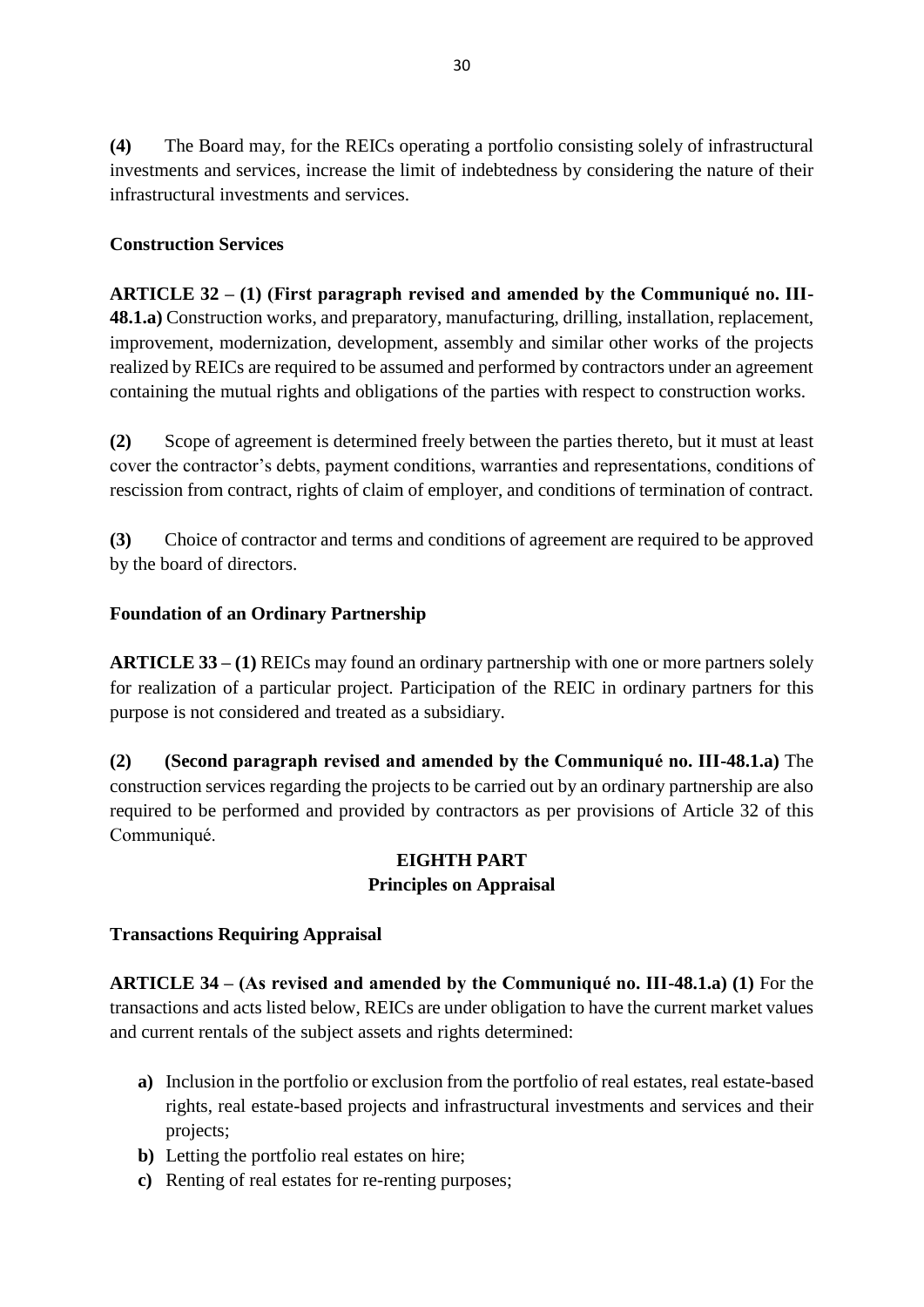- **ç)** Renewal or extension of rent contracts of portfolio real estates let on hire;
- **d)** Acceptance of real estate mortgages;
- **e)** As a condition precedent of commencement of construction works in real estate-based projects, determination as to whether the legal procedures are complied with or not, and the required documents are available completely and accurately or not;
- **f)** Inclusion of other assets deemed fit for valuation/appraisal by the Board into, and exclusion of such assets from, the portfolio;
- **g)** Determination of year-end value of assets that are included in the portfolio and the current market value of which is not determined for any reason whatsoever within the last three months of accounting period of the REIC;
- **ğ)** Change of type or kind of assets mentioned in subparagraph (a) of first paragraph of this Article; and
- **h)** Injection of capital in kind in the REIC.

**(2)** Current market values and current rentals of assets and rights to be included in the portfolio are required to be determined through entities and institutions the qualifications of which are determined by the Board.

**(3)** In appraisals to be conducted as per subparagraph (g) of first paragraph of this Article, the real estate appraisal must have been completed by no later than the last day of the relevant year.

**(4)** The period between the date of completion of real estate appraisal works and the date of report should not exceed five business days, and the real estate appraisal report should be delivered to the REIC within two business days following the date of report.

**(5)** Provisions of third and fourth paragraphs of this Article are also included in the agreement to be signed between the REIC and the real estate appraisal company.

**(6)** The appraisal procedures and principles applicable in inclusion into or exclusion from the portfolio or in renting or letting for hire of assets, other than real estates and real estatebased rights, relating to infrastructural investments and services included in the portfolio of REICs operating a portfolio consisting solely of infrastructural investments and services are determined by the Board.

### **Determining Real Estate Appraisal Company (\*):**

**ARTICLE 35 – (As revised and amended by the Communiqué no. III-48.1.a) (1)** Real estate appraisal companies to be appointed for appraisal purposes pursuant to Article 34 of this Communiqué:

**a)** must have been taken by the Board into the list; and

<sup>(\*)</sup> Heading of this Article 35 has been amended as incorporated therein by the Communiqué no. III-48.1.a.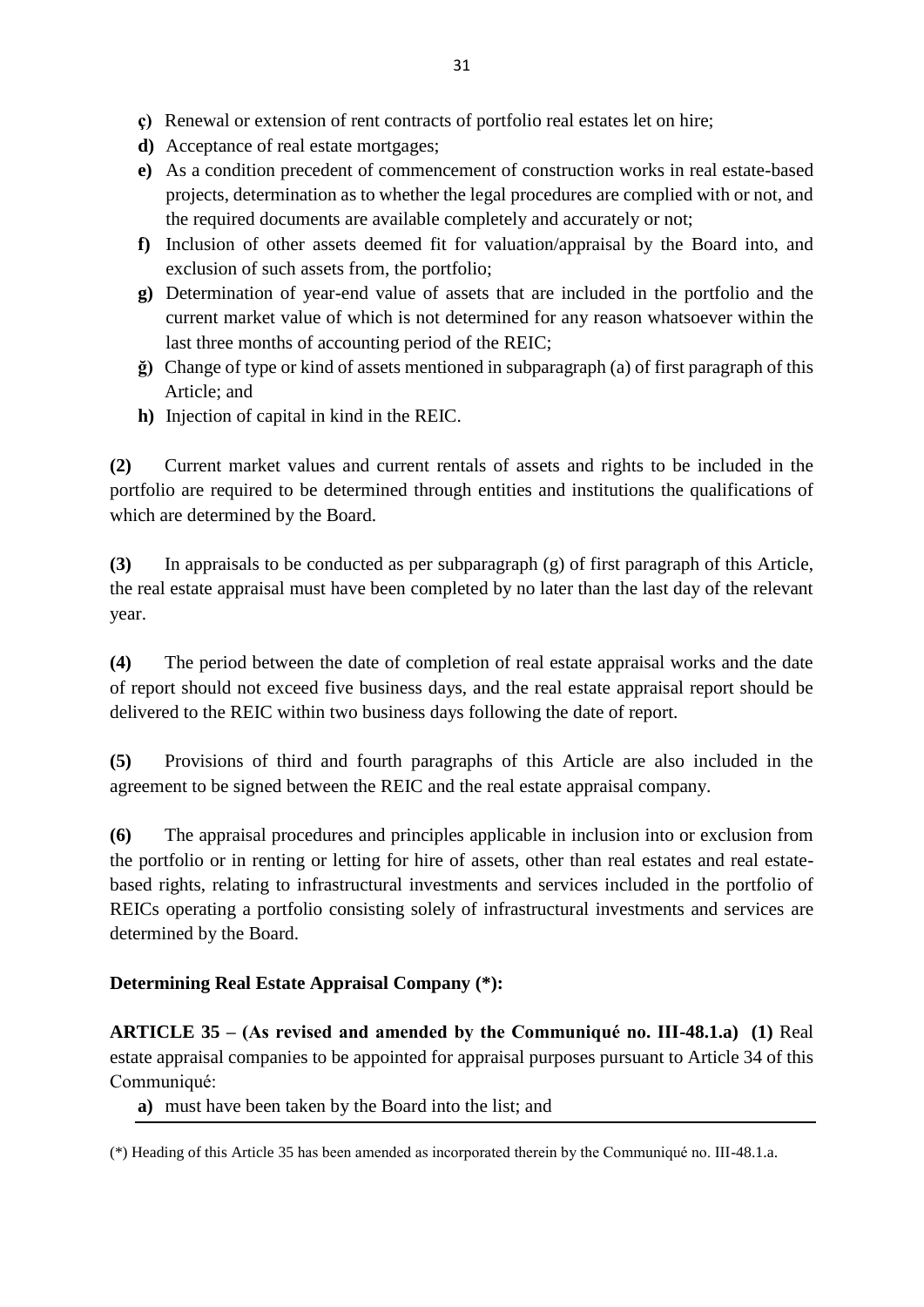**b)** must be independent from the parties listed in subparagraph (a) of Article 21 of this Communiqué within the framework of provisions of regulations of the Board pertaining to real estate appraisal companies and pursuant to the capital markets legislation.

**(2)** REICs are, within one month following the end of each accounting period, required to choose and determine by a decision of board of directors one appraisal company from which appraisal services will be purchased for each portfolio asset requiring an appraisal, and maximum two more appraisal companies from which appraisal services will be purchased for assets to be included in their portfolio during that year and requiring an appraisal, and to disclose the said decision of board of directors to public in accordance with regulations of the Board pertaining to public disclosures of material events, and to send a copy thereof to the Board. The appraisal companies chosen as above may be replaced only with a prior consent of the Board following presentation of the reasons of replacement to the Board.

**(3)** REICs may purchase appraisal services from the same real estate appraisal company for each portfolio asset requiring an appraisal for maximum three consecutive years. After lapse of this period of three years, the REIC may re-purchase services from the same real estate appraisal company only at the end of two years thereafter.

**(4)** In appraisal of real estates at abroad to be made pursuant to Article 34 of this Communiqué, the condition stipulated in subparagraph (a) of first paragraph of this Article is not sought for. However, real estates at abroad must be appraised only by appraisal companies included in the list of the authority equivalent to the Board in the relevant foreign country, if any.

**(5)** All and any transactions executed in conflict with the provisions of this Article will be under responsibility of the REIC's board of directors or if so authorized by the board of directors, of the relevant managing (executive) director.

## **Provisions Applicable on Appraisal Reports**

**ARTICLE 36 – (As revised and amended by the Communiqué no. III-48.1.a) (1)** In appraisal reports to be issued pursuant to Article 34 of this Communiqué, the principles and provisions of the regulations of the Board pertaining to companies to be retained for real estate appraisal services under the capital markets legislation, and listing of these companies by the Board, and international appraisal standards applicable in capital markets will be complied with.

## **Use of Appraisal Report's Value**

**ARTICLE 37 – (As revised and amended by the Communiqué no. III-48.1.a) (1)** Purchase, sales, leasing and similar other transactions relating to real estates, real estate projects, real estate-based rights and infrastructural investments and services included or planned to be included in portfolio of the REIC are realized by considering their values mentioned at appraisal reports. If and when values higher than appraisal values are used in buying transactions effected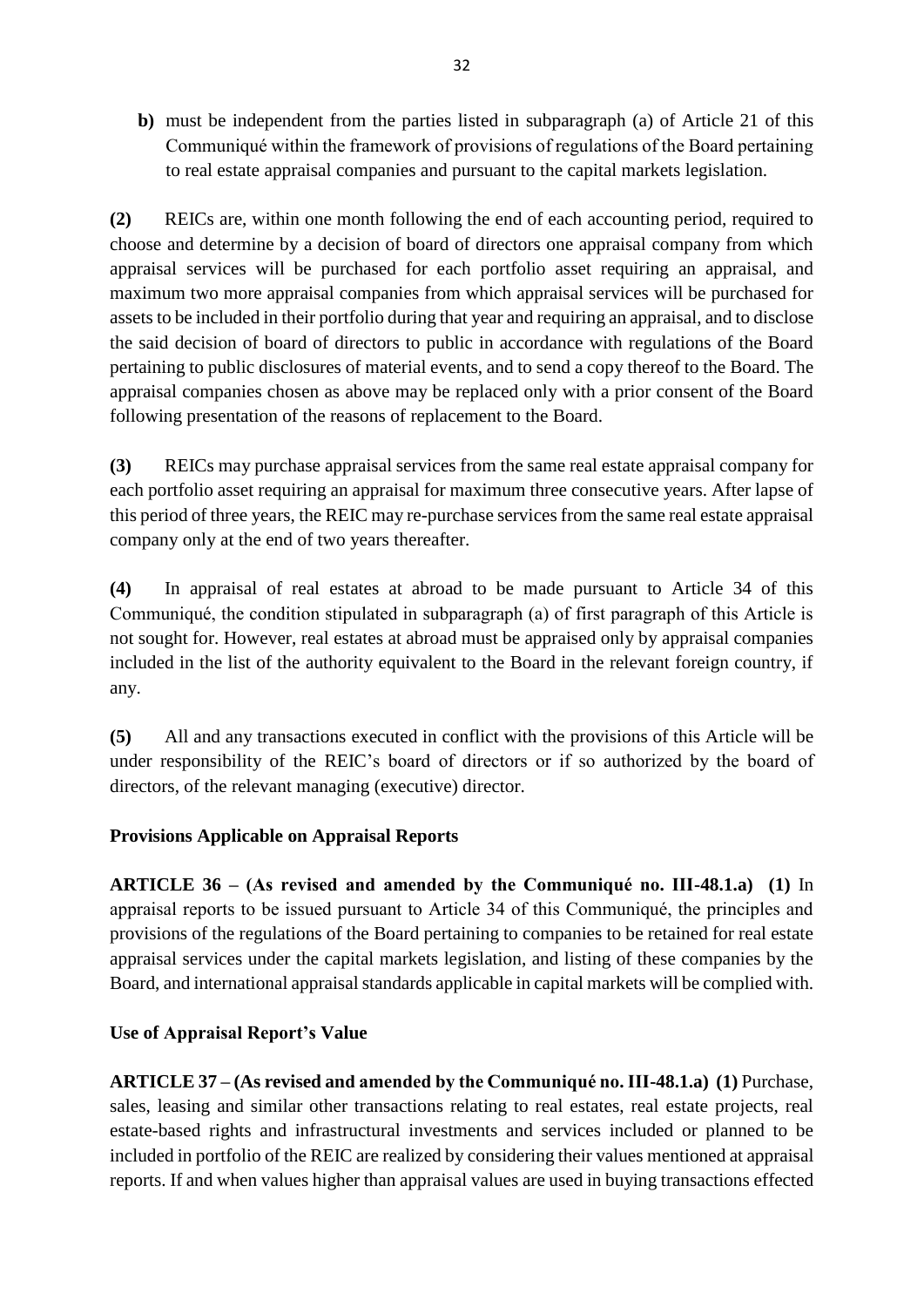by considering the then-current market or payment conditions, or values lower than appraisal values are used in selling or leasing transactions then and in this case, this fact is required to be disclosed to public within the framework of regulations of the Board pertaining to public disclosure of material events, and in addition, it must be included in the agenda of the next meeting of the general assembly of shareholders, and the shareholders must be informed thereabout.

**(2)** If the assets in portfolio of a REIC are leased under a long-term leasing contract, their lease expertise values for periods of five years will be determined by an appraisal report to be issued under Article 36 of this Communiqué, and in the case of a leasing at a rental lower than the appraisal value, this fact is required to be disclosed to public within the framework of regulations of the Board pertaining to public disclosure of material events, and in addition, it must be included in the agenda of the next meeting of the general assembly of shareholders, and the shareholders must be informed thereabout.

## **NINTH PART**

### **Public Disclosure and Informing Investors**

### **Principles on Financial Statements**

**ARTICLE 38 – (As revised and amended by the Communiqué no. III-48.1.a) (1)**  Regulations of the Board pertaining to financial reporting are applicable in preparation and public disclosure of financial statements of REICs.

**(2)** Non-consolidated or solo financial statements contain information about control of portfolio limitations specified in this Communiqué as specified by the Board within the frame of the footnote format shown in Annex of this Communiqué and of the explanations relating thereto.

### **Principles on Board of Directors' Activity Report**

**ARTICLE 39 – (As revised and amended by the Communiqué no. III-48.1.a) (1)** Board of directors' activity reports which are prepared and issued by REICs and disclosed to public within the frame of regulations of the Board pertaining to financial reporting are required to further contain:

- **a)** a summary of appraisal reports issued about the assets included in the portfolio;
- **b)** a summary of developments of last three months;
- **c)** such additional explanations about the projects as existing situation, completion rate and period, realization of predictions, and problems;
- **ç)** detailed information about the portfolio assets leased;
- **d)** comparative financial statements of the REIC relating to the relevant accounting period;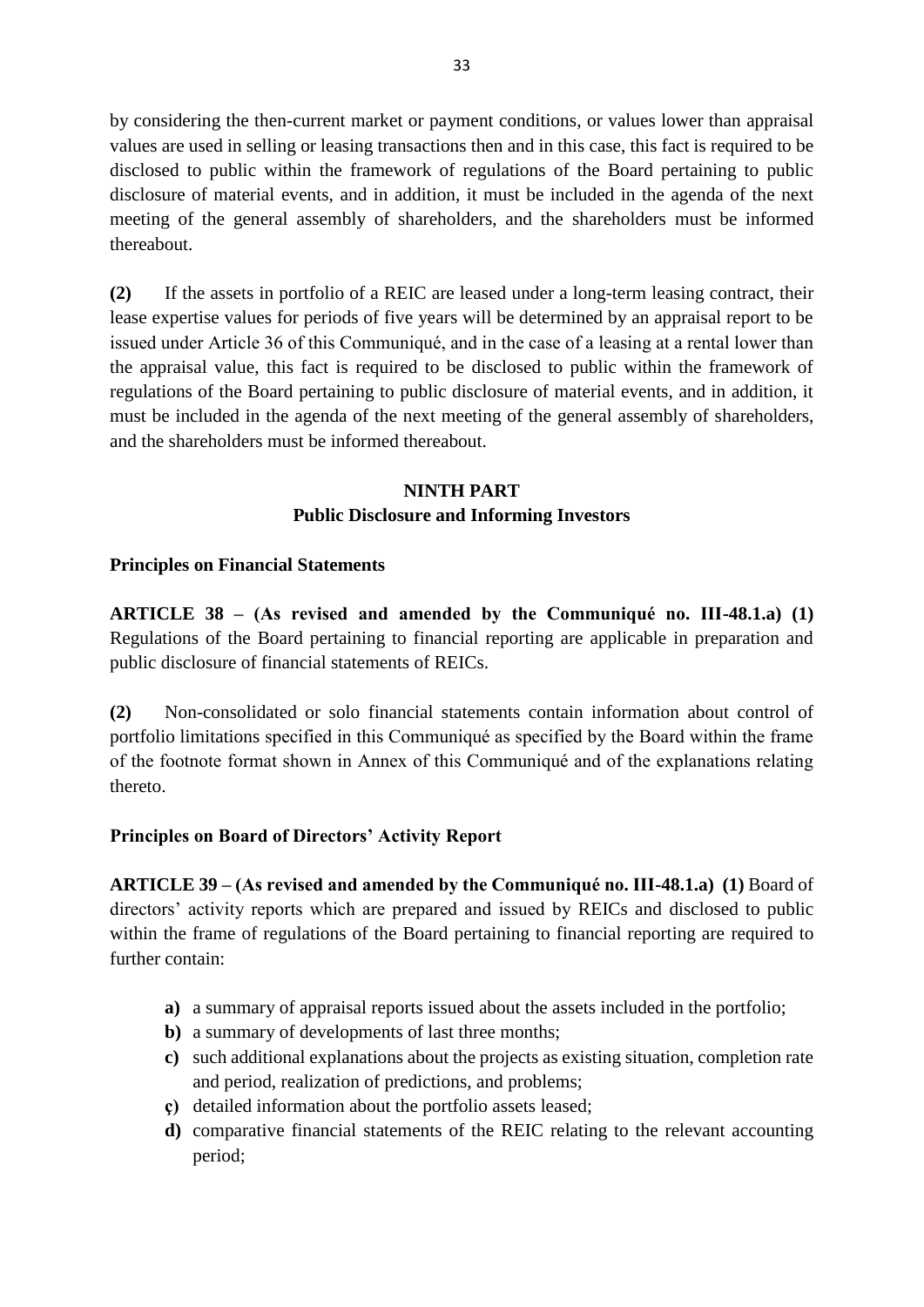- **e)** information about control of portfolio limitations set forth in second paragraph of Article 38 of this Communiqué; and
- **f)** as for REICs operating a portfolio consisting solely of infrastructural investments and services, and with regard to the infrastructural investments and services included in their portfolio, in addition to the information cited above:
	- **1)** in projects realized by public private partnership, rights and obligations and risk and benefit sharing processes of public and private sectors;
	- **2)** principles of transfer of the investment to the public;
	- **3)** principles on financial sources, and if any, public warranties and supports, and payment plans of the projects;
	- **4)** general assessment about completion plans, feasibility reports and cash flows of the projects;
	- **5)** social and economic parties that may be involved in the project.

**(2)** Board of directors' activity reports are disclosed to public within the periods of time stipulated in the relevant Board regulations. Reports are further made ready in the REIC's head offices and published in its internet website for examination by investors. Furthermore, they are also sent to shareholders upon demand and in the cost of the shareholders. Board of directors' activity reports are kept by the REIC for at least ten years.

### **Information and Public Disclosure**

**ARTICLE 40 – (As revised and amended by the Communiqué no. III-48.1.a) (1)** REICs are under obligation to send to the Board:

- **a)** their real estate appraisal reports issued optionally or as a requirement of provisions of this Communiqué with regard to assets included in their portfolio, and their exhibits, within three business days following the date of delivery thereof to them;
- **b)** the decisions of their board of directors with regard to inclusion of real estates, real estate-based rights, real estate projects, infrastructural investments and services, and shares in subsidiaries into portfolio, or exclusion of them from portfolio, within three business days following the date of such decisions;
- **c)** feasibility report and legal licenses and permissions relating to real estate projects, within three business days following the date of receipt thereof by them;
- **ç)** the agreements signed by them as per Article 26 of this Communiqué, within three business days following the date of signature thereof;
- **d)** such information as ratio of mortgage value of each mortgaged land to be subject to a project pursuant to provisions of subparagraph (e) of Article 22 of this Communiqué to the land value reached in the last appraisal report prepared for the relevant land, and ratio of total amount of mortgage values of mortgaged lands mentioned hereinabove to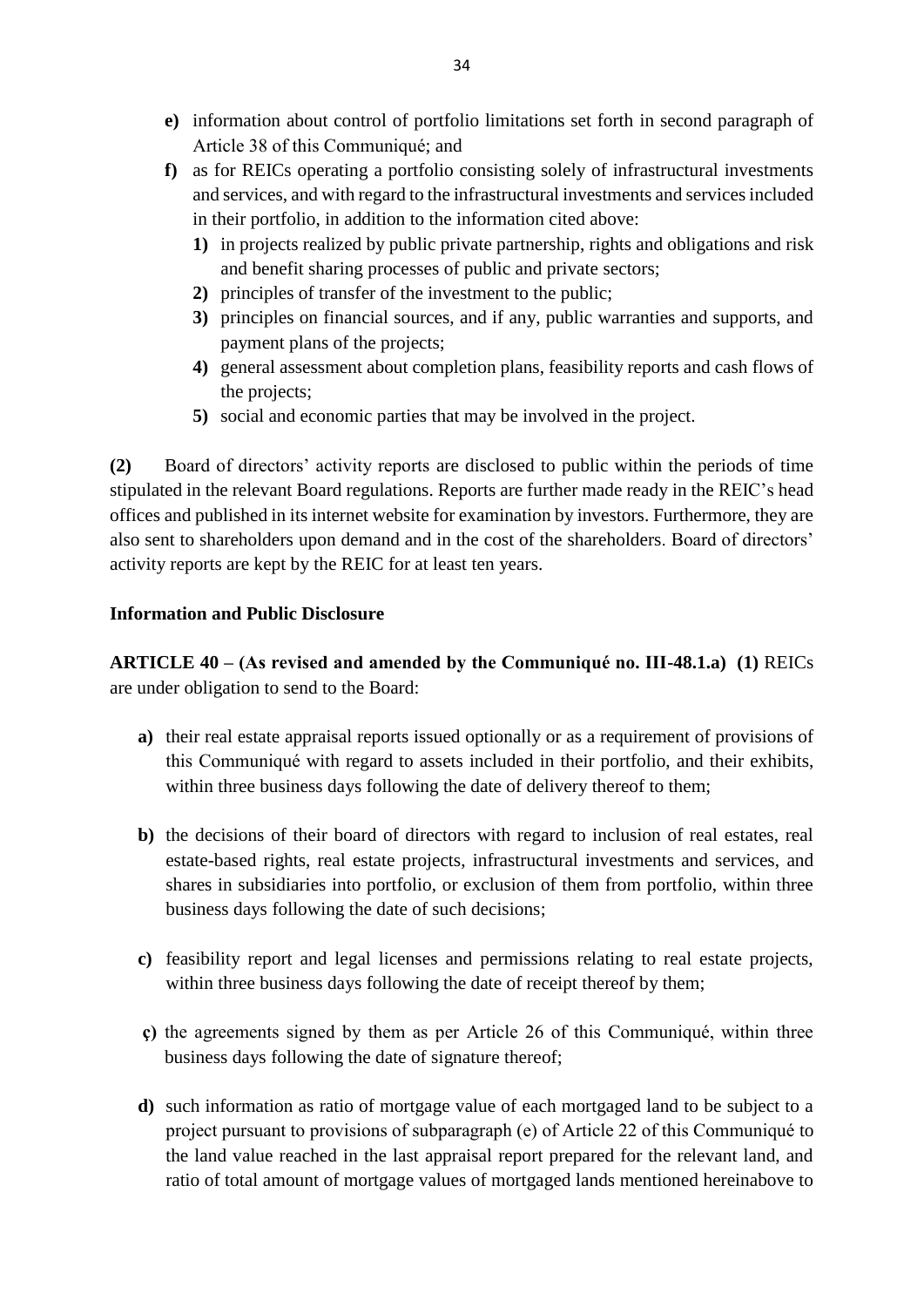total assets of the REIC shown in its last financial statements audited by an independent audit firm and disclosed by the REIC to public, within three business days following the date of signature of relevant agreements; and

**e)** insurance contracts, within three business days following the end of each accounting period.

The Board may, however, be contented with publishing of the aforementioned information and documents in electronic media pursuant to the rules to be determined by the Board.

**(2)** The appraisal reports prepared pursuant to Article 34 of this Communiqué, except for their annexes, are required to be published in PDP within three business days following the date of delivery thereof, and the financial statements mentioned in first and second paragraphs of Article 38 of this Communiqué are required to be published in PDP within the periods of time referred to in the regulations of the Board pertaining to financial statements. A copy of each of these reports is kept ready in the REIC's head offices for examination by investors, and they are also sent to shareholders upon demand and in the cost of the shareholders.

**(3)** In addition to the information required to be disclosed to public within the frame of regulations of the Board pertaining to public disclosures of material events, the REICs are required to publish in PDP:

- **a)** their transactions covered by subparagraphs (c), (ç) and (d) of first paragraph of this Article, concurrently with the notification to be sent to the Board in connection therewith;
- **b)** if they fail to meet the minimum rate conditions set forth in subparagraph (ç) of first paragraph of Article 24 of this Communiqué, the reasons of such failure and their plans to be applied for correction thereof, within 3 business days following the date of public disclosure of their financial statements issued as of the end of accounting period;
- **c)** if they purchase consultancy, business administration or construction services from their related parties, the information about type and kind of services purchased, name of service provider, nature of relationship between the REIC and service provider, date of agreement, term of agreement, with which portfolio assets the services are related, and fee paid in consideration thereof, within 3 business days following the date of signature of the relevant service agreement;
- **ç)** their transactions covered by first paragraph of Article 37 of this Communiqué, within the first business day immediately after the date of purchasing, sales or leasing; and
- **d)** their transactions covered by second paragraph of Article 37 of this Communiqué, within three business days following the date of appraisal report issued for determination of lease expertise value.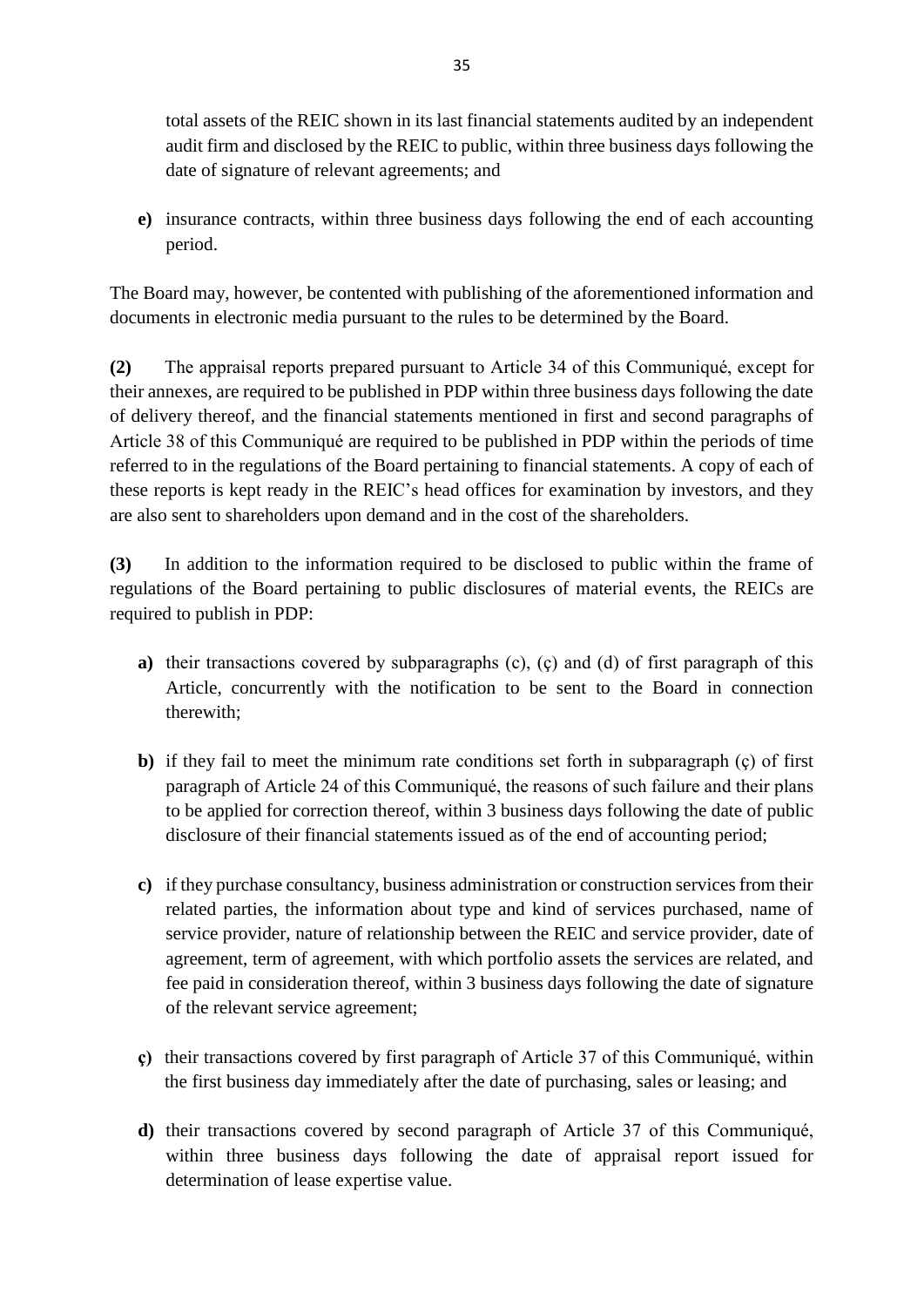**(4)** The REIC may, if and when deemed necessary, have its company value determined and disclose it to public. Company value is determined by a report to be prepared and issued within the frame of relevant regulations of the Board, and this value can be disclosed to public only with the said report. Other than the company value to be disclosed to public as above, another value statement pertaining thereto cannot be issued. The disclosure to public of summary information derived from financial reports and statements within the frame of regulations of the Board pertaining to financial reporting are, however, reserved.

**(5)** In purchasing and selling transactions of REICs with regard to investments covered by Article 28 hereof, and within the frame of regulations of the Board pertaining to appraisal and assessment, such information as appraisal of investments by institutions the characteristics of which are determined by the Board, and results of appraisal, and purchase or sales amount, and if the purchase amount is above the sum mentioned in the appraisal report and the sales amount is below the sum mentioned in the appraisal report, the reasons thereof, are required to be disclosed in PDP, and furthermore, if the purchase amount is above the sum mentioned in the appraisal report and the sales amount is below the sum mentioned in the appraisal report, this fact must be included in the agenda of the next meeting of the general assembly of shareholders, and the shareholders must be informed thereabout.

**(6)** Furthermore, all kinds of information and documents to be demanded by the Board for supervision and audit of the REIC and for effective information of public are required to be sent to the Board within the period and under the conditions to be determined by the Board, and all information deemed necessary by the Board are required to be disclosed to public.

## **Internet Website**

**ARTICLE 41 – (1)** Internet websites of REICs contain information and documents required to be disclosed to public pursuant to Article 40 of this Communiqué, in addition to information required to be included therein as per the Board regulations and TCC.

### **Promotional and Advertisement Announcements**

**ARTICLE 42 – (1)** Relevant regulations of the Board are applicable in promotional and advertisement announcements to be published by REICs in the course of approval of prospectus relating to public offering and sales of shares.

**(2)** Information contained in advertisements and announcements to be published during or outside the public offering period must not be wrong, misleading, ungrounded, exaggerated or deficient, and must not lead to misconception in the minds of savers with regard to the existing conditions of REIC, and must not contain misleading expressions about efficiency, profitability and financial situation of REIC, and such advertisements and announcements must not use any writing, picture, photograph or image which does not reflect the real situation of assets included in the portfolio of the REIC.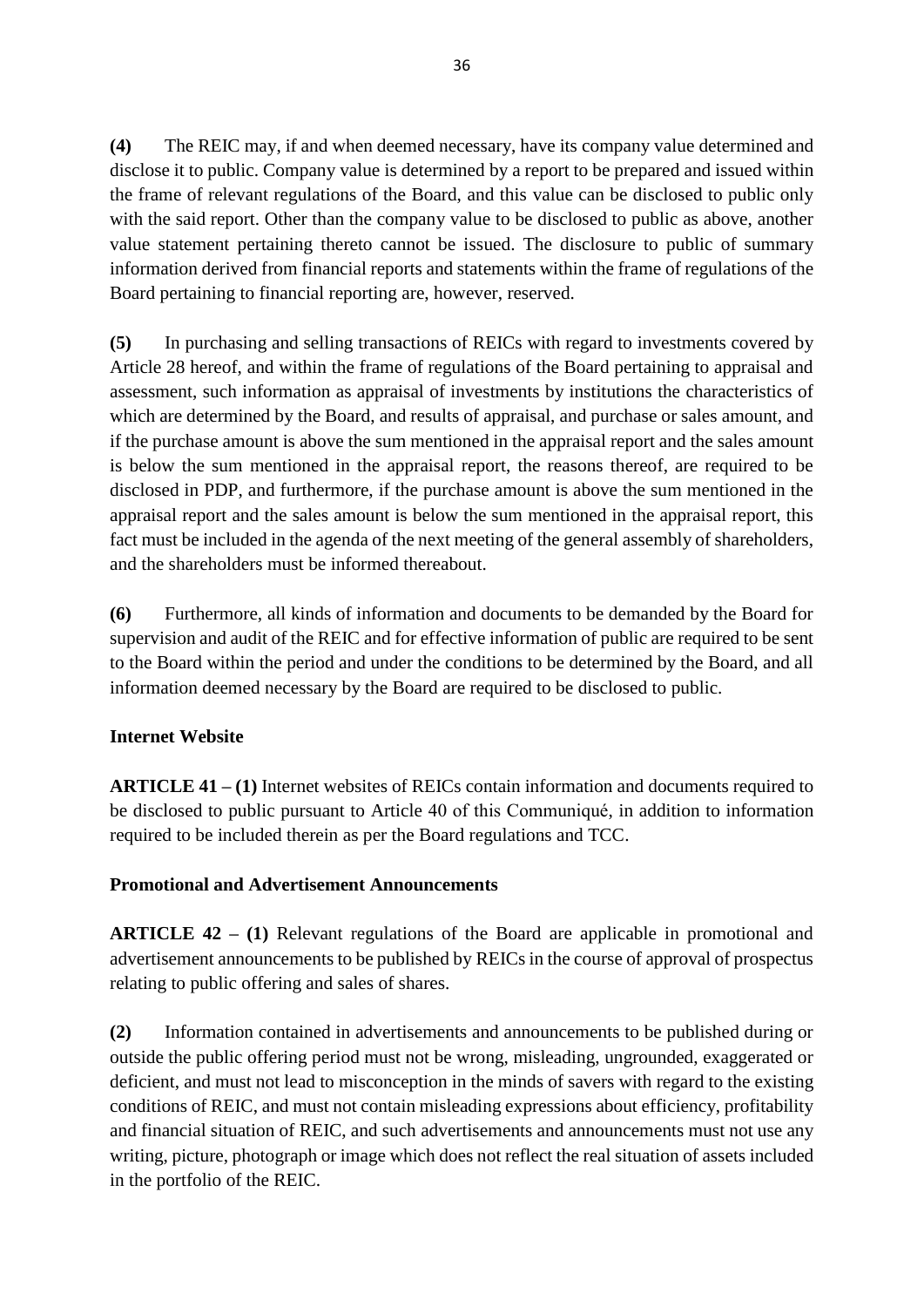**(3)** All and any actions in conflict with this Article will be under the responsibility of the board of directors of the REIC or the relevant executive (managing) director if authorized so by the board of directors.

### **TENTH PART Miscellaneous Provisions**

### **Ban on Title**

**ARTICLE 43 – (1)** No institution or company, other than REICs founded and operating pursuant to the provisions of the Law and this Communiqué, may use "real estate investment company" or "REIC" or any other phrase bearing the same meaning, in its title, name or advertisements and announcements.

#### **Exit From Real Estate Investment Company Status**

**ARTICLE 44 – (1)** In order for the Board to give its consent and approval for amendments proposed in articles of association of publicly held REICs which wish to exit from real estate investment company status, person or persons other than the REIC are required to make a share purchase offer verifying that all shares owned and held by all shareholders other than the shareholders who use an affirmative vote in the general assembly meeting with respect to amendments proposed in articles of association leading to exit from real estate investment company status will be purchased at a price equal to the averages of daily weighted average stock exchange prices recorded within thirty days and six months prior to the date of publishing of the public disclosure of material events with regard to the decision of the board of directors relating to exit from this status.

**(2)** The REIC's board of directors prepares a report containing at least the reasons of exit from real estate investment company status, and fields of business and projections of the company after exit from this status, and an analysis of effects of exit from status on the real estate investment company, and this report is published in PDP on no later than the date of application to be filed to the Board.

**(3) (Third paragraph revised and amended by the Communiqué no. III-48.1.a)** Upon conversion of publicly held corporations listed and traded in stock exchange into real estate investment company, and upon exit of publicly held REICs from real estate investment company status, the partners holding shares equal to 10% or more of capital and partners holding the management control, irrespective of the rate of shareholding, of publicly held REICs, as of the date of registration of the amendments to articles of association pertaining to said conversion or exit from real estate investment company status, as the case may be, cannot sell their capital shares in stock exchange at a price below the closing price of second session of stock exchange on the date of registration for a period of one year following the date of registration of amendments to articles of association pertaining to exit from status. Buyers of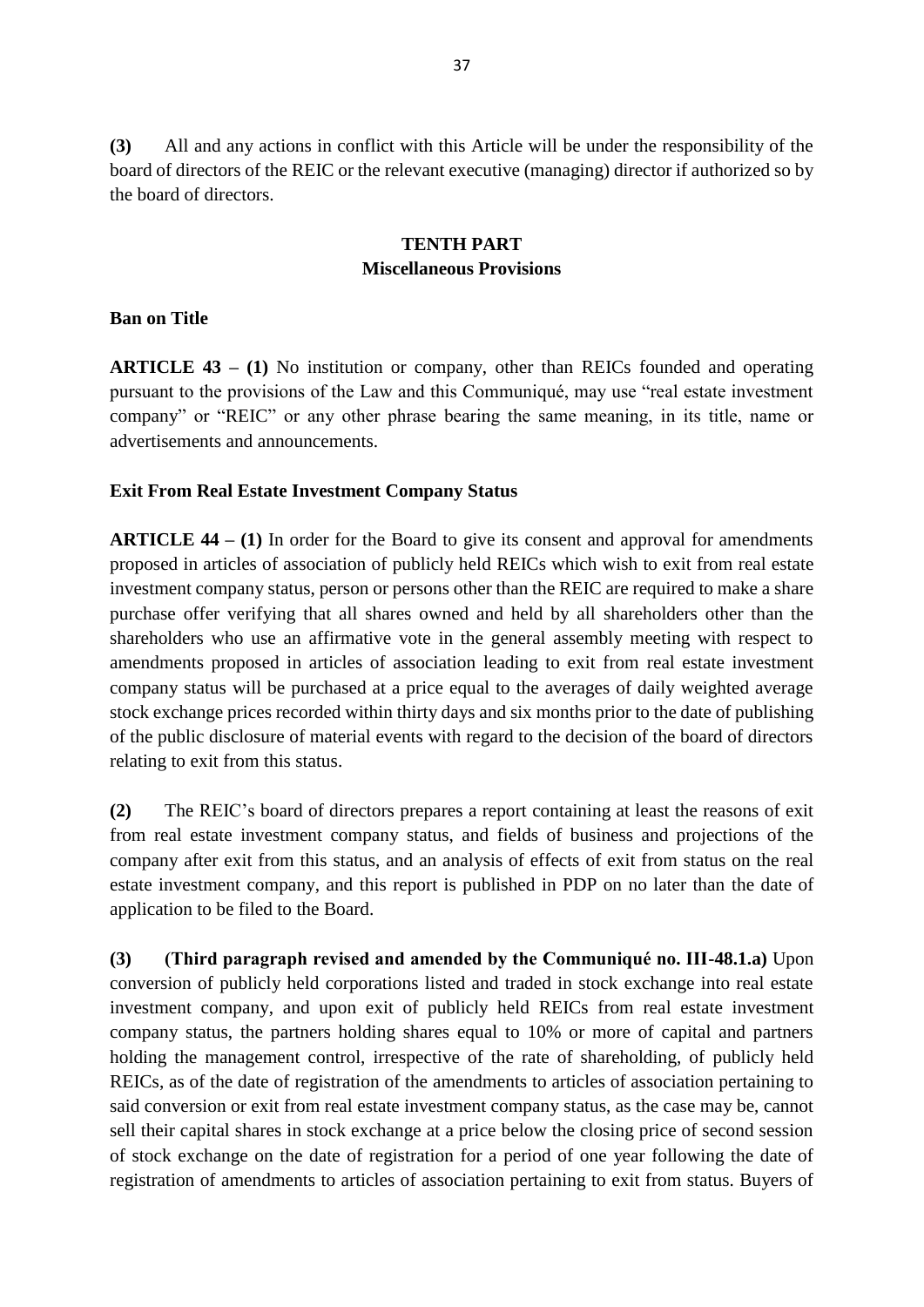shares to be sold by the said persons in the over-the-counter market are also subject to this limitation. However, shares of REIC acquired by these persons after the date of registration of amendments to articles of association pertaining to exit from status are not subject to this ban on sales.

**(4)** A copy of TTRG edition where the general assembly decisions approving the exit from status are published is required to be sent to the Board within six business days following the date of announcement.

**(5) (Fifth paragraph revised and amended by the Communiqué no. III-48.1.a)** If and when the amendments to articles of association resulting in exit from real estate investment company status are not finally decided in a general assembly meeting within three months following the date of receipt by the REIC of the Board's permission or consent relating to exit from real estate investment company status, then and in this case, the Board's permission or consent relating to exit from real estate investment company status becomes null and invalid.

**(6) (Sixth paragraph added by the Communiqué no. III-48.1.a)** The retirement right for shareholders does not arise for the transactions to be executed under this Article.

## **Forfeiture of Right to Operate as a Real Estate Investment Company**

## **ARTICLE 44/A - (Article added by the Communiqué no. III-48.1.a) (1)** If and when REICs:

- **a)** are founded for a limited period of time, and fail to apply to the Board for a time extension upon expiration of the term specified in the articles of association; or
- **b)** are founded for operating a portfolio consisting solely of infrastructural investments and services, and upon occurrence of an event resulting in the completion of objectives and fields of business of the REIC or making it impossible for the REIC to deal with its fields of business, such as cancellation of its license relating to infrastructural investment activities in its portfolio, or expiration or termination of agreements signed with the administration, or completion of the subject project,

then and in this case, their right to operate as a real estate investment company is forfeited. REICs are, within no later than three months following the occurrence of such event, liable to apply to the Board in order to amend their articles of association so as to exclude the real estate investment company activities and operations. A REIC who does not make these amendments is deemed to have been dissolved pursuant to provisions of subparagraphs (b) and (c) of first paragraph of Article 529 of the TCC.

## **Principles on Dividend Distribution**

**ARTICLE 45 – (1)** The Board may hold REICs obliged to distribute cash dividends. The relevant procedures and principles are determined by the Board.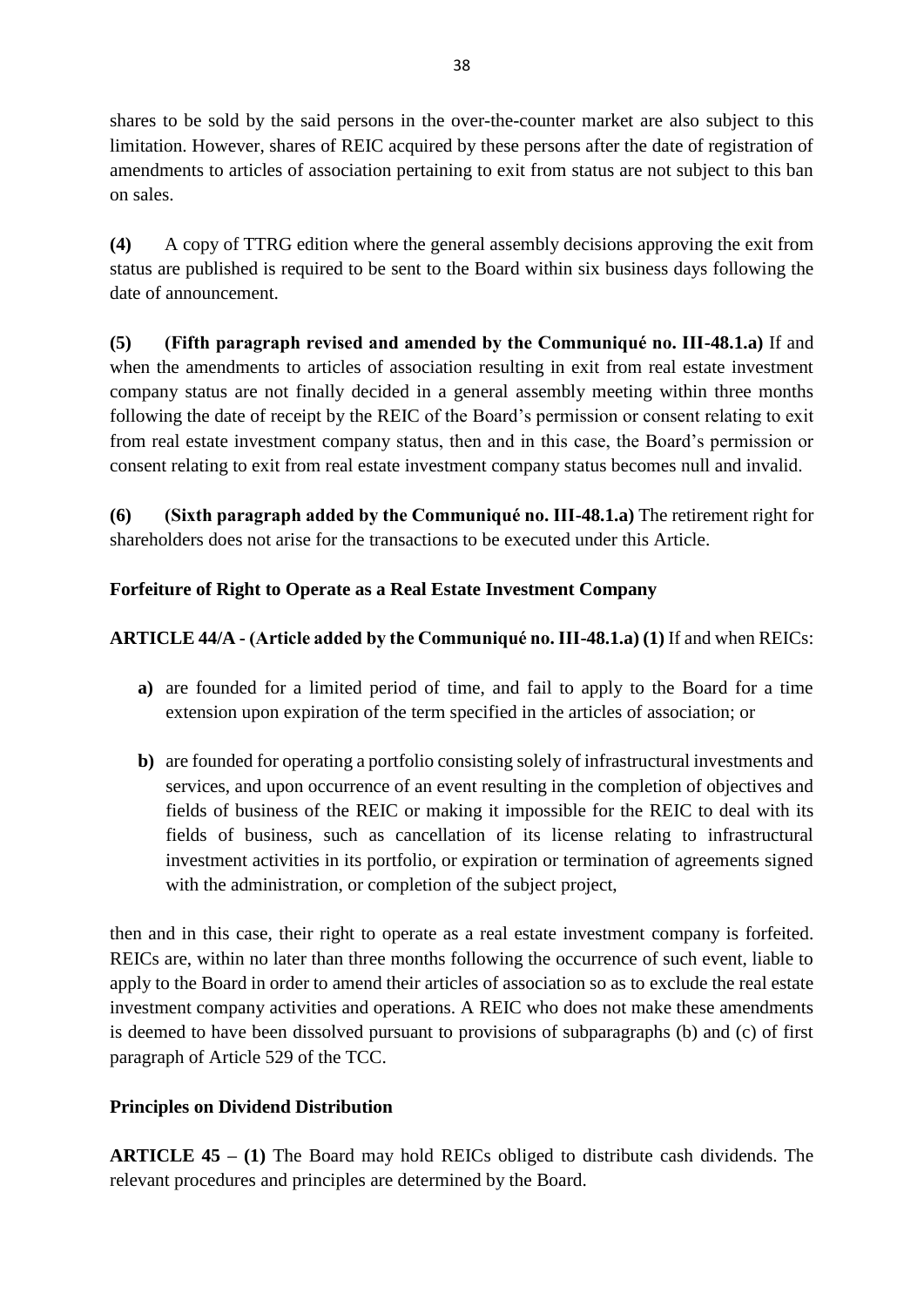**(2) (Second paragraph added by the Communiqué no. III-48.1.a)** REICs are not allowed to distribute dividends in cash before public offering of their shares or before sales of them to qualified investors.

### **Amendments to Articles of Association**

**ARTICLE 46 – (1)** Prior consent of the Board is required to be taken for amendments to articles of association of REICs.

#### **Standard Forms and Texts**

**ARTICLE 47 – (1)** Application forms and standard texts the format and principles of which are determined by the Board are used in applications of REICs to the Board.

### **Board's Fee**

**.** 

**ARTICLE 48 – (1)** The relevant regulations of the Board are applicable in calculation of the Board's fee required to be deposited by REICs pursuant to Article 130 of the Law.

**(2) (Second paragraph added by the Communiqué no. III-48.1.a)** In the case of a capital increase made by a REIC operating a portfolio consisting solely of infrastructural investments and services, before public offering of its shares or before sales of its shares to qualified investors, in the first capital increase, a Board's fee will be charged over the nominal value of all of the shares representing the existing capital of and the shares to be issued by the REIC. In the subsequent capital increases to be made before public offering of its shares or before sales of its shares to qualified investors, a Board's fee will be charged over the nominal value of the shares to be issued.

#### **Redetermination of Amounts Included in This Communiqué**

**ARTICLE 49 – (As revised and amended by the Communiqué no. III-48.1.a) (1)** The Board may re-determine the amounts included in this Communiqué every year. Thereupon, the redetermined amounts are announced in the Board's Bulletin.

#### **Notification Obligation and Other Provisions ( † )**

**ARTICLE 50 – (As revised and amended by the Communiqué no. III-48.1.a) (1)** REICs are under obligation to provide the Association with:

<sup>\*</sup> Heading of this Article 50 has been amended as incorporated therein by the Communiqué no. III-48.1.a.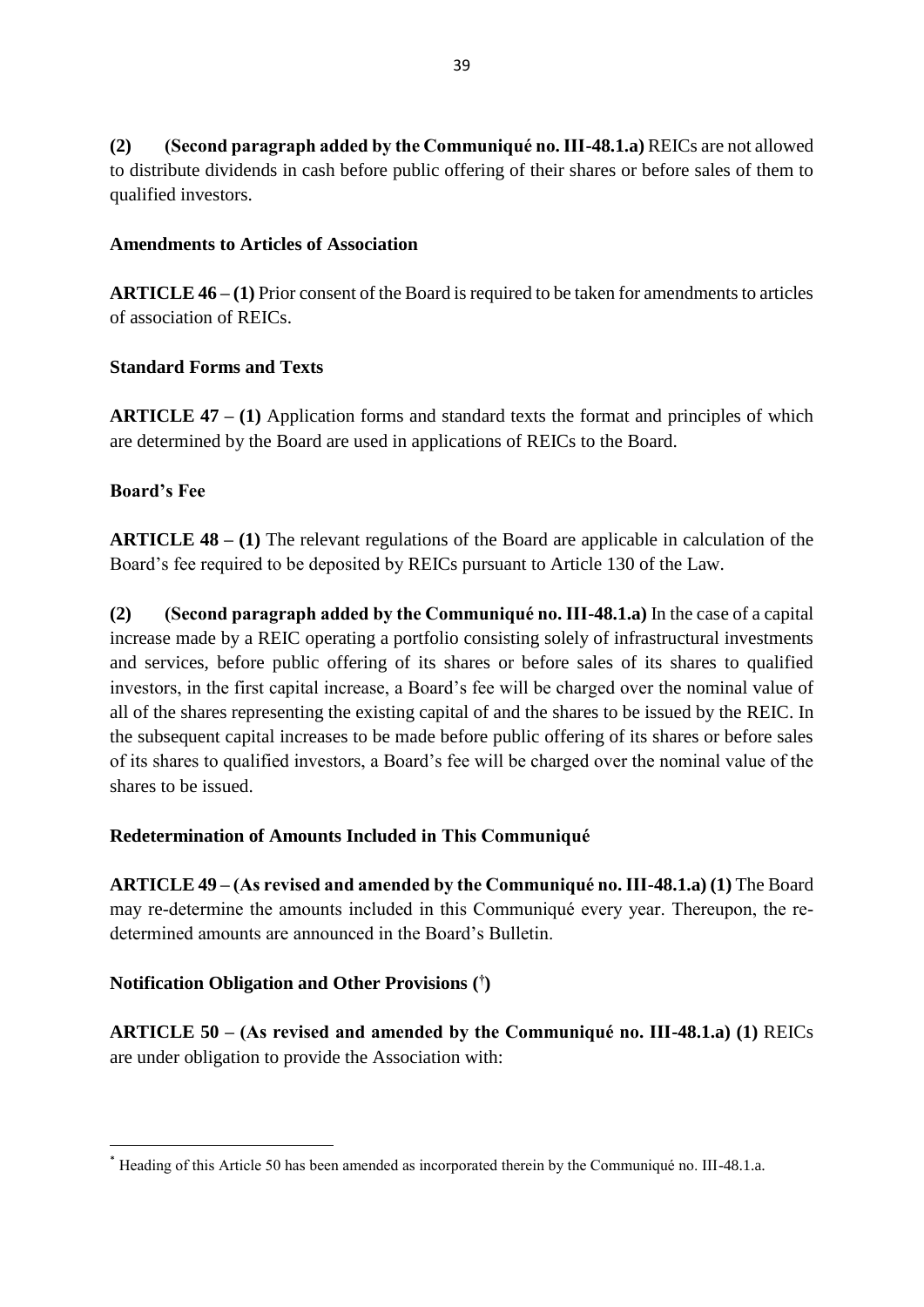- **a)** information about board of directors' decisions relating to appointment of managing (executive) directors to the REIC and determination of their powers and responsibilities, and all and any changes therein, within 10 business days following the date of the relevant decision of the board of directors;
- **b)** communication data, internet website, tax identity number and trade registry number, and all and any changes therein, within 10 business days following the date of change therein;
- **c)** information about independent audit firm selected by them in accordance with regulations of the Board pertaining to independent audit, and all any changes therein, within 10 business days following the date of selection or change, as the case may be;
- **ç)** the address of their registered offices and all any changes therein, within 10 business days following the date of change therein;
- **d)** their current signature circulars and in the case of a change therein, their updated signature circulars, within 10 business days following the date of decision of the board of directors with respect thereto;
- **e)** the lawsuits and legal proceedings brought forward by them against their partners, directors and personnel or other institutions, and the lawsuits and legal proceedings brought by them against the REIC, and the results thereof, within 10 business days following the date of learning; and
- **f)** the copies of newspaper editions where the announcements and advertisements are published pursuant to this Communiqué, within 10 business days following the date of publishing.

**(2)** The Association and SPL will each create a database of the information disclosed to them pursuant to this Communiqué, and will open such databases instantaneously to access of each other and the Board. All notices and correspondences sent to the Association and SPL may also be received and accepted with electronic signature.

**(3)** If, in the light of such information disclosed to it under this Article, the Association detects a breach of the provisions of this Communiqué by a REIC or its directors or personnel, it will report such fact to the Board in writing within three business days thereafter.

**(4)** All and any matters relating to REICs on which this Communiqué remains silent shall be governed by and subject to pertinent provisions of the Law, TCC and other applicable laws.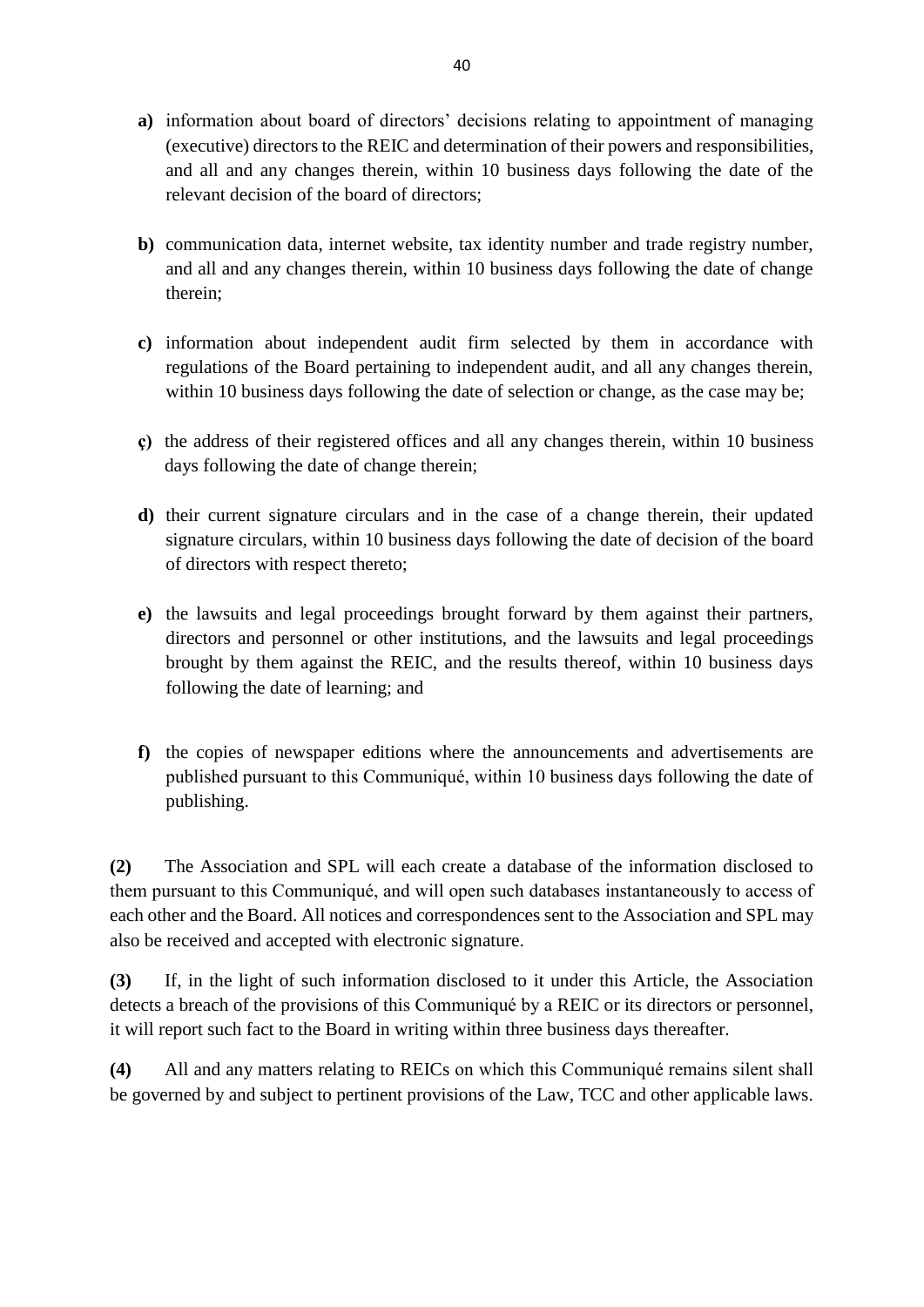#### **Repealed Communiqué**

**ARTICLE 51 – (1)** The Communiqué of Principles on Real Estate Investment Companies (Serial VI, No. 11), published in the Official Gazette edition 23517 on 8/11/1998 is hereby repealed and superseded.

#### **Transitory Provisions**

**TEMPORARY ARTICLE 1 – (1) (First paragraph revised and amended by the Communiqué no. III-48.1.a)** REICs which have won a real estate investment company status upon foundation or conversion prior to 28/5/2013 are required to adapt themselves to the provisions of this Communiqué and the Communiqué no. III-48.1.a revising and amending this Communiqué and to apply to the Board for adaptation of their articles of association to the provisions of this Communiqué and the Communiqué no. III-48.1.a revising and amending this Communiqué within one year following 28/5/2013, or otherwise, they are deemed to have exited from the real estate investment company status, whereupon the provisions of Article 44 hereof are applicable by analogy.

**(2) (Second paragraph revised and amended by the Communiqué no. III-48.1.a)**  REICs which have won a real estate investment company status upon foundation or conversion prior to 28/5/2013 and which are going to offer their shares to public are required to apply to the Board for approval of a prospectus relating to public offering of their shares representing minimum 25% of their issued capital, within the periods of time granted to them prior to 28/5/2013.

**(3)** It is the responsibility of the board of directors of the REIC or the relevant executive (managing) director if authorized so by the board of directors to fulfill the obligations stipulated in this Article.

#### **Pending Applications**

**TEMPORARY ARTICLE 2 – (1)** The provisions of this Communiqué are applicable for applications not responded by the Board prior to the date of publishing of this Communiqué.

#### **Effective Date**

**ARTICLE 52 – (1)** This Communiqué will become effective as of the date of publishing.

#### **Enforcement**

**ARTICLE 53 – (1)** The provisions of this Communiqué will be enforced and executed by the Board.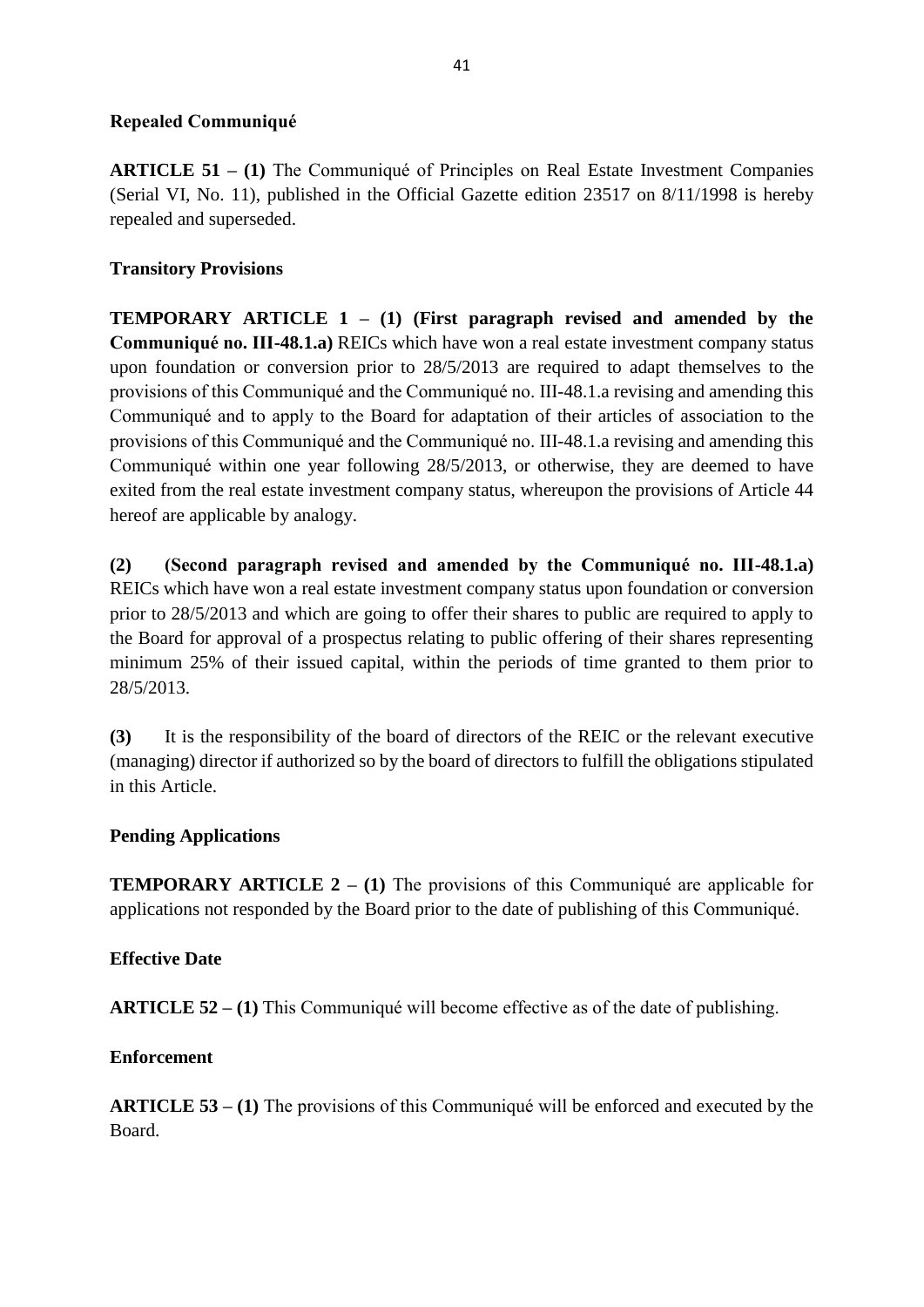#### **ANNEX (As revised and amended by the Communiqué no. III-48.1.a)**

# **EXPLANATIONS ABOUT FOOTNOTE FORMAT TO BE INCLUDED IN NON-CONSOLIDATED OR SOLO FINANCIAL STATEMENTS RELATING TO CONTROL OF COMPLIANCE WITH PORTFOLIO LIMITATIONS**

**(1)** REICs will give information about control of compliance with portfolio limitations in a separate footnote under the heading of "Additional Footnote: Control of Compliance with Portfolio Limitations", after other footnotes in their non-consolidated or solo financial statements.

**(2)** The footnote "Principles Relating to Presentation of Financial Statements" will, by making reference to the footnote "Additional Footnote: Control of Compliance with Portfolio Limitations", state that the information given in that footnote are summary information derived out of financial statements pursuant to the "Communiqué on Financial Reporting in Capital Markets" and are prepared within the framework of provisions of the "Communiqué on Principles of Real Estate Investment Companies" pertaining to control of compliance with portfolio limitations.

**(3)** The items with zero balance will also be stated in the footnote "Additional Footnote: Control of Compliance with Portfolio Limitations".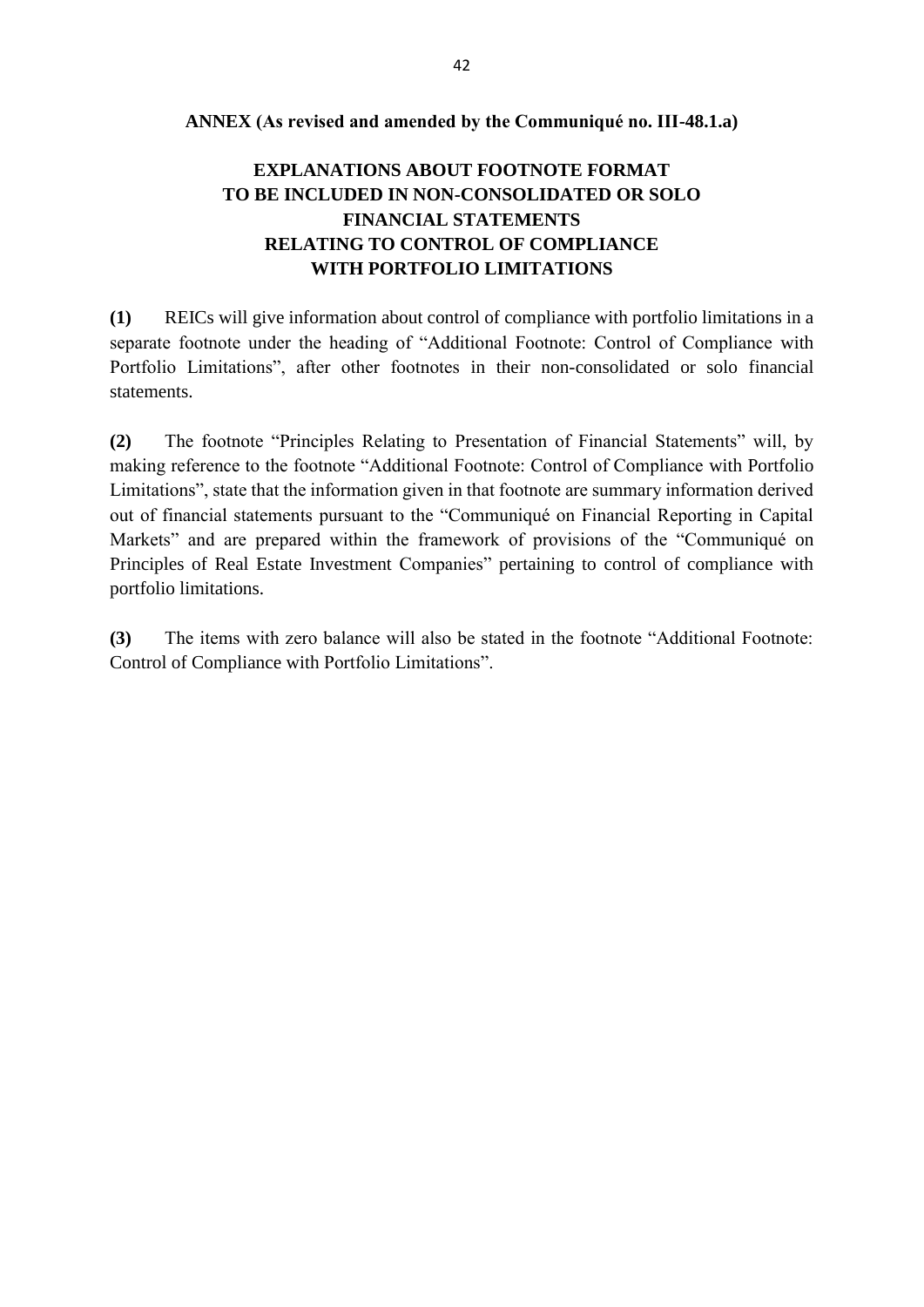## **ADDITIONAL FOOTNOTE: CONTROL OF COMPLIANCE WITH PORTFOLIO LIMITATIONS**

|                 | <b>Main Account Items of</b>                                                            | <b>Relevant Provisions of</b> | <b>Current Period</b> | <b>Previous Period</b> |
|-----------------|-----------------------------------------------------------------------------------------|-------------------------------|-----------------------|------------------------|
|                 | Non-consolidated / Solo Financial Statements                                            | Communiqué                    | (TL)                  | (TL)                   |
| A               | Money and Capital Market Instruments                                                    | Art. 24/(b)                   |                       |                        |
| $\mathsf B$     | Real Estates, Real Estate-Based Projects, Real Estate-Based Rights                      | Art. 24/(a)                   |                       |                        |
| C               | Subsidiaries                                                                            | Art. 24/(b)                   |                       |                        |
|                 | Receivables From Related Parties (Non-commercial)                                       | Art. 23/(f)                   |                       |                        |
|                 | <b>Other Assets</b>                                                                     |                               |                       |                        |
| D               | <b>Total Assets</b>                                                                     | Art. 3/(p)                    |                       |                        |
| E               | <b>Financial Debts</b>                                                                  | Art. 31                       |                       |                        |
| F.              | <b>Other Financial Liabilities</b>                                                      | Art. 31                       |                       |                        |
| G               | <b>Financial Leasing Debts</b>                                                          | Art. 31                       |                       |                        |
| H               | Payables To Related Parties (Non-commercial)                                            | Art. 23/(f)                   |                       |                        |
|                 | Shareholders' Equity                                                                    | Art. 31                       |                       |                        |
|                 | <b>Other Liabilities</b>                                                                |                               |                       |                        |
| D               | <b>Total Liabilities</b>                                                                | Art. $3/(p)$                  |                       |                        |
|                 | Other Non-consolidated / Solo Financial                                                 | <b>Relevant Provisions of</b> | <b>Current Period</b> | <b>Previous Period</b> |
|                 | <b>Information</b>                                                                      | Communiqué                    | (TL)                  | (TL)                   |
|                 | Portion of Money and Capital Market Instruments Held For Real                           |                               |                       |                        |
| <b>A1</b>       | <b>Estate Payments of 3 Years</b>                                                       | Art. 24/(b)                   |                       |                        |
|                 | FX Time/Demand Deposits / Special Current and Participation                             |                               |                       |                        |
| A2              | Accounts and TL Time Deposit / Participation Accounts                                   | Art. 24/(b)                   |                       |                        |
| A3              |                                                                                         |                               |                       |                        |
|                 | Foreign Capital Market Instruments                                                      | Art. 24/(d)                   |                       |                        |
| <b>B1</b>       | Foreign Real Estates, Real Estate-Based Projects, Real Estate-Based                     | Art. 24/(d)                   |                       |                        |
|                 | Rights                                                                                  |                               |                       |                        |
| <b>B2</b>       | Lands/Fields Kept Idle                                                                  | Art. 24/(c)                   |                       |                        |
| $\overline{C1}$ | Foreign Subsidiaries                                                                    | Art. 24/(d)                   |                       |                        |
| C <sub>2</sub>  | Participation in Operator Company                                                       | Art. 28/1(a)                  |                       |                        |
| J               | Non-cash Credits                                                                        | Art. 31                       |                       |                        |
|                 | Mortgage Values of Mortgaged Lands Not Owned by the REIC, Which                         |                               |                       |                        |
| K               | Will be Subject to Project Development                                                  | Art. 22/(e)                   |                       |                        |
| L.              | Total Sum of Investments in Money and Capital Market Instruments of<br>a Single Company | Art. 22/(I)                   |                       |                        |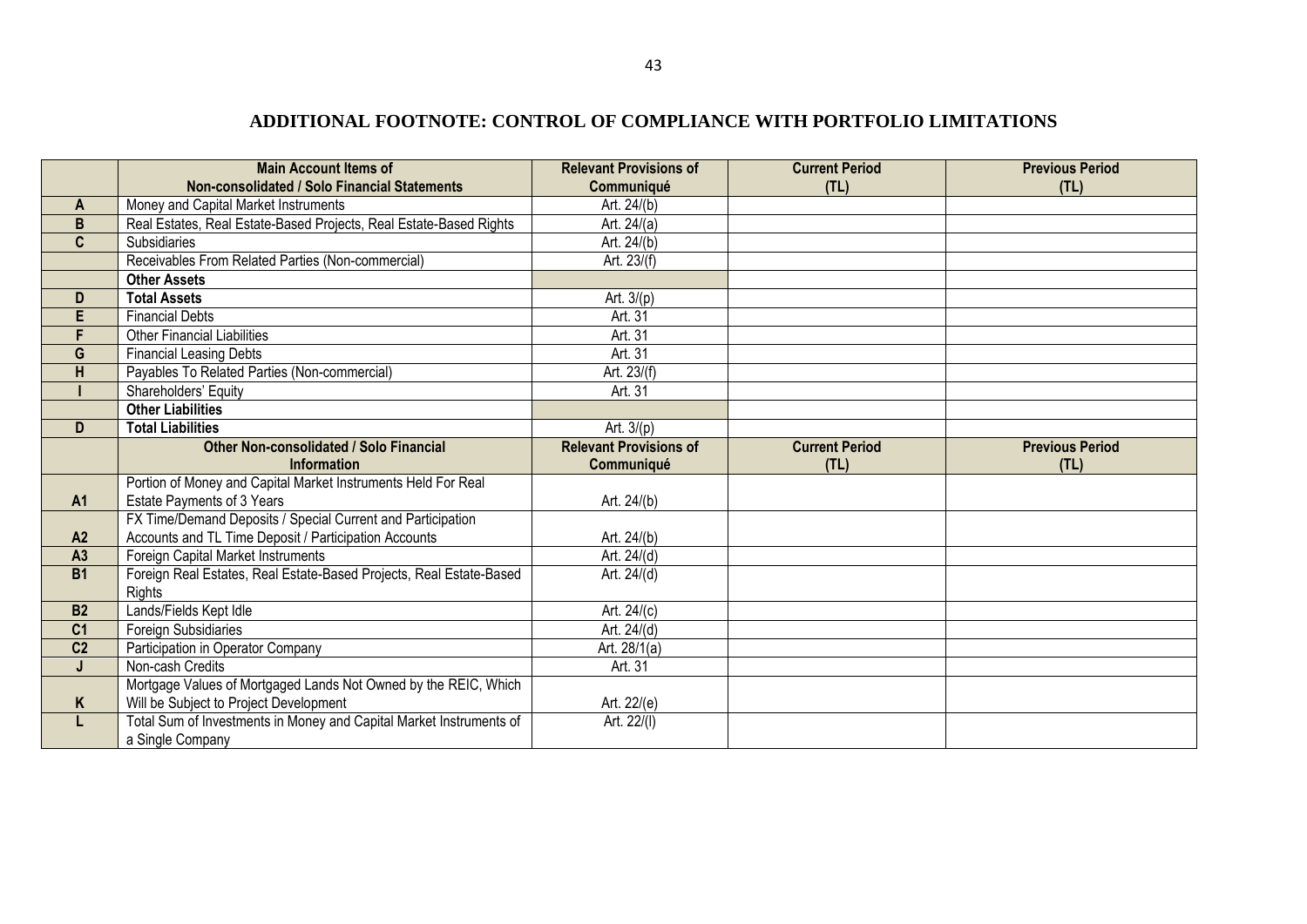|                | <b>Portfolio Limitations</b>                           | <b>Relevant Provisions of</b> | <b>Current Period</b> | <b>Previous Period</b> | Minimum /            |
|----------------|--------------------------------------------------------|-------------------------------|-----------------------|------------------------|----------------------|
|                |                                                        | Communiqué                    |                       |                        | <b>Maximum Ratio</b> |
| T              | Mortgage Values of Mortgaged Lands Not Owned by the    | Art. $22/(e)$                 | K/D                   | K/D                    | $\leq 10\%$          |
|                | REIC, Which Will be Subject to Project Development     |                               |                       |                        |                      |
| $\overline{2}$ | Real Estates, Real Estate-Based Projects, Real Estate- | Art. $24/(a)$ , (b)           | $(B+A1)/D$            | $(B+A1)/D$             | $\geq 51\%$          |
|                | <b>Based Rights</b>                                    |                               |                       |                        |                      |
| $\mathfrak{Z}$ | Money and Capital Market Instruments and Subsidiaries  | Art. $24/(b)$                 | $(A+C-A1)/D$          | $(A+C-A1)/D$           | $\leq 49\%$          |
|                |                                                        |                               |                       |                        |                      |
|                | Foreign Real Estates, Real Estate-Based Projects, Real |                               |                       |                        |                      |
| $\overline{4}$ | Estate-Based Rights, Subsidiaries, Capital Market      | Art. $24/(d)$                 | $(A3+B1+C1)/D$        | $(A3+B1+C1)/D$         | $\leq 49\%$          |
|                | Instruments                                            |                               |                       |                        |                      |
| 5 <sup>5</sup> | Lands/Fields Kept Idle                                 | Art. $24/(c)$                 | B2/D                  | B2/D                   | $\leq 20\%$          |
|                |                                                        |                               |                       |                        |                      |
| 6              | Participation in Operator Company                      | Art. $28/1$ (a)               | C2/D                  | C2/D                   | $\leq 10\%$          |
|                |                                                        |                               |                       |                        |                      |
| $\overline{7}$ | Limit of Indebtedness                                  | Art. 31                       | $(E+F+G+H+J)/I$       | $(E+F+G+H+J)/I$        | $\leq 500\%$         |
|                |                                                        |                               |                       |                        |                      |
| 8              | FX Time/Demand Deposits / Special Current and          |                               |                       |                        |                      |
|                | Participation Accounts and TL Time Deposits and        | Art. $24/(b)$                 | $(A2-A1)/D$           | $(A2-A1)/D$            | $\leq 10\%$          |
|                | <b>Participation Accounts</b>                          |                               |                       |                        |                      |
| 9              | Total Sum of Investments in Money and Capital Market   | Art. $22/(1)$                 | L/D                   | L/D                    | $\leq 10\%$          |
|                | Instruments of a Single Company                        |                               |                       |                        |                      |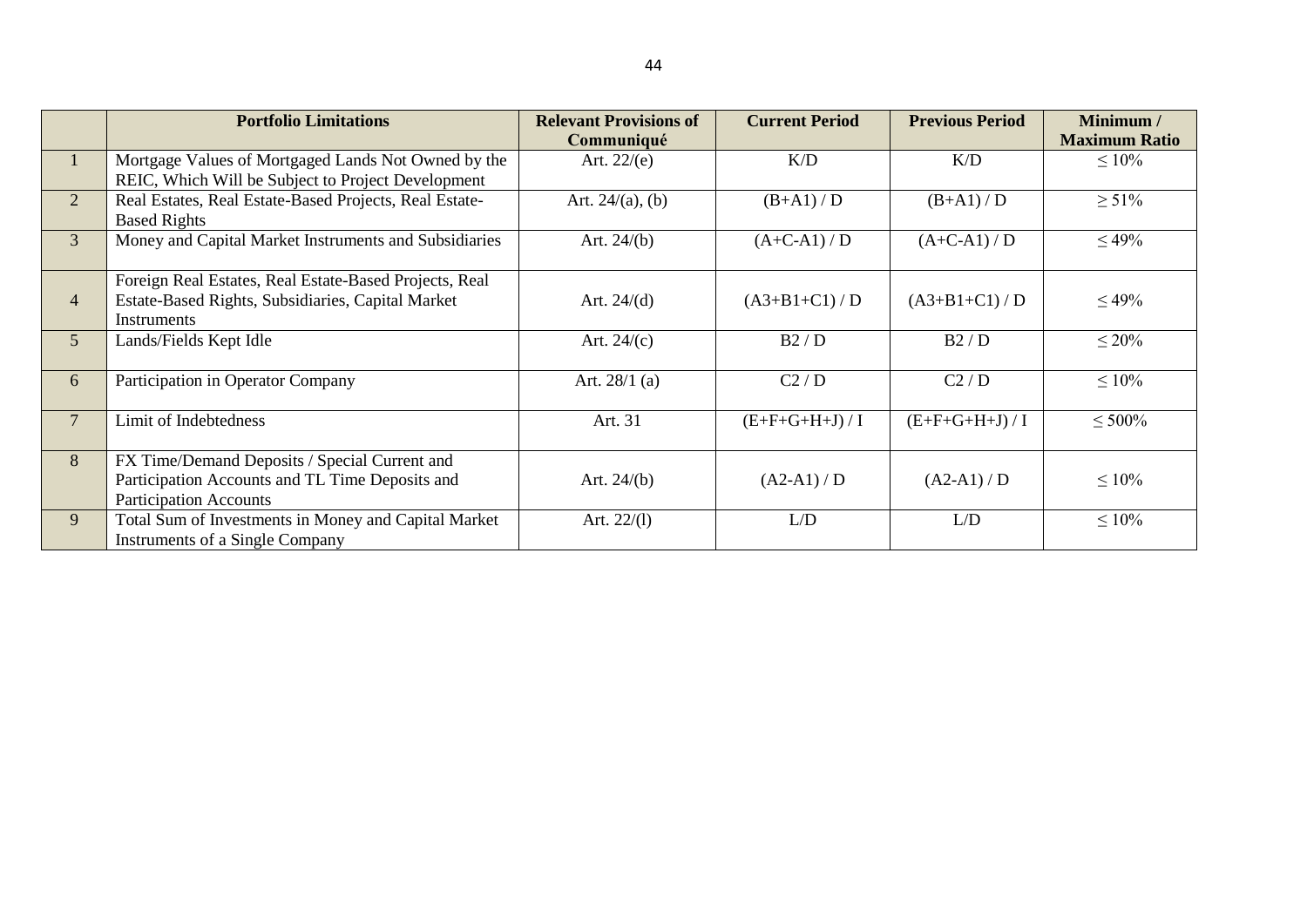# **ADDITIONAL FOOTNOTE: CONTROL OF COMPLIANCE WITH PORTFOLIO LIMITATIONS / REICs OPERATING A PORTFOLIO CONSISTING SOLELY OF INFRASTRUCTURAL INVESTMENTS AND SERVICES**

|                | <b>Main Account Items of</b>                                          | <b>Relevant Provisions of</b> | <b>Current Period</b> | <b>Previous Period</b> |
|----------------|-----------------------------------------------------------------------|-------------------------------|-----------------------|------------------------|
|                | Non-consolidated / Solo Financial Statements                          | Communiqué                    | (TL)                  | (TL)                   |
| A              | Money and Capital Market Instruments                                  | Art. 24/(b)                   |                       |                        |
| B1             | Investments in Infrastructural Investments and Services and in        | Art. $24/(a)$                 |                       |                        |
|                | Projects Relating to and in Rights Based on Such Investments and      |                               |                       |                        |
|                | Services                                                              |                               |                       |                        |
| <b>B2</b>      | Investments in Infrastructure Companies Through Participation or      | Art. 24/(a)                   |                       |                        |
|                | Purchase of Debt Instruments                                          |                               |                       |                        |
| <b>B3</b>      | Investments in Other REICs Operating a Portfolio Consisting Solely of | Art. 24/(a)                   |                       |                        |
|                | Infrastructural Investments and Services, Through Participation or    |                               |                       |                        |
|                | Purchase of Debt Instruments                                          |                               |                       |                        |
| $\mathbf{C}$   | <b>Subsidiaries</b>                                                   | Art. 24/(b)                   |                       |                        |
|                | Receivables From Related Parties (Non-commercial)                     | Art. 23/(f)                   |                       |                        |
|                | <b>Other Assets</b>                                                   |                               |                       |                        |
| D              | <b>Total Assets</b>                                                   | Art. $3/(p)$                  |                       |                        |
| E              | <b>Financial Debts</b>                                                | Art. 31                       |                       |                        |
| F              | <b>Other Financial Liabilities</b>                                    | Art. 31                       |                       |                        |
| G              | <b>Financial Leasing Debts</b>                                        | Art. 31                       |                       |                        |
| H              | Payables To Related Parties (Non-commercial)                          | Art. 23/(f)                   |                       |                        |
|                | Shareholders' Equity                                                  | Art. 31                       |                       |                        |
|                | <b>Other Liabilities</b>                                              |                               |                       |                        |
| D              | <b>Total Liabilities</b>                                              | Art. $3/(p)$                  |                       |                        |
|                | <b>Other Non-consolidated / Solo Financial</b>                        | <b>Relevant Provisions of</b> | <b>Current Period</b> | <b>Previous Period</b> |
|                | <b>Information</b>                                                    | Communiqué                    | (TL)                  | (TL)                   |
|                | Portion of Money and Capital Market Instruments Held For Payments     |                               |                       |                        |
| <b>A1</b>      | For Infrastructural Investments and Services of 3 Years               | Art. 24/(b)                   |                       |                        |
|                | FX Time/Demand Deposits / Special Current and Participation           |                               |                       |                        |
| A2             | Accounts and TL Time Deposit / Participation Accounts                 | Art. 24/(b)                   |                       |                        |
| C <sub>1</sub> | Participation in Operator Company                                     | Art. 28/2(a)                  |                       |                        |
| $\mathbf{J}$   | Non-cash Credits                                                      | Art. 31                       |                       |                        |
|                | Mortgage Values of Mortgaged Lands Not Owned by the REIC, Which       |                               |                       |                        |
| K              | Will be Subject to Project Development                                | Art. 22/(e)                   |                       |                        |
| L              | Total Sum of Investments in Money and Capital Market Instruments of   | Art. 22/(I)                   |                       |                        |
|                | a Single Company                                                      |                               |                       |                        |